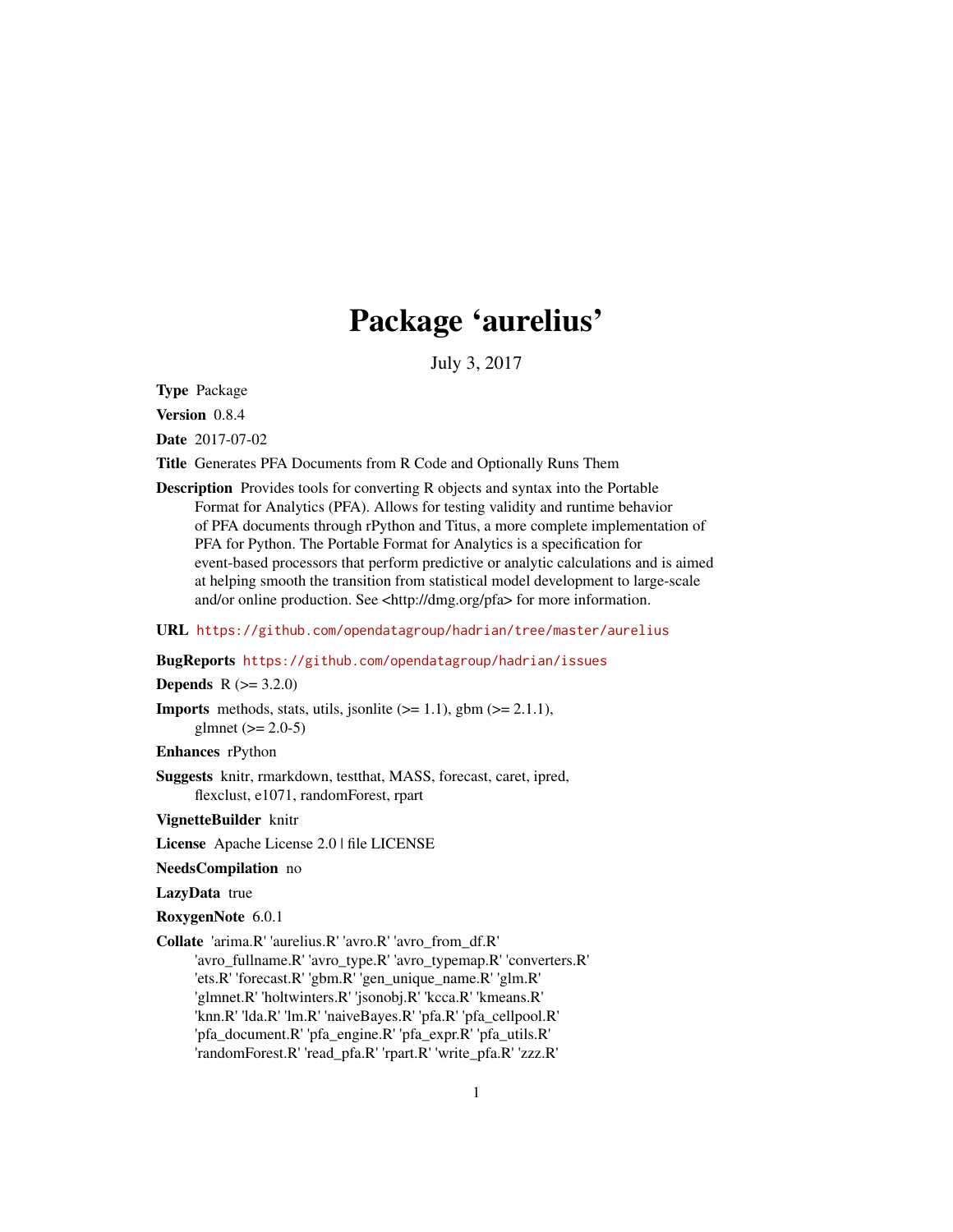Author Steven Mortimer [aut, cre], Collin Bennett [aut], Open Data Group [cph]

Maintainer Steven Mortimer <reportmort@gmail.com>

Repository CRAN

Date/Publication 2017-07-03 07:11:41 UTC

# R topics documented:

| 4              |
|----------------|
| $\overline{4}$ |
| 5              |
| 5              |
| 6              |
| 6              |
| 7              |
| $\overline{7}$ |
| 8              |
| 8              |
| $\overline{Q}$ |
| 9              |
| 10             |
| 10             |
| 11             |
| 11             |
| 12             |
| 12             |
| 13             |
| 13             |
| 14             |
| 15             |
| 15             |
| 16             |
| 17             |
| 17             |
| 18             |
| 19             |
| 19             |
| 20             |
| 21             |
| 21             |
| 22             |
| 23             |
| 23             |
| 24             |
|                |
|                |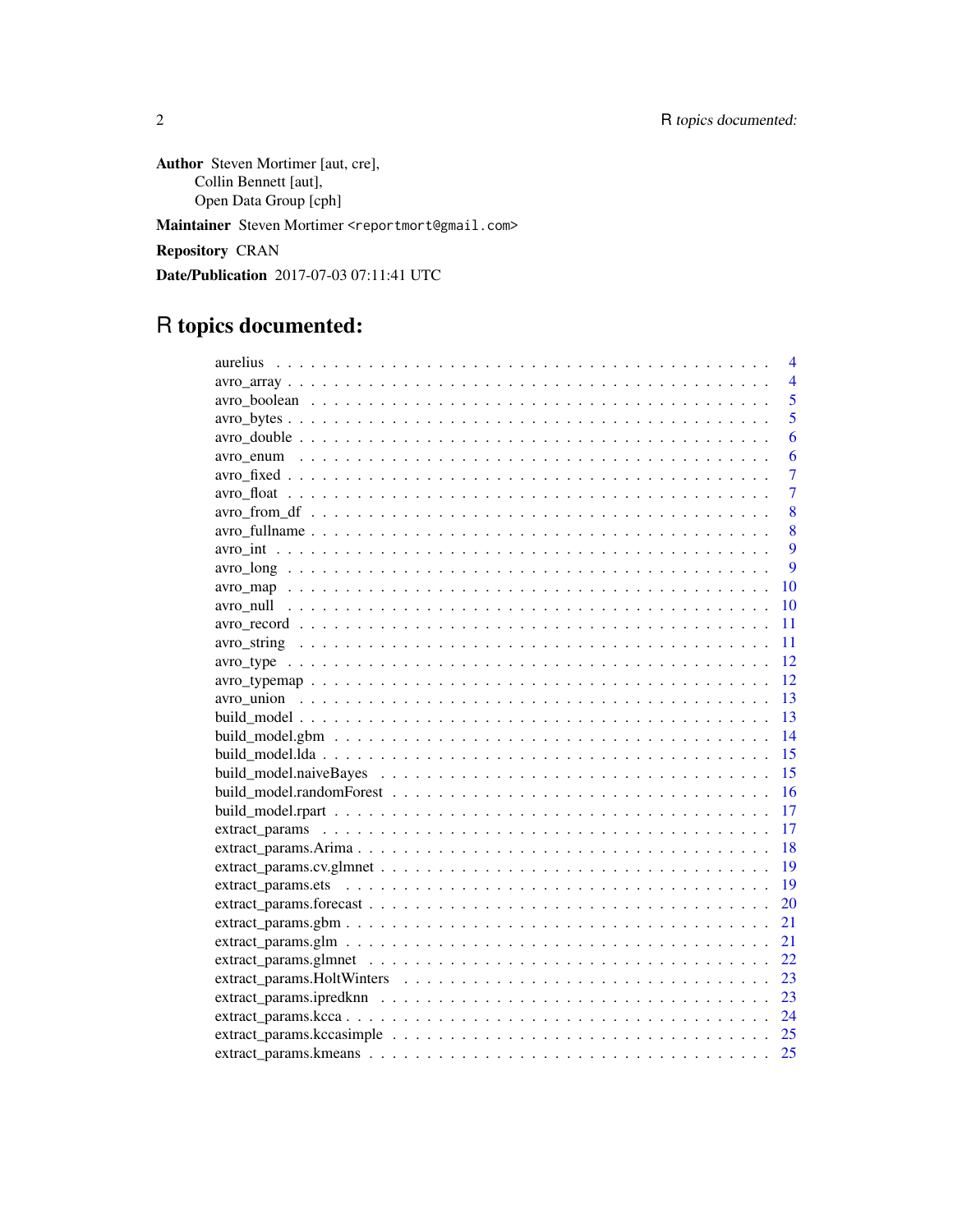| 29             |
|----------------|
| 30             |
|                |
|                |
|                |
|                |
|                |
|                |
|                |
|                |
|                |
|                |
|                |
| 39             |
| 40             |
| 42             |
| 43             |
| 44             |
| 45             |
| 46             |
| 48             |
| 49             |
| 50             |
| 51             |
|                |
|                |
|                |
|                |
| pfa_cell<br>58 |
| 58             |
| 60             |
| 60             |
| 61             |
| 62             |
| 62             |

**Index**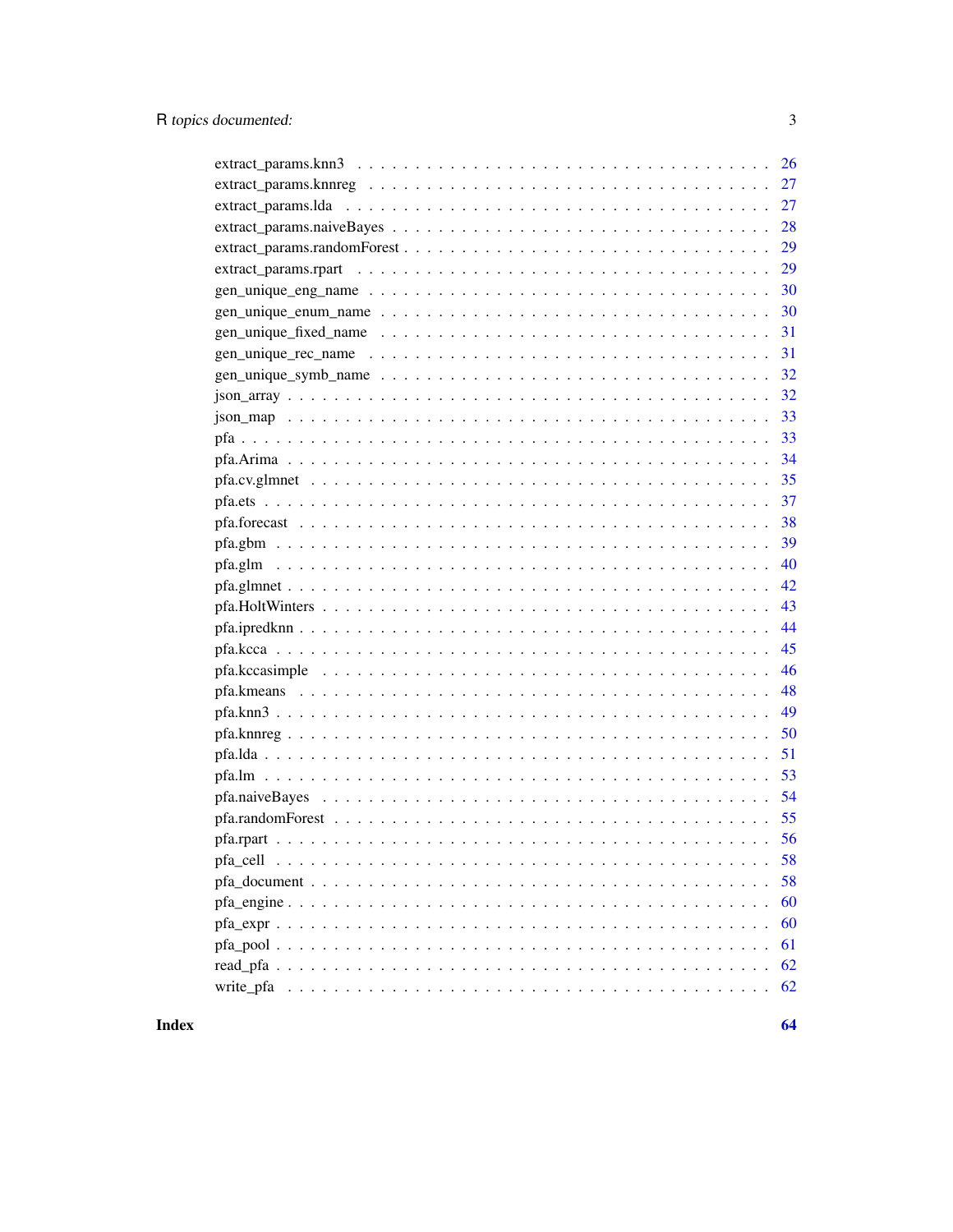<span id="page-3-0"></span>

#### Description

Generates PFA Documents from R Code and Optionally Runs Them

#### Details

Converts R syntax into PFA and provides tools for assembling a PFA document within R. Tests validity and runtime behavior of PFA by offloading PFA and data to Titus (through rPython). Facilitates conversion of common R model output to PFA using aurelius.\* libraries. Aurelius is part of Hadrian and is on Github at <https://github.com/opendatagroup/hadrian>.

#### Examples

```
## Not run:
library("aurelius")
# build a model
lm_model \leftarrow lm(mpg \sim hp, data = mtcars)# convert the lm object to a list of lists PFA representation
lm_model_as_pfa <- pfa(lm_model)
# save as plain-text JSON
write_pfa(lm_model_as_pfa, file = "my-model.pfa")
# read the model back in
read_pfa(file("my-model.pfa"))
## End(Not run)
```
avro\_array *avro\_array*

# Description

Constructs a list of lists Avro schema for the array type.

# Usage

```
avro_array(items)
```
#### Arguments

items schema for the homogeneous array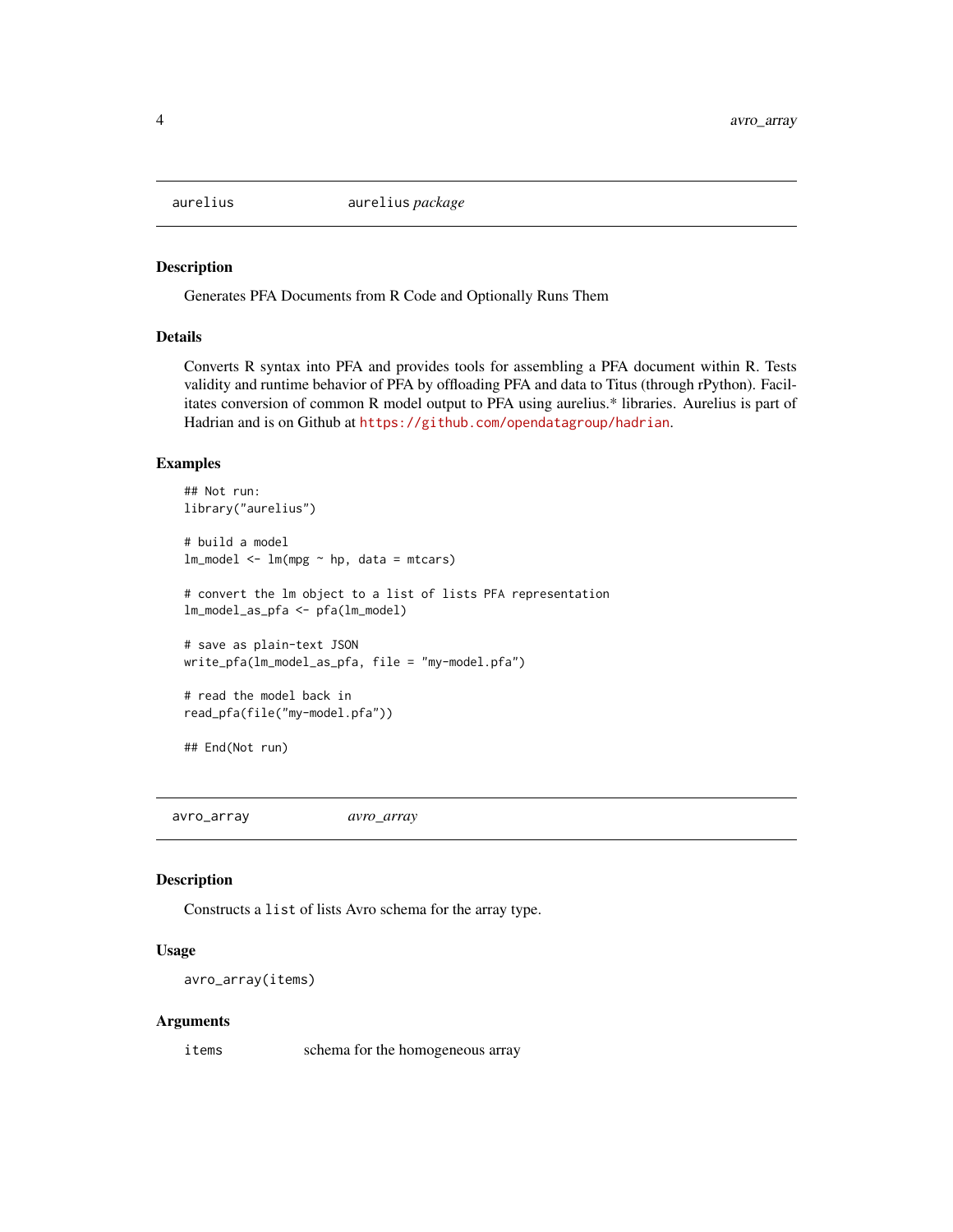# <span id="page-4-0"></span>avro\_boolean 5

# Examples

```
avro_array(avro_int)
avro_array(avro_string)
```
avro\_boolean *avro\_boolean*

# Description

Constructs a list of lists Avro schema for the boolean (logical) type.

# Usage

avro\_boolean

# Format

An object of class character of length 1.

avro\_bytes *avro\_bytes*

# Description

Constructs a list of lists Avro schema for the bytes (unstructured byte array) type.

# Usage

avro\_bytes

# Format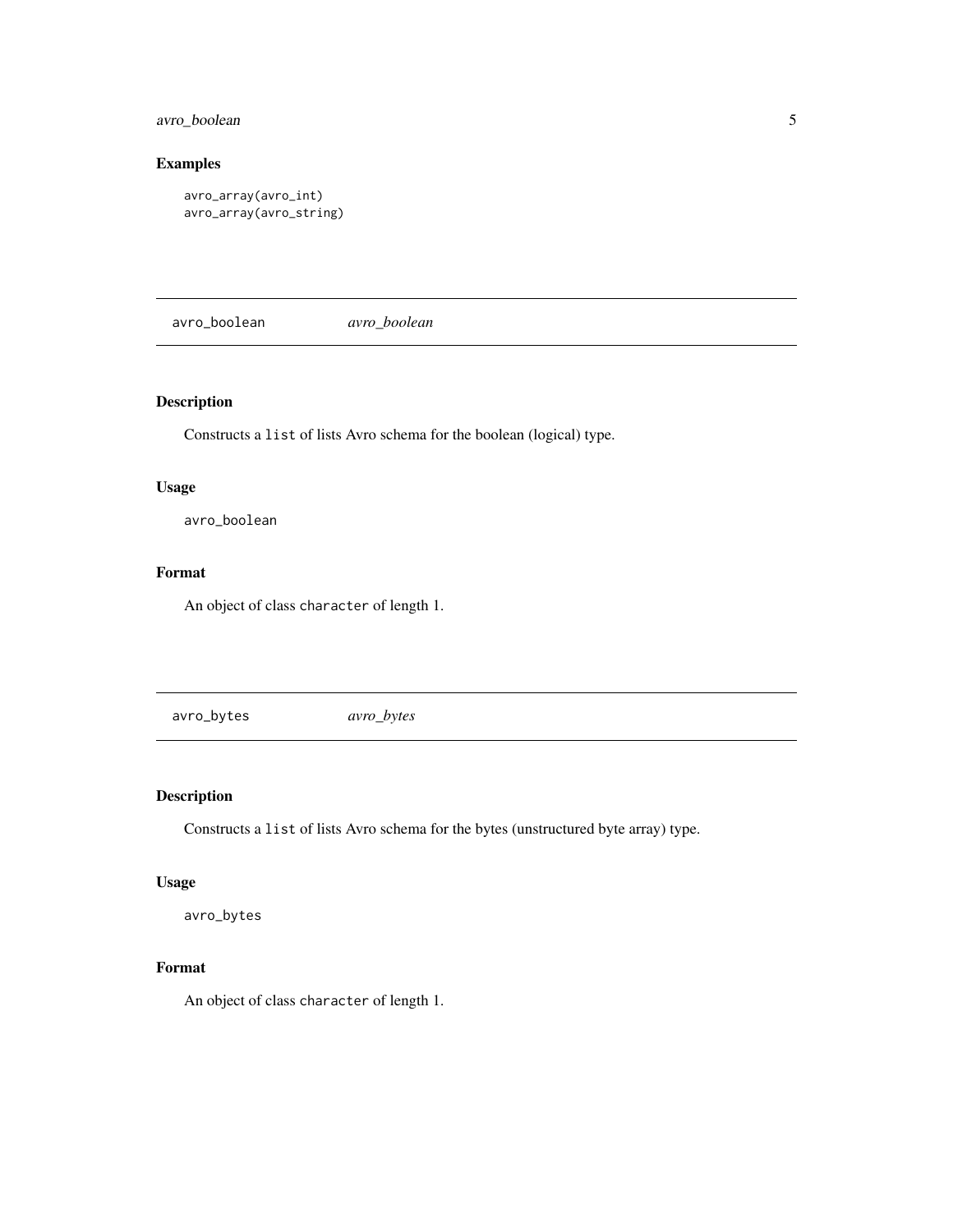<span id="page-5-0"></span>avro\_double *avro\_double*

# Description

Constructs a list of lists Avro schema for the double (floating-point numeric with 64-bit precision) type.

# Usage

avro\_double

# Format

An object of class character of length 1.

avro\_enum *avro\_enum*

# Description

Constructs a list of lists Avro schema for the enum (set of symbols) type.

# Usage

avro\_enum(symbols, name = NULL, namespace = NULL)

# Arguments

| symbols   | list of string-valued symbol names                          |
|-----------|-------------------------------------------------------------|
| name      | required name (if missing, gen_unique_enum_name is invoked) |
| namespace | optional namespace                                          |

### Source

gen\_unique\_name.R

# Examples

avro\_enum(list("one", "two", "three"))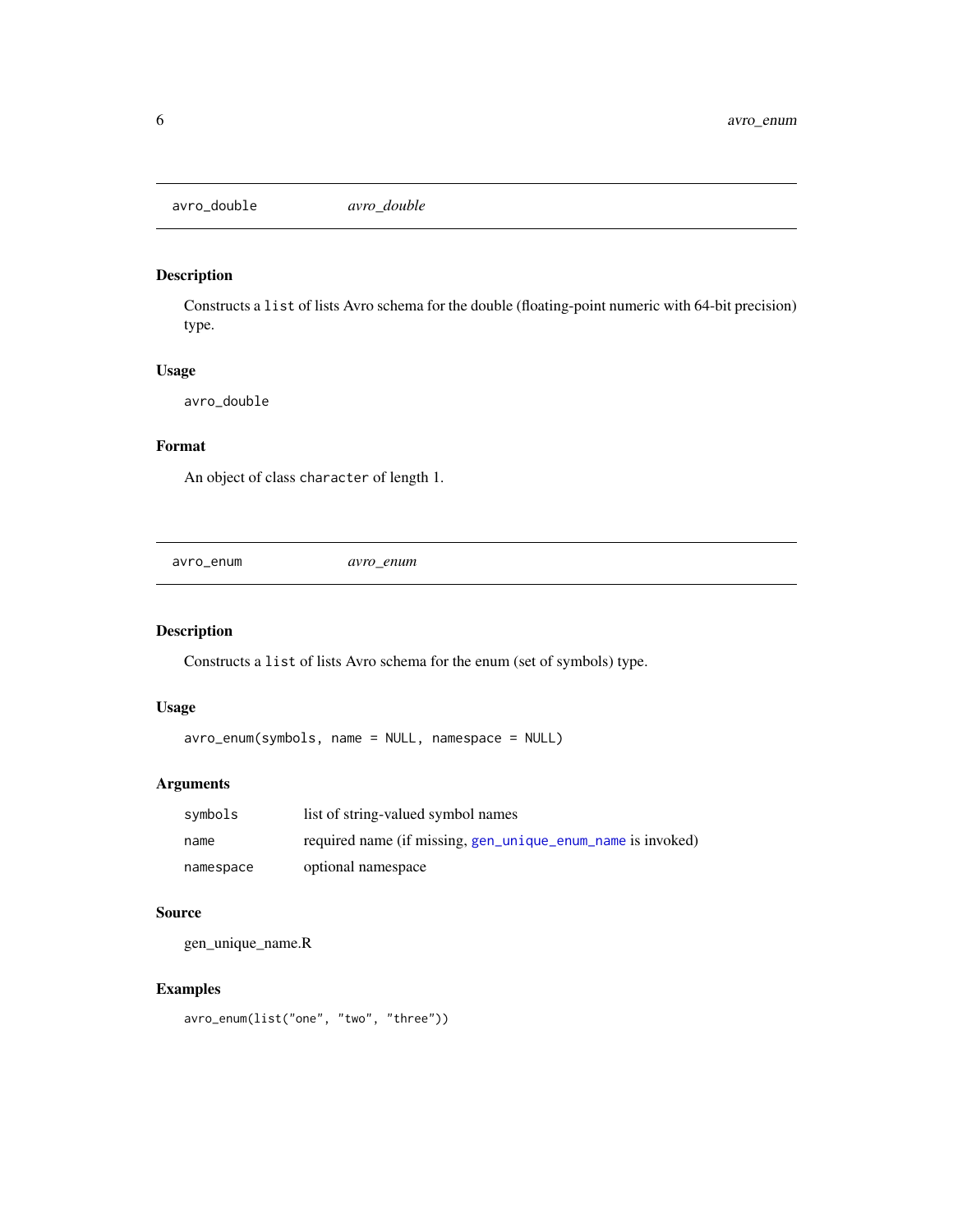<span id="page-6-0"></span>avro\_fixed *avro\_fixed*

# Description

Constructs a list of lists Avro schema for the fixed (byte array with fixed size) type.

# Usage

avro\_fixed(size, name = NULL, namespace = NULL)

# Arguments

| size      | size of the byte array                                       |
|-----------|--------------------------------------------------------------|
| name      | required name (if missing, gen_unique_fixed_name is invoked) |
| namespace | optional namespace                                           |

# Source

gen\_unique\_name.R

# Examples

avro\_fixed(6, "MACAddress")

avro\_float *avro\_float*

# Description

Constructs a list of lists Avro schema for the float (floating-point numeric with 32-bit precision) type.

#### Usage

avro\_float

# Format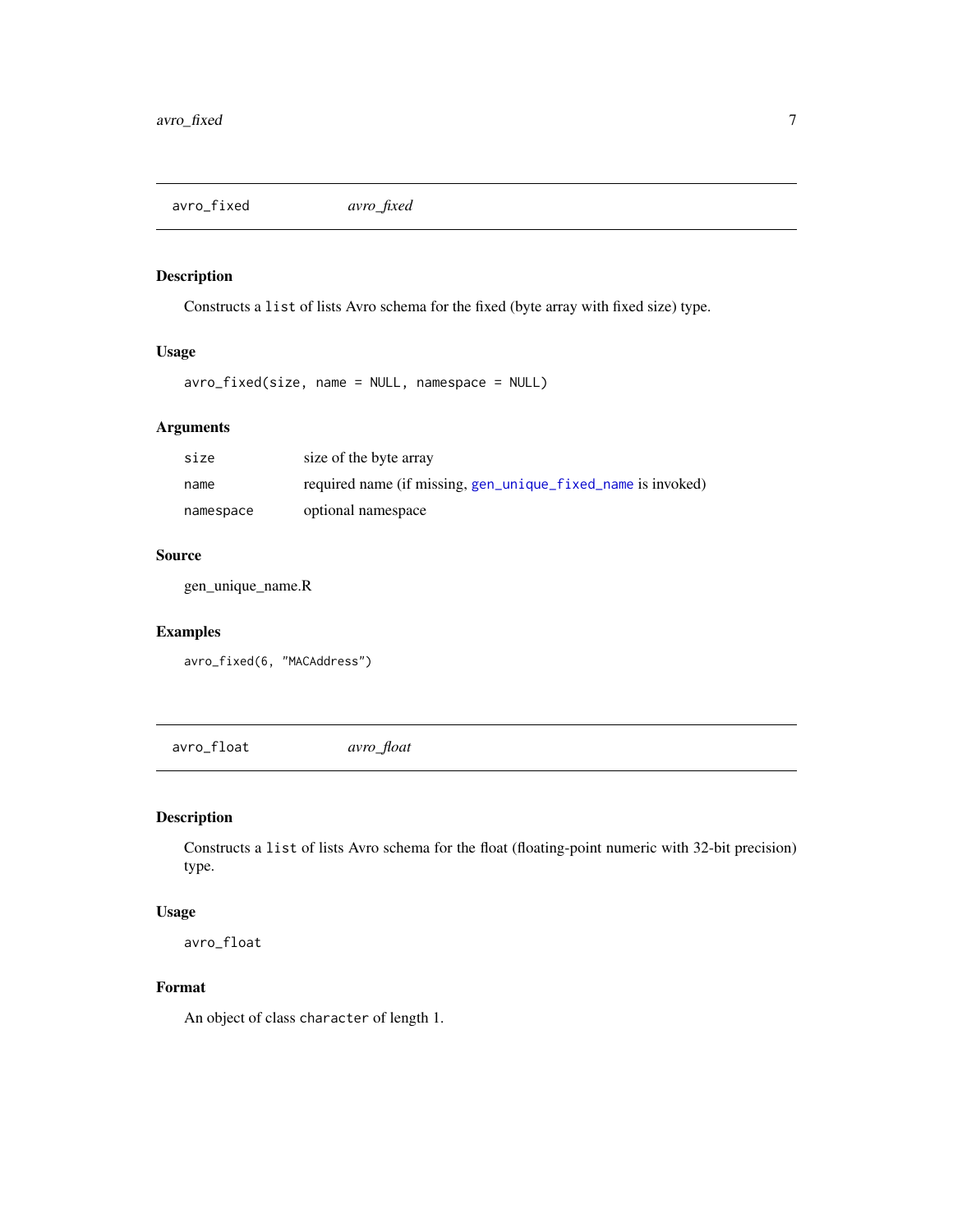<span id="page-7-0"></span>avro\_from\_df *avro\_from\_df*

# Description

Convenience function for creating an Avro input schema from a data frame

# Usage

```
avro_from_df(df, exclude = list(), name = NULL, namespace = NULL)
```
# Arguments

| df        | adata.frame                                                                              |
|-----------|------------------------------------------------------------------------------------------|
| exclude   | set of field names to exclude                                                            |
| name      | required name of the record (if not specified, gen_unique_rec_name() will be<br>invoked) |
| namespace | optional namespace of the record                                                         |

# Value

a list of lists representing an Avro record type

# Examples

 $\text{avro\_from\_df}(\text{data}. \text{frame}(x = c(1, 3, 5)))$ 

avro\_fullname *avro\_fullname*

# Description

Yields the full type name (with namespace) of an Avro list of lists

#### Usage

```
avro_fullname(type)
```
# Arguments

type Avro list of lists

# Value

string representing the full name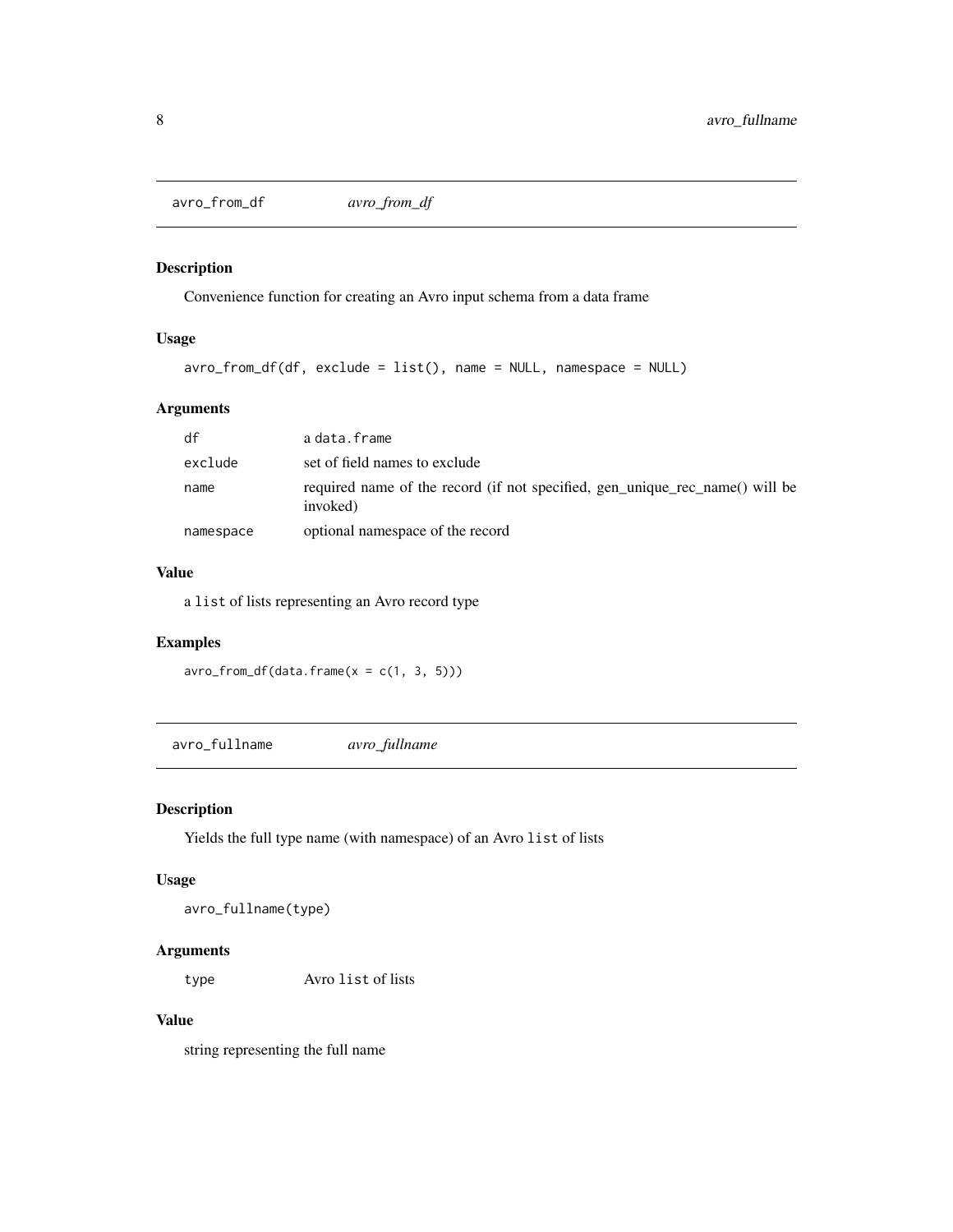#### <span id="page-8-0"></span>avro\_int 9

# Examples

```
avro_fullname(avro_record(list(), "MyRecord")) # "MyRecord"
avro_fullname(avro_record(list(), "MyRecord", "com.wowzers")) # "com.wowzers.MyRecord"
```
avro\_int *avro\_int*

# Description

Constructs a list of lists Avro schema for the int (integer numeric with 32-bit precision) type.

### Usage

avro\_int

# Format

An object of class character of length 1.

avro\_long *avro\_long*

# Description

Constructs a list of lists Avro schema for the long (integer numeric with 64-bit precision) type.

# Usage

avro\_long

# Format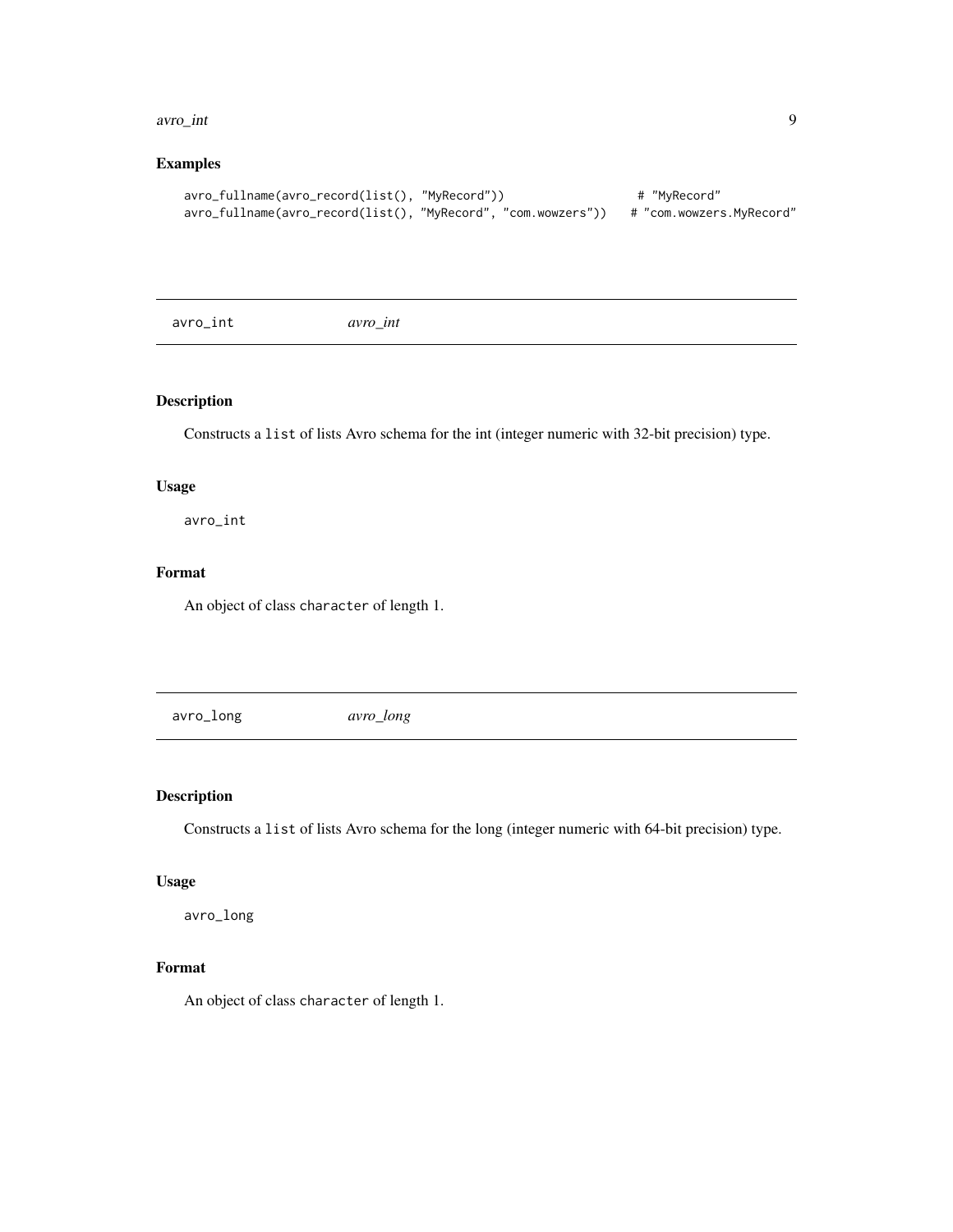<span id="page-9-0"></span>avro\_map *avro\_map*

# Description

Constructs a list of lists Avro schema for the map type.

# Usage

avro\_map(values)

# Arguments

values schema for the homogeneous map

# Examples

```
avro_map(avro_int)
avro_map(avro_string)
```
avro\_null *avro\_null*

# Description

Constructs a list of lists Avro schema for the null type (type with only one value).

### Usage

avro\_null

# Format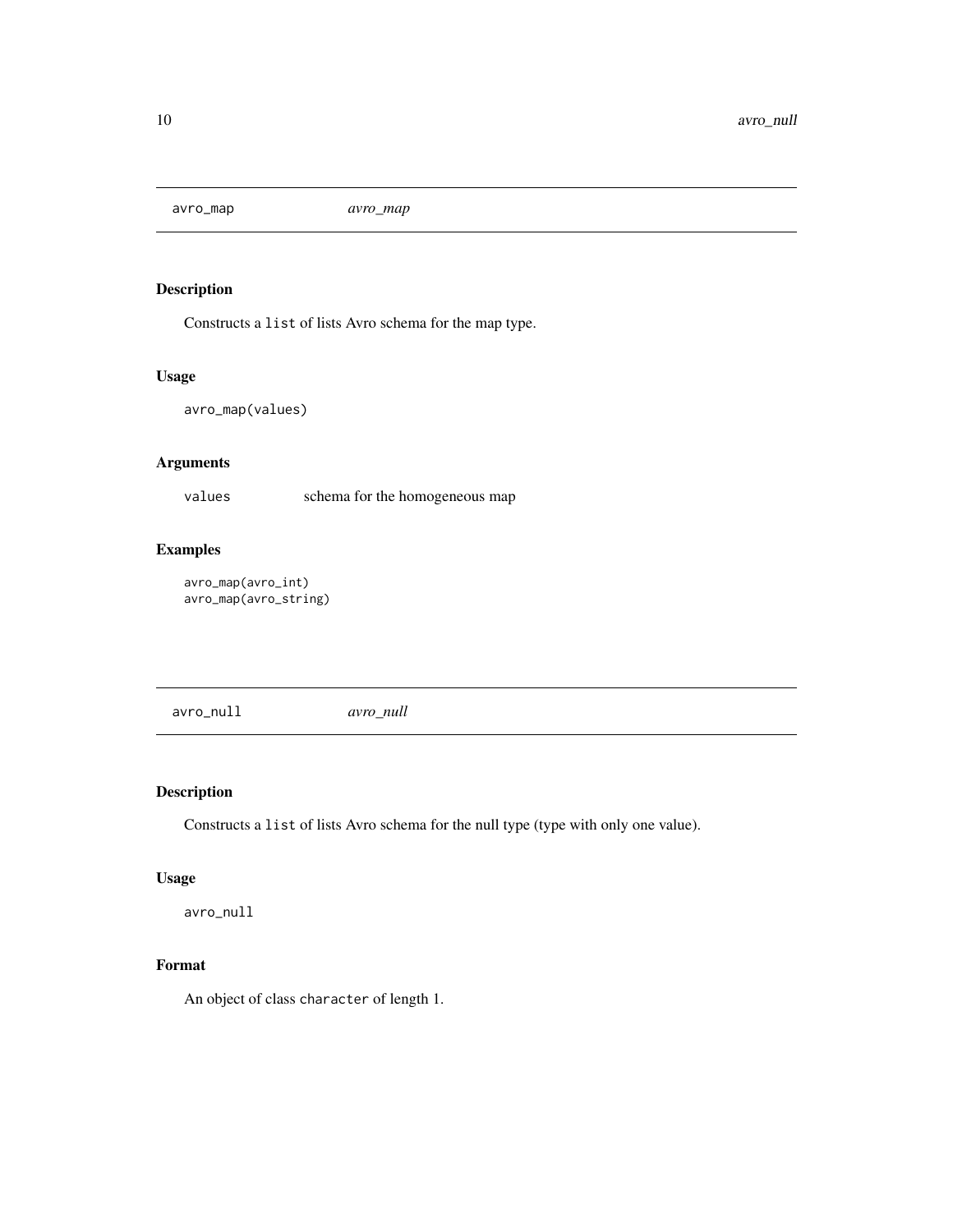<span id="page-10-0"></span>avro\_record *avro\_record*

# Description

Constructs a list of lists Avro schema for the record type.

### Usage

avro\_record(fields, name = NULL, namespace = NULL)

# Arguments

| fields    | named list of field names and schemas                      |
|-----------|------------------------------------------------------------|
| name      | required name (if missing, gen_unique_rec_name is invoked) |
| namespace | optional namespace                                         |

# Examples

avro\_record(list(one = avro\_int, two = avro\_double, three = avro\_string))

avro\_string *avro\_string*

# Description

Constructs a list of lists Avro schema for the string (UTF-8) type.

# Usage

avro\_string

#### Format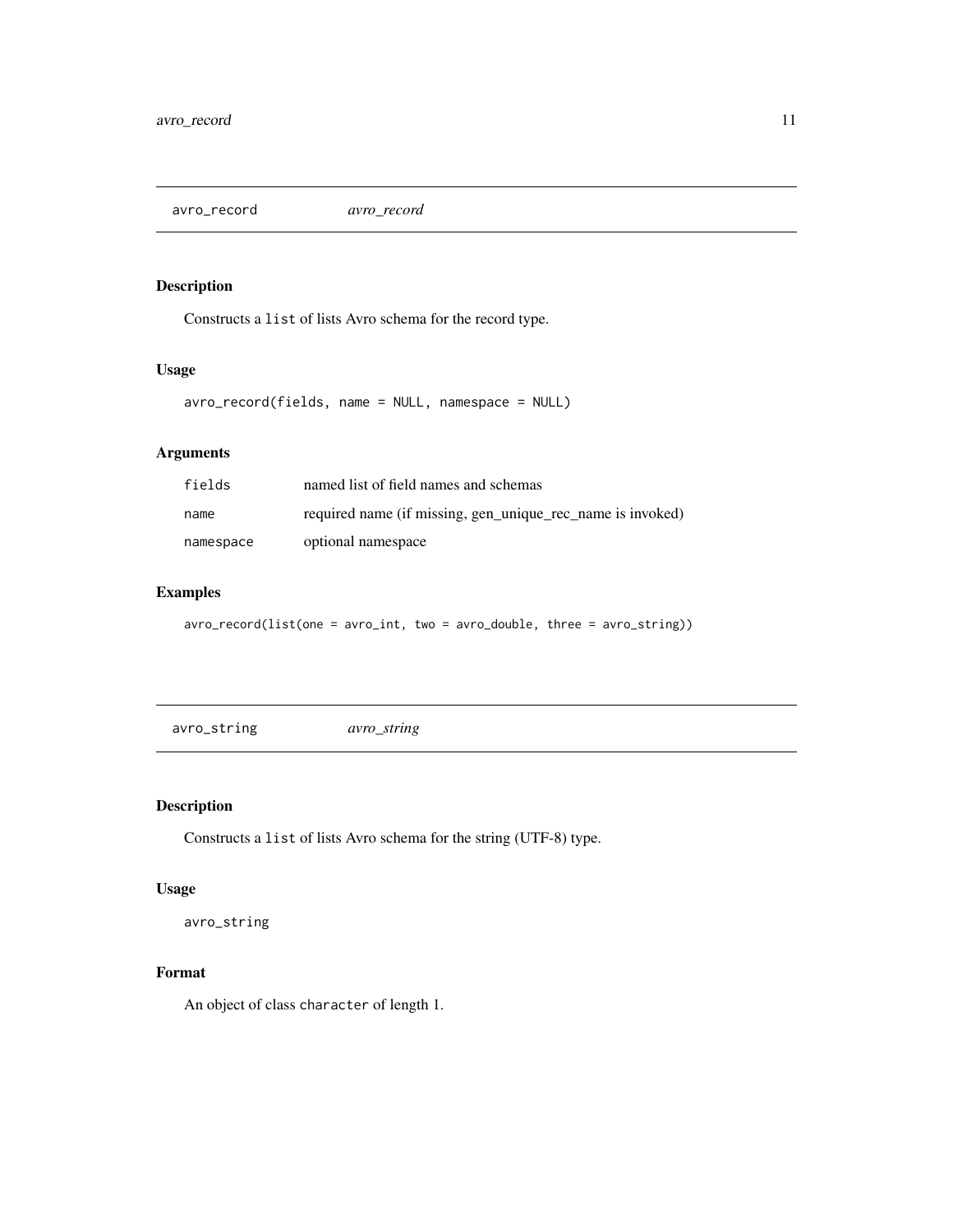<span id="page-11-0"></span>avro\_type *avro\_type*

# Description

Inspects an R object and produces the corresponding Avro type name

### Usage

```
avro_type(obj)
```
### Arguments

obj object to inspect

# Value

a list of lists Avro schema

# Examples

| avro_type("hello")         | # "string" |
|----------------------------|------------|
| avro_type(factor("hello")) | # "string" |
| avro_type(3.14)            | # "double" |
| avro_type(3)               | $#$ "int"  |

```
avro_typemap avro_typemap
```
# Description

Convenience function for ensuring that Avro type schemas are declared exactly once. It returns a function that yields a full type declaration the first time it is invoked and just a name on subsequent times.

#### Usage

avro\_typemap(...)

# Arguments

... key-value pairs of Avro type schemas

# Value

a function that yields Avro type schemas or just their names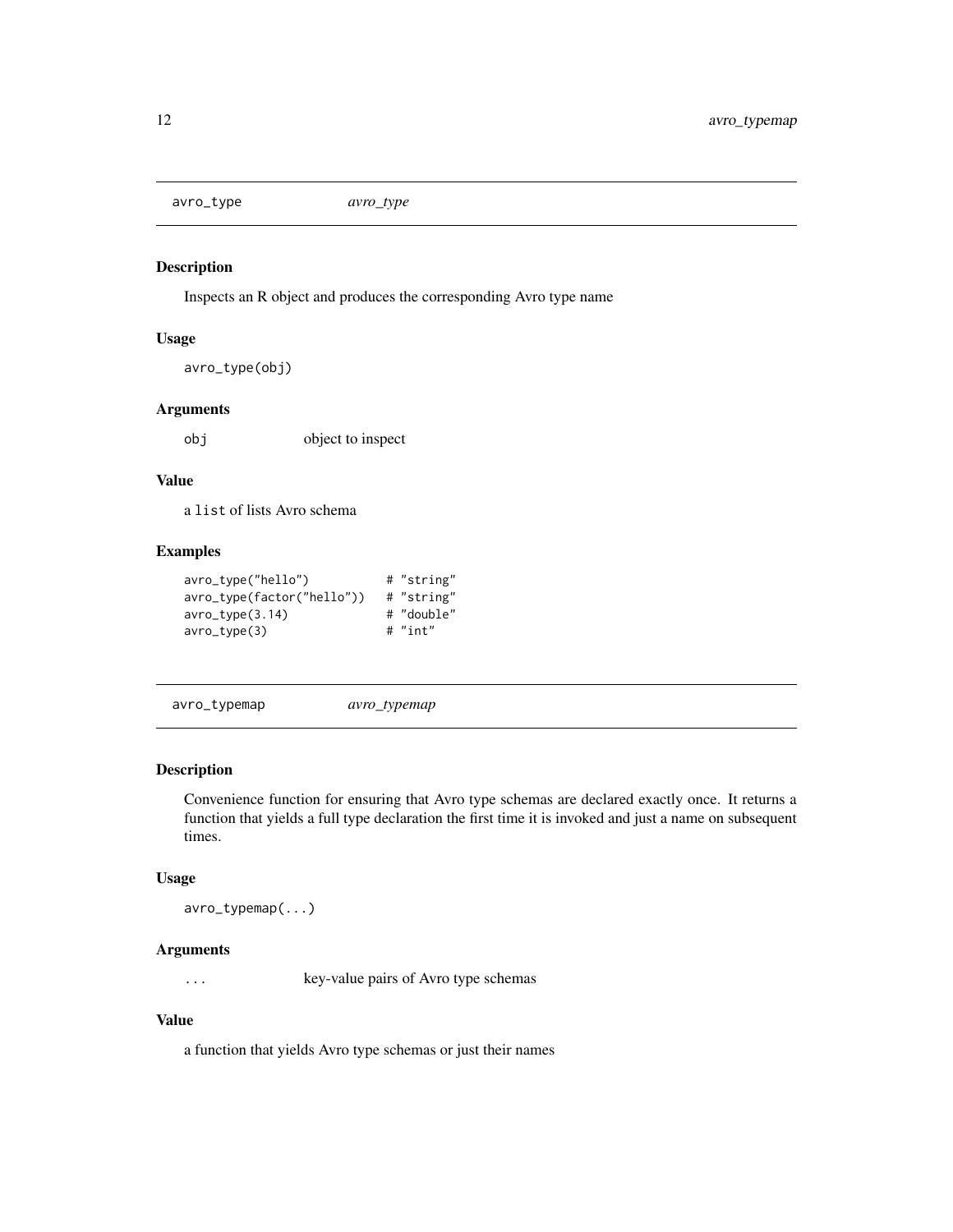# <span id="page-12-0"></span>avro\_union 13

### Examples

```
tm <- avro_typemap(
   MyType1 = avro_record(list(one = avro_int, two = avro_double, three = avro_string)),
   MyType2 = avro_array(avro_double)
\lambdatm("MyType1") # produces the whole declaration
tm("MyType1") # produces just "MyType1"
tm("MyType2") # produces the whole declaration
tm("MyType2") # produces the declaration again because this is not a named type
```
avro\_union *avro\_union*

#### Description

Constructs a list of lists Avro schema for the tagged union type.

# Usage

avro\_union(...)

#### Arguments

... schemas for each of the possible sub-types

### Examples

```
avro_union(avro_null, avro_int) # a way to make a nullable int
avro_union(avro_double, avro_string) # any set of types can be unioned
```
build\_model *build\_model*

#### Description

Builds an entire PFA list of lists based on a model object

# Usage

build\_model(object, ...)

| object   | a model object                                    |
|----------|---------------------------------------------------|
| $\cdots$ | further arguments passed to or from other methods |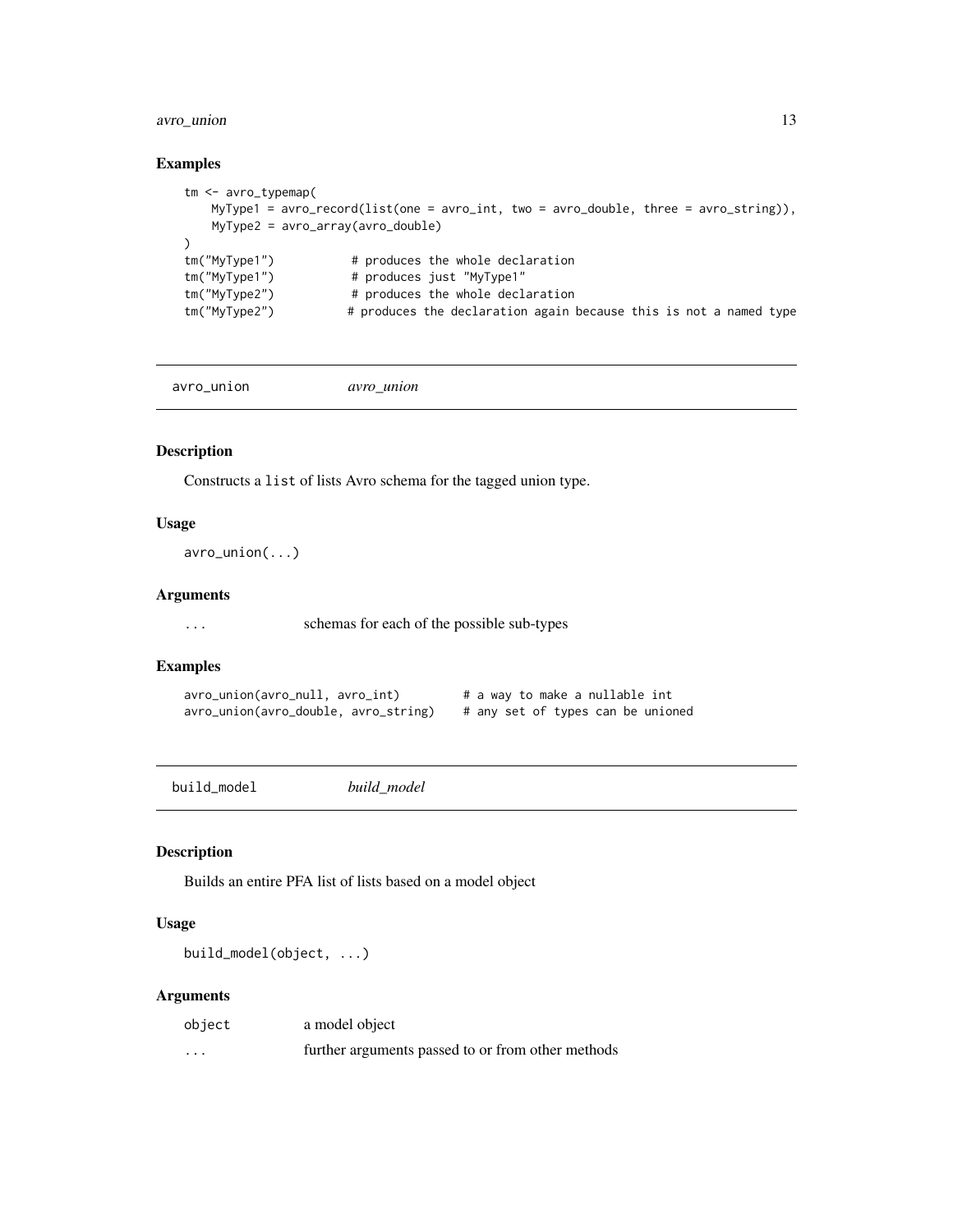# <span id="page-13-0"></span>Value

a list of lists representation of the tree that can be inserted into a cell or pool

# Examples

# all the "build\_model" methods found methods("build\_model")

build\_model.gbm *build\_model.gbm*

#### Description

Builds an entire PFA list of lists based on a single gbm model tree

#### Usage

```
## S3 method for class 'gbm'
build_model(object, which_tree = 1, ...)
```
#### Arguments

| object     | a object of class gbm                             |
|------------|---------------------------------------------------|
| which tree | an integer indicating which single tree to build  |
| .          | further arguments passed to or from other methods |

### Value

a list of lists representation of the tree that can be inserted into a cell or pool

```
dat \leq data.frame(X1 = runif(100),
                   X2 = rnorm(100)dat \gamma <- ((rexp(100,5) + 5 * dat \gamma1 - 4 * dat \gamma2) > 0)
bernoulli_model <- gbm:gbm(Y \sim X1 + X2,data = dat,distribution = 'bernoulli')
my_tree <- build_model(bernoulli_model, 1)
```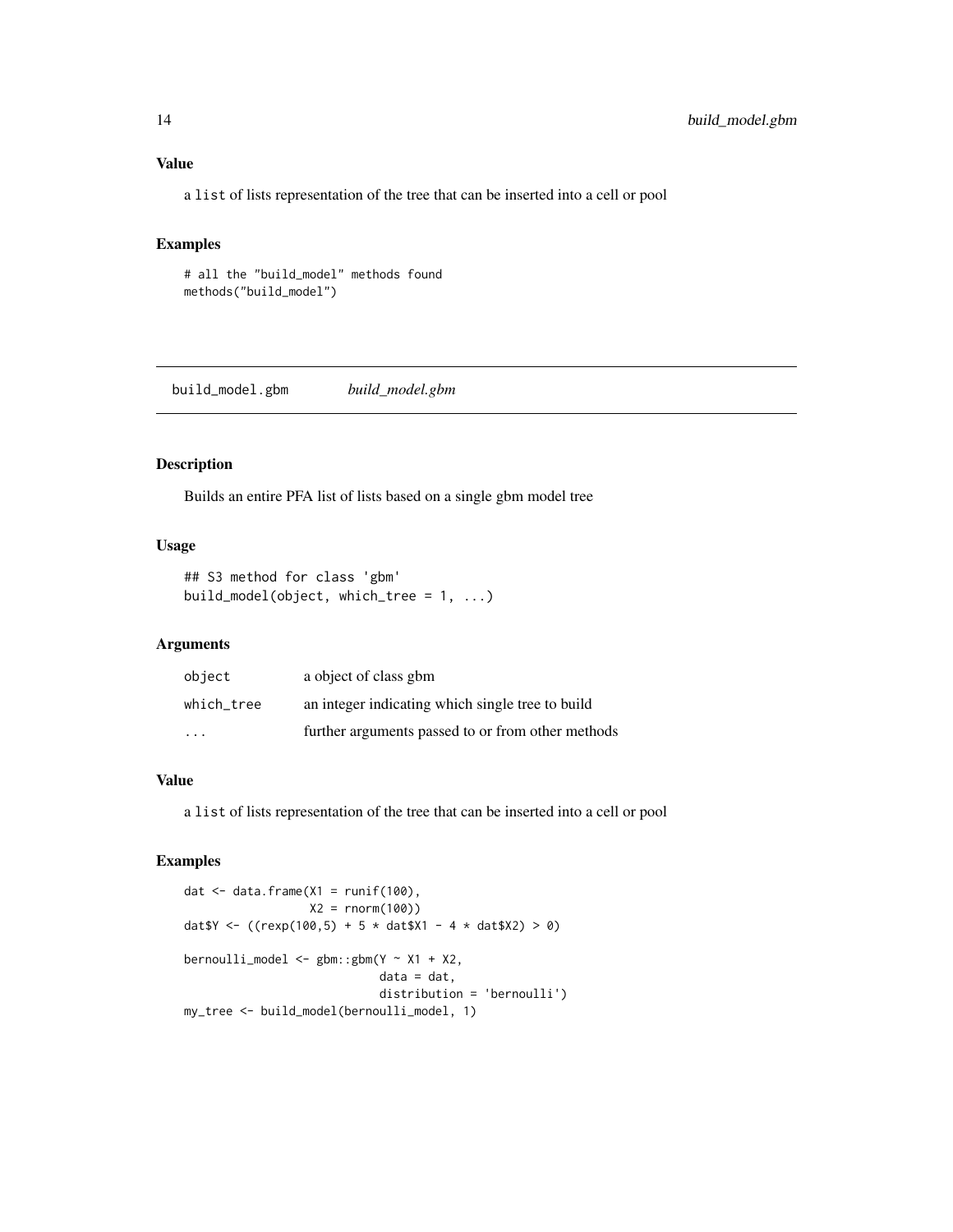<span id="page-14-0"></span>build\_model.lda *build\_model.lda*

### Description

Builds an entire PFA list of lists based on a lda() fit

#### Usage

```
## S3 method for class 'lda'
build_model(object, ...)
```
# Arguments

| object   | a object of class Ida                             |
|----------|---------------------------------------------------|
| $\cdots$ | further arguments passed to or from other methods |

### Value

a list of lists representation of the linear discriminant model that can be inserted into a cell or pool

### Examples

```
model <- MASS::lda(Species ~ ., data=iris)
model_built <- build_model(model)
```
build\_model.naiveBayes

*build\_model.naiveBayes*

# Description

Builds an entire PFA list of lists based on a naiveBayes

# Usage

```
## S3 method for class 'naiveBayes'
build_model(object, threshold = 0.001, eps = 0, ...)
```

| object    | a object of class naive Bayes                                                                                                       |
|-----------|-------------------------------------------------------------------------------------------------------------------------------------|
| threshold | a value replacing cells with probabilities within eps range.                                                                        |
| eps       | a numeric for specifying an epsilon-range to apply laplace smoothing (to replace<br>zero or close-zero probabilities by the shold.) |
| $\cdots$  | further arguments passed to or from other methods                                                                                   |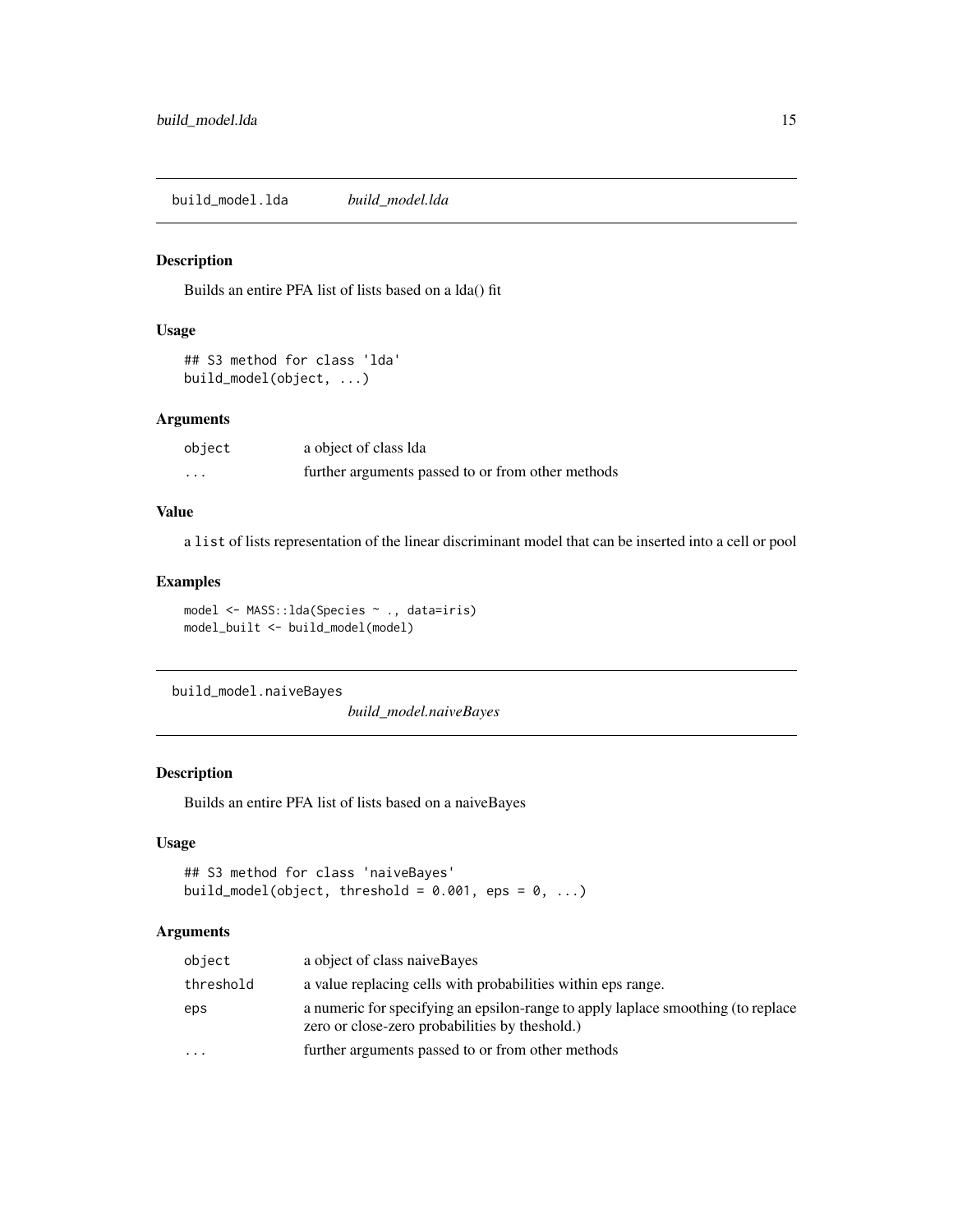<span id="page-15-0"></span>a list of lists representation of the naiveBayes model that can be inserted into a cell or pool

#### Examples

```
model <- e1071::naiveBayes(Species ~ ., data=iris)
model_built <- build_model(model)
```
build\_model.randomForest

*build\_model.randomForest*

# Description

Builds an entire PFA list of lists based on a single randomForest model tree

#### Usage

```
## S3 method for class 'randomForest'
build_model(object, which_tree = 1, ...)
```
### Arguments

| object     | a object of class random Forest                   |
|------------|---------------------------------------------------|
| which tree | an integer indicating which single tree to build  |
| .          | further arguments passed to or from other methods |

# Value

a list of lists representation of the tree that can be inserted into a cell or pool

```
dat \leq data.frame(X1 = runif(100),
                  X2 = rnorm(100)dat $Y <- factor((rexp(100,5) + 5 * dat $X1 - 4 * dat $X2) > 0)
model <- randomForest::randomForest(Y ~ X1 + X2, data=dat, ntree=10)
my_tree <- build_model(model, 1)
```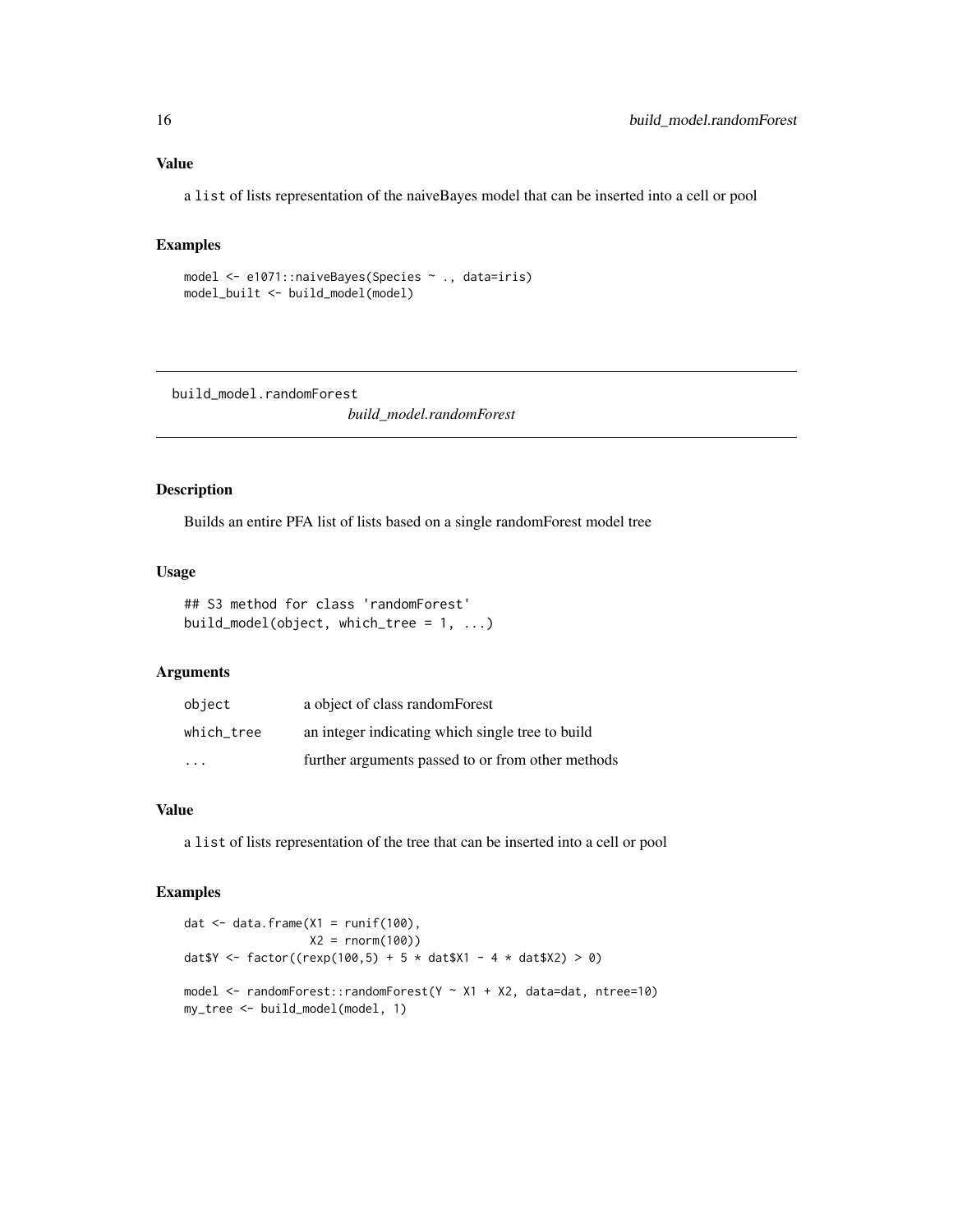# <span id="page-16-0"></span>Description

Builds an entire PFA list of lists based on a single tree

# Usage

```
## S3 method for class 'rpart'
build_model(object, ...)
```
#### Arguments

| object                  | a object of class "rpart"                         |
|-------------------------|---------------------------------------------------|
| $\cdot$ $\cdot$ $\cdot$ | further arguments passed to or from other methods |

#### Value

a list of lists representation of the tree that can be inserted into a cell or pool

# Examples

```
model <- rpart::rpart(Kyphosis ~ Age + as.factor(Number), data = rpart::kyphosis)
my_tree <- build_model(model)
```
extract\_params *extract\_params*

## Description

Extracts parameters of a model object

#### Usage

```
extract_params(object, ...)
```
# Arguments

| object   | a model object                                    |
|----------|---------------------------------------------------|
| $\cdots$ | further arguments passed to or from other methods |

# Value

a list that is extracted from the tree model object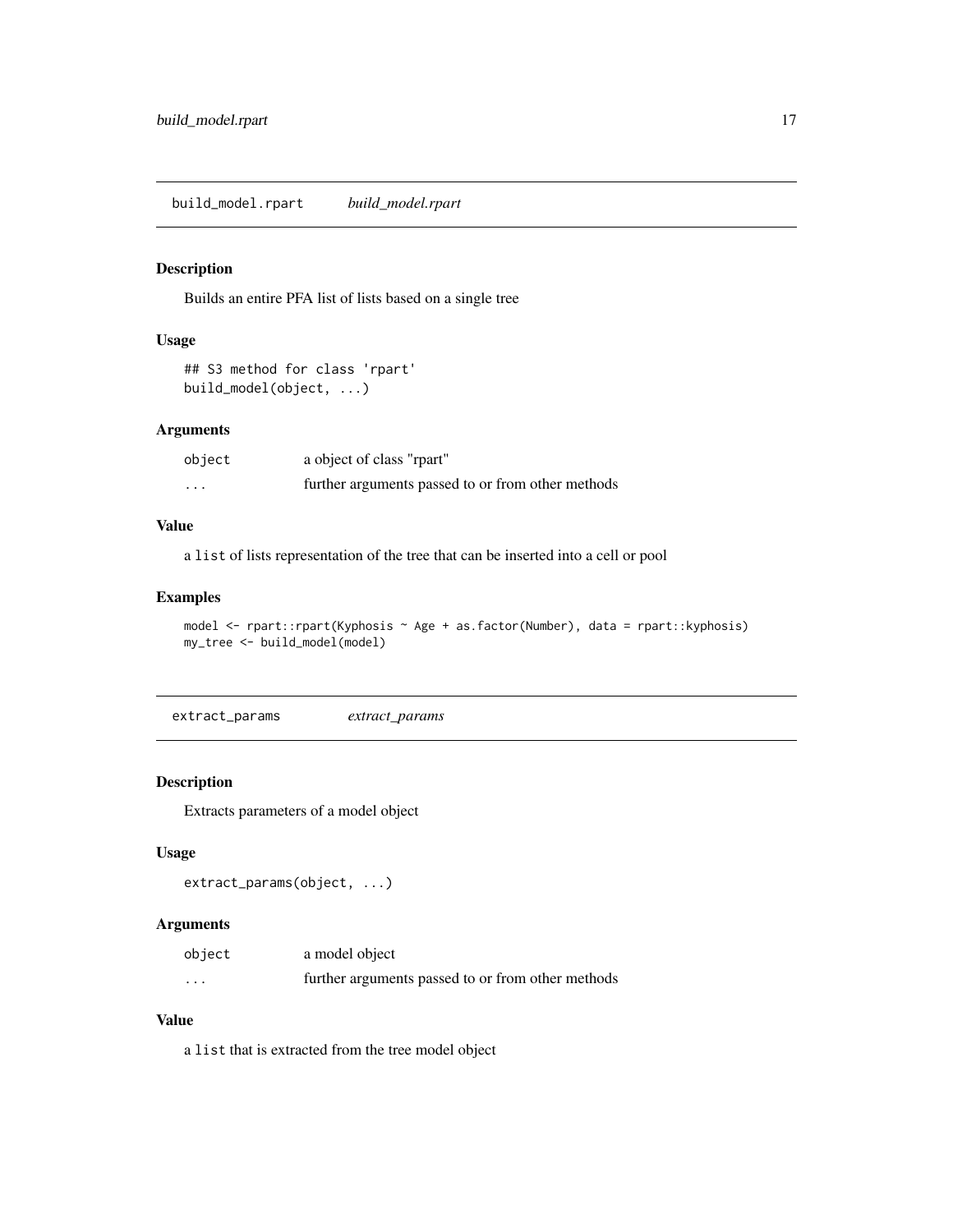# Examples

```
# all the "extract_params" methods found
methods("extract_params")
```
<span id="page-17-1"></span>extract\_params.Arima *extract\_params.Arima*

# Description

Extract model parameters from an ARIMA model created using the arima(), Arima(), or auto.arima() functions

#### Usage

```
## S3 method for class 'Arima'
extract_params(object, ...)
```
# Arguments

| object                  | an object of class "Arima"                        |
|-------------------------|---------------------------------------------------|
| $\cdot$ $\cdot$ $\cdot$ | further arguments passed to or from other methods |

# Value

PFA as a list-of-lists that can be inserted into a cell or pool

```
model <- stats::arima(presidents, c(3, 0, 0))
extracted_model <- extract_params(model)
model <- forecast::Arima(USAccDeaths, order=c(2,2,2), seasonal=c(0,2,2))
extracted_model <- extract_params(model)
model <- forecast::auto.arima(WWWusage)
extracted_model <- extract_params(model)
```
<span id="page-17-0"></span>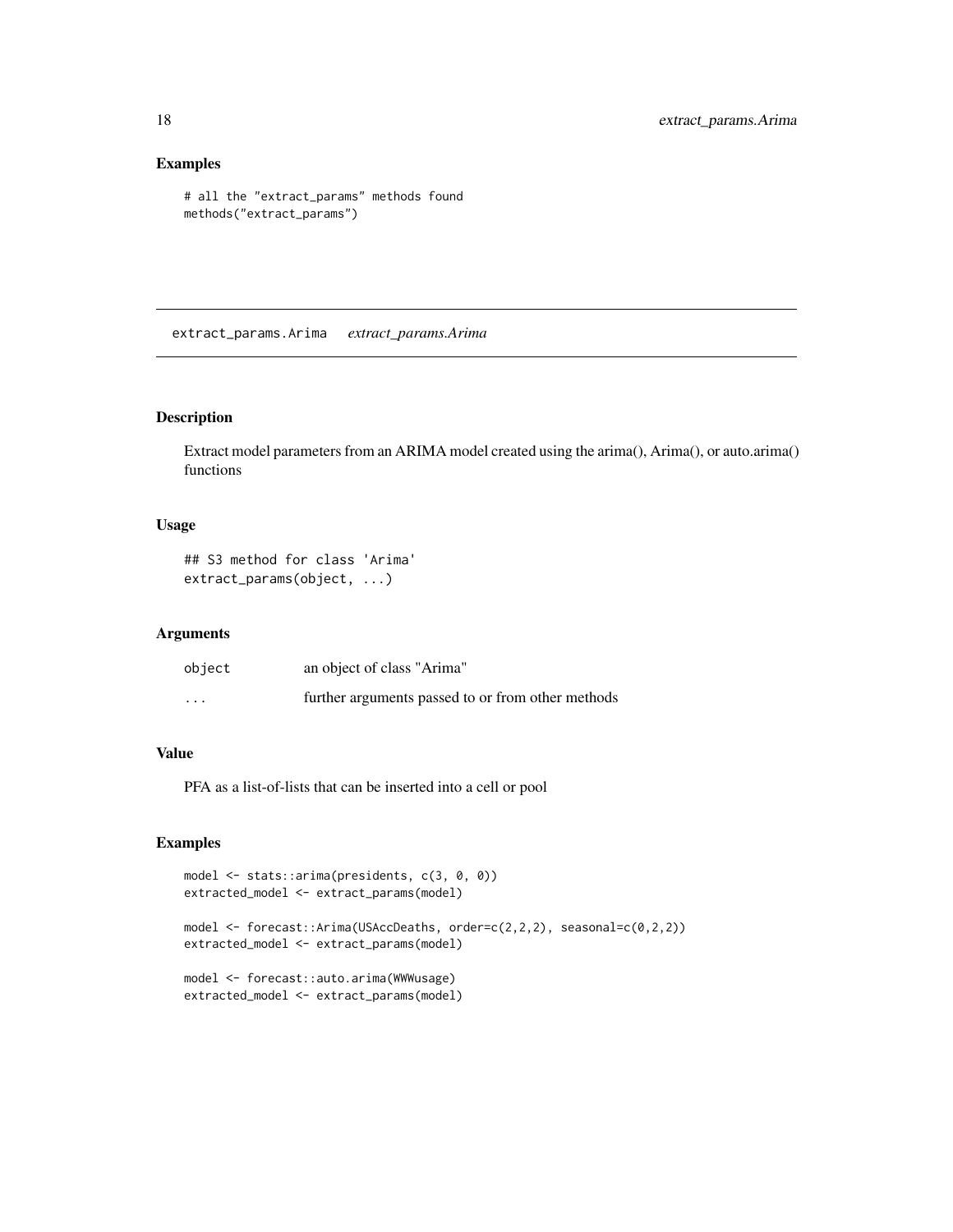<span id="page-18-0"></span>extract\_params.cv.glmnet

*extract\_params.cv.glmnet*

#### Description

Extract generalized linear model net parameters from a cv.glmnet object

# Usage

```
## S3 method for class 'cv.glmnet'
extract_params(object, lambda = object[["lambda.1se"]],
  ...)
```
#### Arguments

| object                  | an object of class "cv.glmnet"                                                          |
|-------------------------|-----------------------------------------------------------------------------------------|
| lambda                  | a numeric value of the penalty parameter lambda at which coefficients are re-<br>quired |
| $\cdot$ $\cdot$ $\cdot$ | further arguments passed to or from other methods                                       |

# Value

PFA as a list of lists that can be inserted into a cell or pool

### Examples

```
X \leftarrow \text{matrix}(c(\text{rnorm}(100), \text{runif}(100)), \text{nrow=}100, \text{ncol=}2)Y <- factor(3 - 5 * X[,1] + 3 * X[,2] + rnorm(100, 0, 3) > 0)
model <- glmnet::cv.glmnet(X, Y, family = 'binomial')
my_model_params <- extract_params(model)
```
<span id="page-18-1"></span>extract\_params.ets *extract\_params.ets*

#### Description

Extract model parameters from an Exponential smoothing state space model created using the ets() function from the forecast package.

# Usage

```
## S3 method for class 'ets'
extract_params(object, ...)
```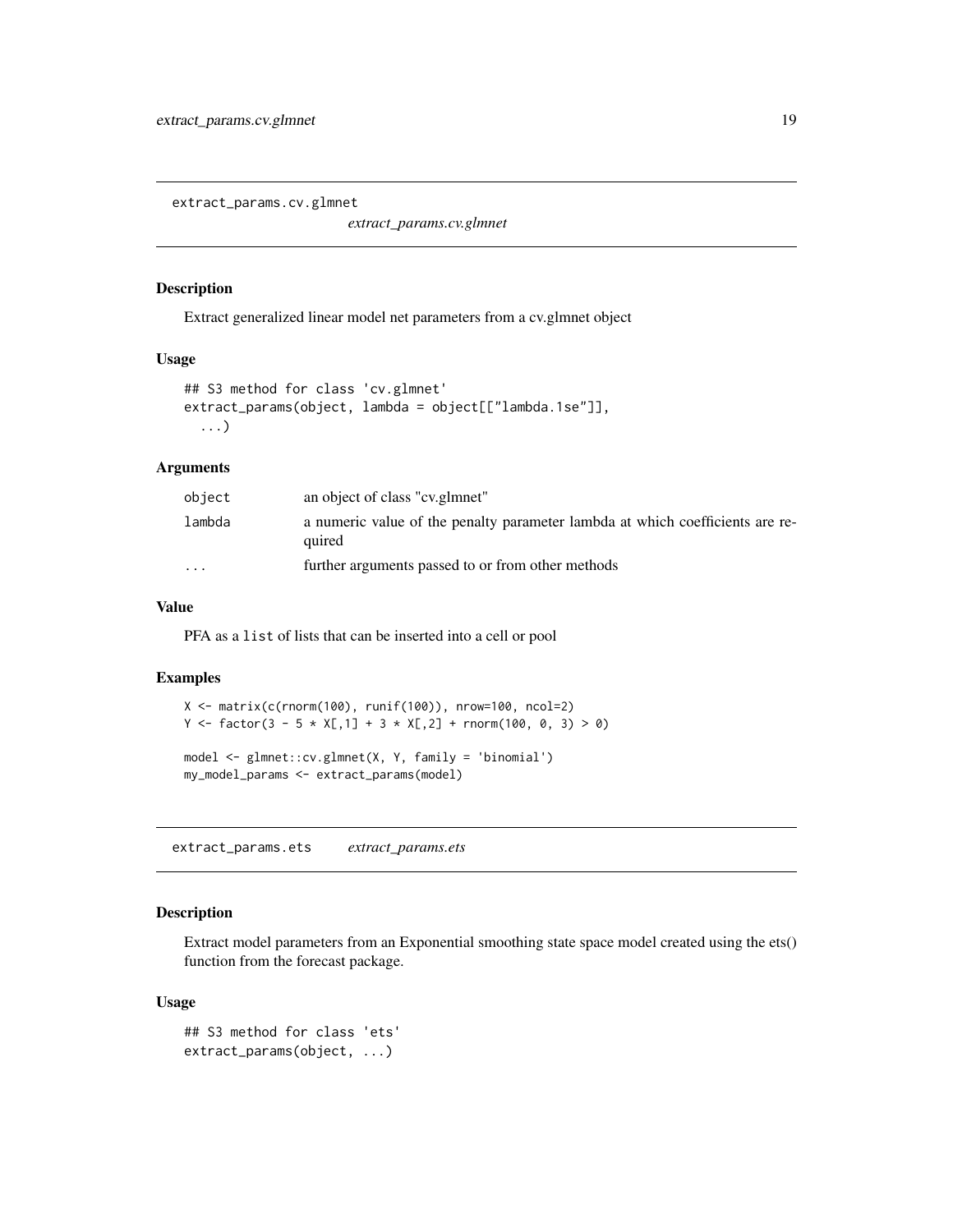# <span id="page-19-0"></span>Arguments

| object   | an object of class "ets"                          |
|----------|---------------------------------------------------|
| $\cdots$ | further arguments passed to or from other methods |

# Value

PFA as a list-of-lists that can be inserted into a cell or pool

# Examples

```
model <- forecast::ets(USAccDeaths, model="ZZZ")
extracted_model <- extract_params(model)
```
extract\_params.forecast

*extract\_params.forecast*

# Description

Extract model parameters from a model with class "forecast" created using the forecast package

### Usage

```
## S3 method for class 'forecast'
extract_params(object, ...)
```
#### Arguments

| object                  | an object of class "forecast"                     |
|-------------------------|---------------------------------------------------|
| $\cdot$ $\cdot$ $\cdot$ | further arguments passed to or from other methods |

# Value

PFA as a list-of-lists that can be inserted into a cell or pool

```
model <- forecast::holt(airmiles)
extracted_model <- extract_params(model)
```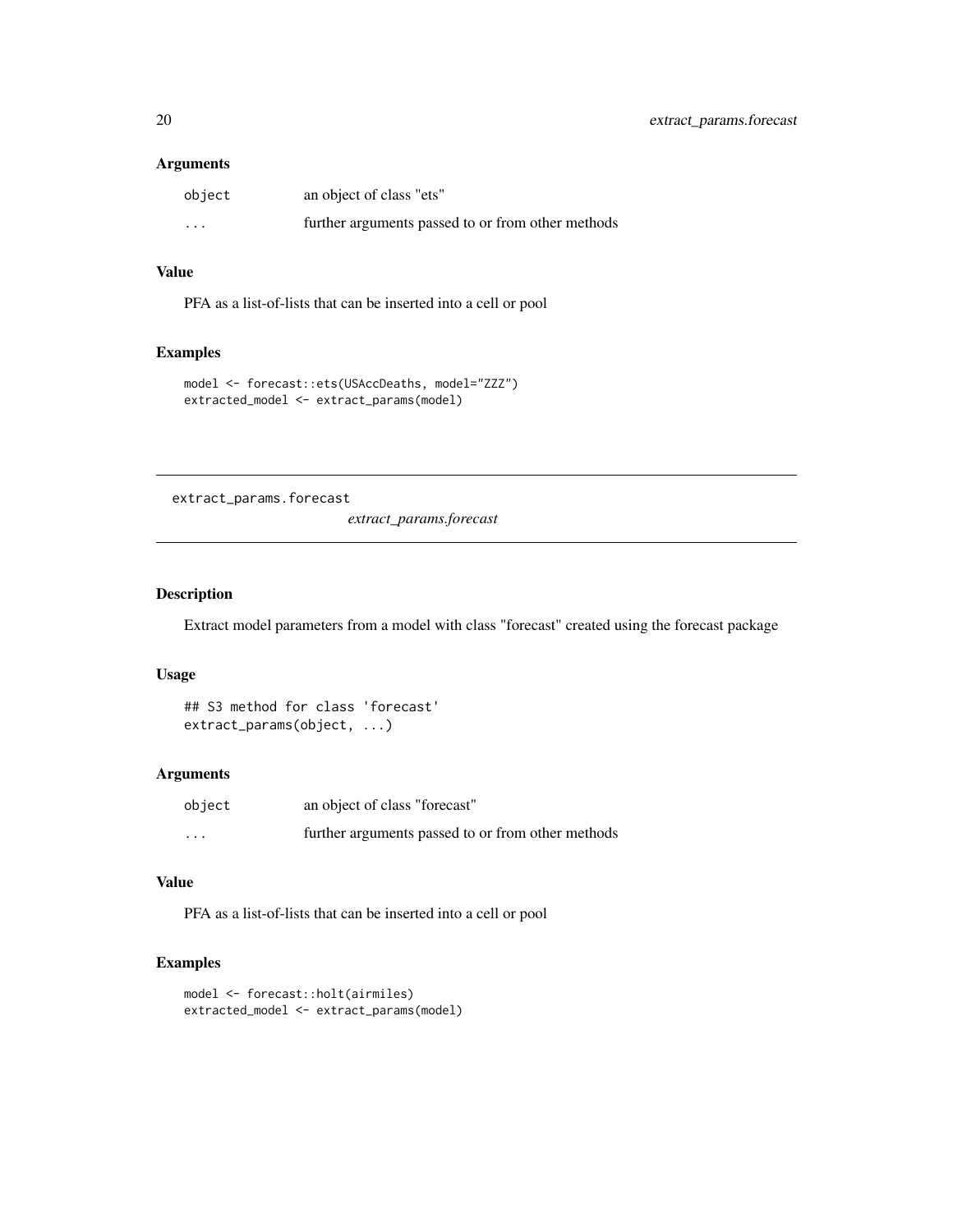<span id="page-20-0"></span>extract\_params.gbm *extract\_params.gbm*

#### Description

Extracts a parameters from an ensemble made by the gbm function

# Usage

```
## S3 method for class 'gbm'
extract_params(object, which_tree = 1, ...)
```
# Arguments

| object     | an object of class "gbm"                          |
|------------|---------------------------------------------------|
| which tree | the number of the tree to extract                 |
| $\cdot$    | further arguments passed to or from other methods |

### Value

a list that is extracted from the gbm object

### Examples

```
dat \leq data.frame(X1 = runif(100),
                  X2 = rnorm(100)dat \gamma <- ((rexp(100,5) + 5 * dat \gamma1 - 4 * dat \gamma2) > 0)
bernoulli_model <- gbm(Y \sim X1 + X2,data = dat.
                             distribution = 'bernoulli')
my_tree <- extract_params(bernoulli_model, 1)
```
<span id="page-20-1"></span>extract\_params.glm *extract\_params.glm*

# Description

Extract generalized linear model parameters from the glm library

# Usage

```
## S3 method for class 'glm'
extract_params(object, ...)
```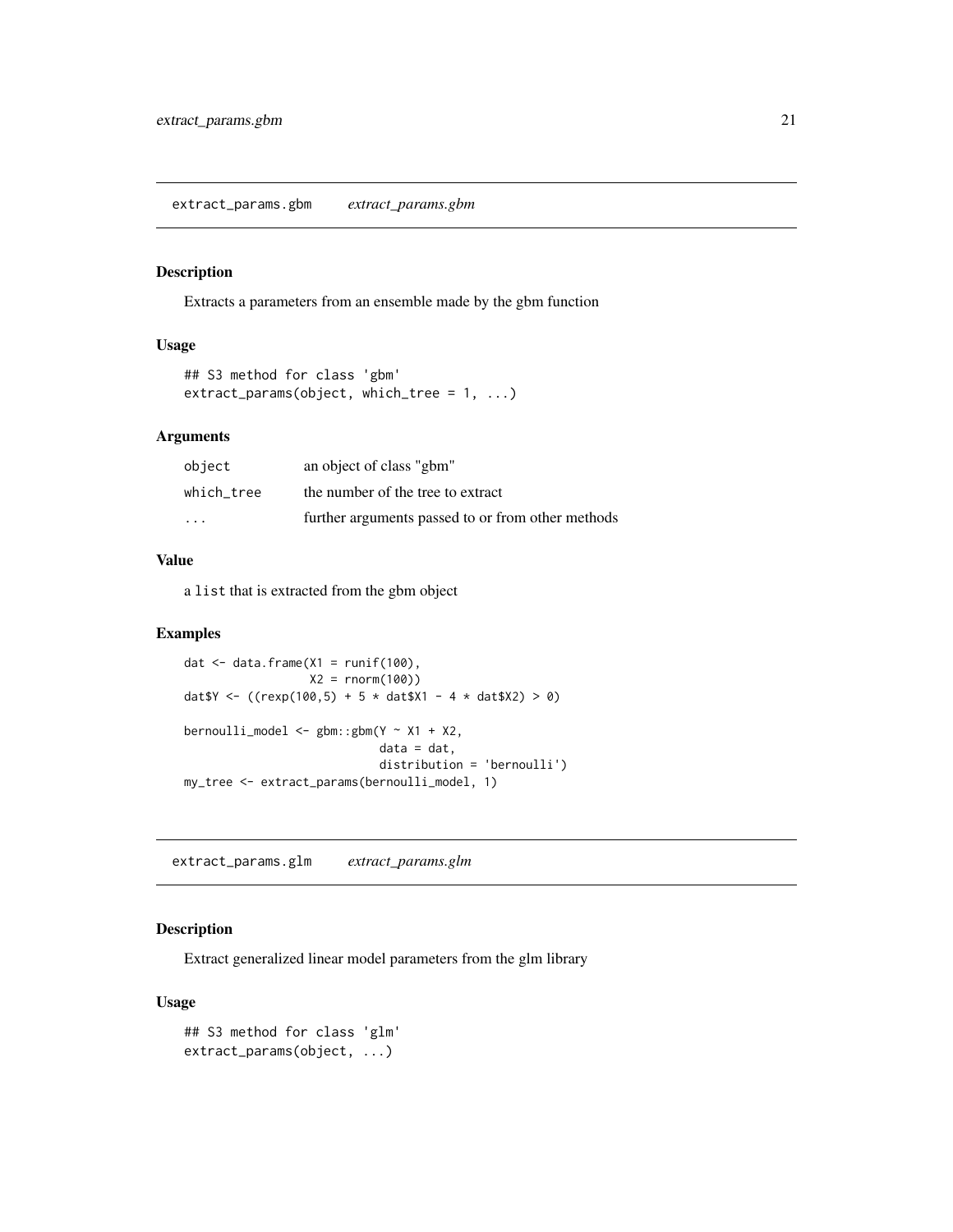#### <span id="page-21-0"></span>Arguments

| object   | an object of class "glm"                          |
|----------|---------------------------------------------------|
| $\cdots$ | further arguments passed to or from other methods |

# Value

PFA as a list-of-lists that can be inserted into a cell or pool

# Examples

```
X1 <- rnorm(100)X2 <- runif(100)
Y \leftarrow 3 - 5 \times X1 + 3 \times X2 + \text{rnorm}(100, 0, 3)Y \leftarrow Y > 0glm_model \leftarrow glm(Y \sim X1 + X2, family = binomial(logit))model_params <- extract_params(glm_model)
```
<span id="page-21-1"></span>extract\_params.glmnet *extract\_params.glmnet*

#### Description

Extract generalized linear model net parameters from the glmnet library

# Usage

```
## S3 method for class 'glmnet'
extract_params(object, lambda = NULL, ...)
```
#### Arguments

| object   | an object of class "glmnet"                                                             |
|----------|-----------------------------------------------------------------------------------------|
| lambda   | a numeric value of the penalty parameter lambda at which coefficients are re-<br>quired |
| $\cdots$ | further arguments passed to or from other methods                                       |

#### Value

a list of lists that can be modified to insert into a cell or pool

```
X <- matrix(c(rnorm(100), runif(100)), nrow=100, ncol=2)
Y <- factor(3 - 5 * X[,1] + 3 * X[,2] + rnorm(100, 0, 3) > 0)
model <- glmnet::glmnet(X, Y, family = 'binomial')
my_model_params <- extract_params(model)
```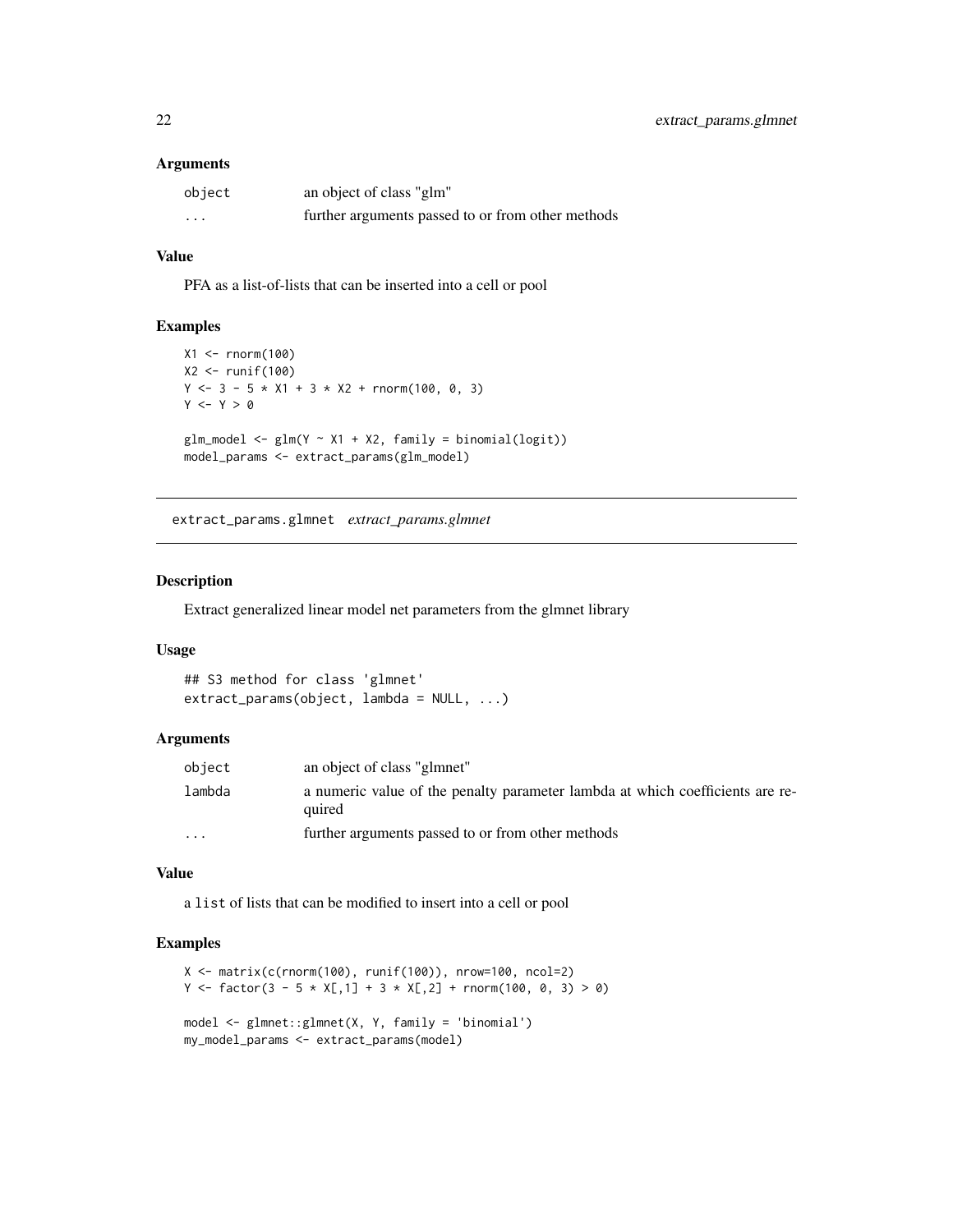<span id="page-22-1"></span><span id="page-22-0"></span>extract\_params.HoltWinters

*extract\_params.HoltWinters*

### Description

Extract Holt Winters model parameters from the stats library

# Usage

## S3 method for class 'HoltWinters' extract\_params(object, ...)

# Arguments

| object  | an object of class "HoltWinters"                  |
|---------|---------------------------------------------------|
| $\cdot$ | further arguments passed to or from other methods |

# Value

PFA as a list-of-lists that can be inserted into a cell or pool

#### Examples

```
model <- HoltWinters(co2)
extracted_model <- extract_params(model)
```
extract\_params.ipredknn

*extract\_params.ipredknn*

# Description

Extract K-nearest neighbor model parameters from a ipredknn object created by the ipred library

#### Usage

```
## S3 method for class 'ipredknn'
extract_params(object, ...)
```

| object   | an object of class "ipredknn"                     |
|----------|---------------------------------------------------|
| $\cdots$ | further arguments passed to or from other methods |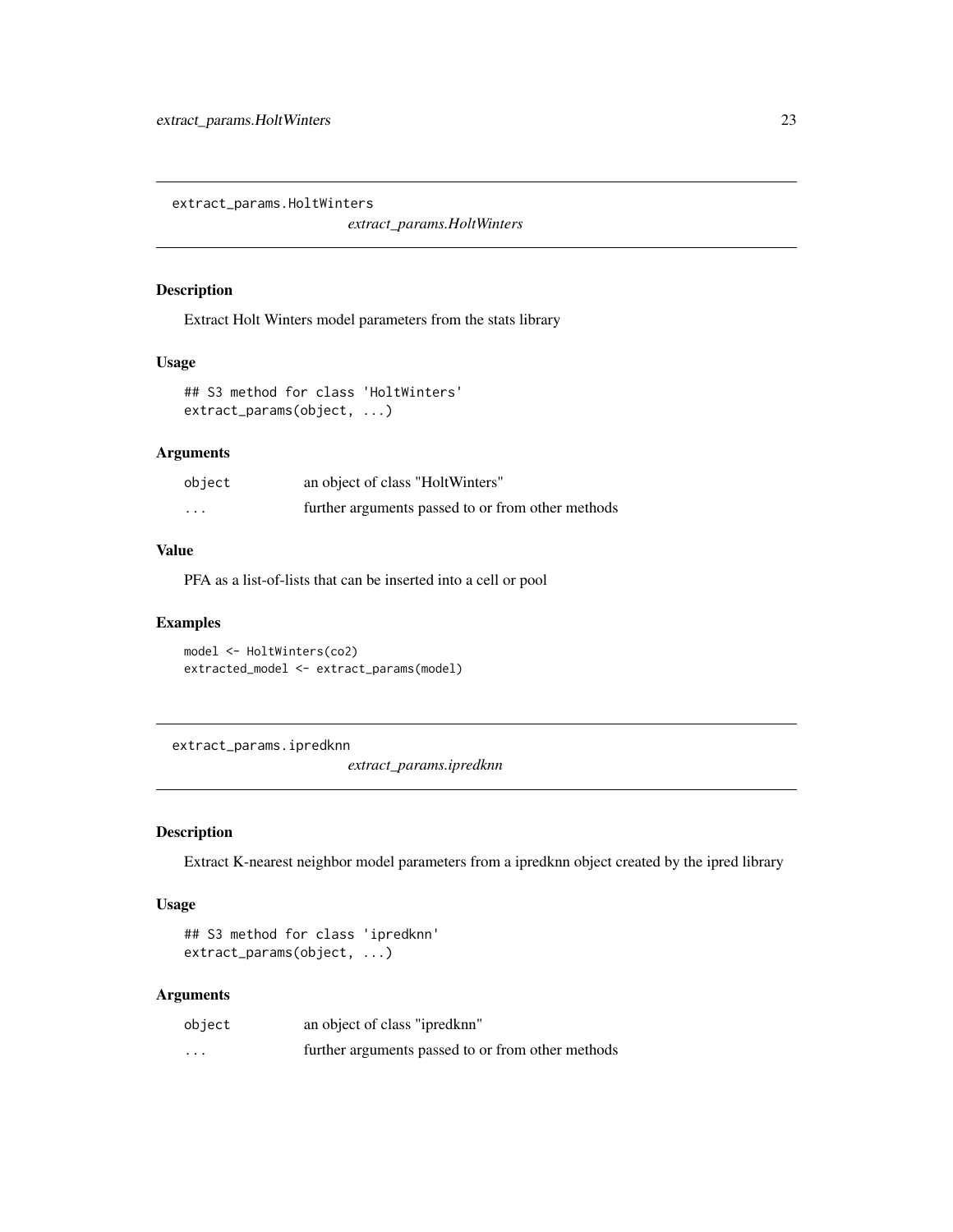<span id="page-23-0"></span>PFA as a list-of-lists that can be inserted into a cell or pool

# Examples

```
iris2 <- iris
\text{columns}(iris2) \leq \text{gsub}(\text{'}\text{''}, \text{'}'', \text{'}', \text{coInames}(iris2))model <- ipred::ipredknn(Species ~ ., iris2)
params <- extract_params(model)
```
<span id="page-23-1"></span>extract\_params.kcca *extract\_params.kcca*

# Description

Extract K-centroids model parameters from a kcca object created by the flexclust library

# Usage

## S3 method for class 'kcca' extract\_params(object, ...)

### Arguments

| object               | an object of class "kcca"                         |
|----------------------|---------------------------------------------------|
| $\ddot{\phantom{0}}$ | further arguments passed to or from other methods |

# Value

PFA as a list-of-lists that can be inserted into a cell or pool

```
model <- flexclust::kcca(iris[,1:4], k = 3, family=flexclust::kccaFamily("kmeans"))
extracted_params <- extract_params(model)
```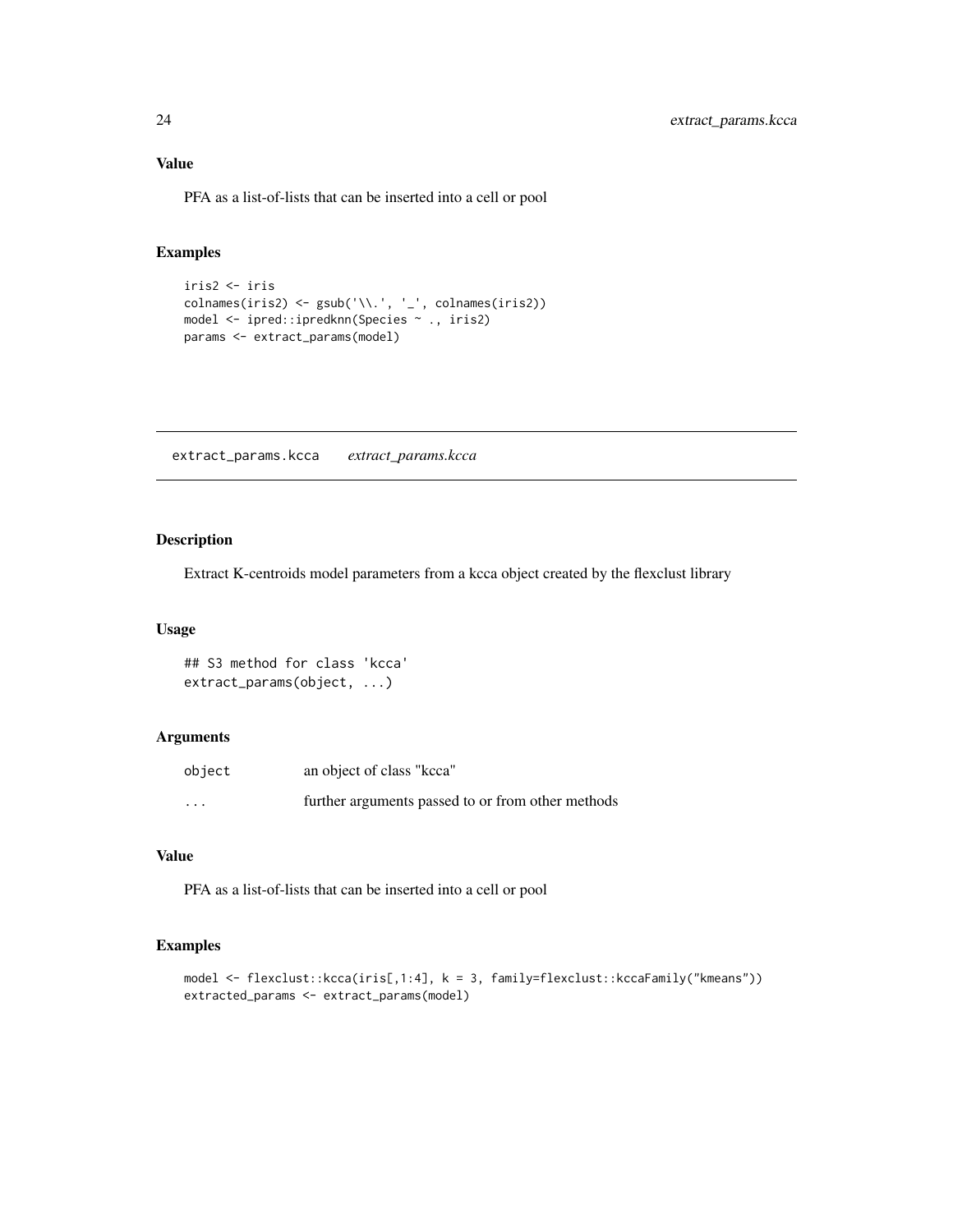<span id="page-24-1"></span><span id="page-24-0"></span>extract\_params.kccasimple

*extract\_params.kccasimple*

#### Description

Extract K-centroids model parameters from a kccasimple object created by the flexclust library

### Usage

```
## S3 method for class 'kccasimple'
extract_params(object, ...)
```
# Arguments

| object  | an object of class "kccasimple"                   |
|---------|---------------------------------------------------|
| $\cdot$ | further arguments passed to or from other methods |

## Value

PFA as a list-of-lists that can be inserted into a cell or pool

# Examples

```
model \leq flexclust::kcca(iris[,1:4], k = 3,family=flexclust::kccaFamily("kmeans"), simple=TRUE)
extracted_params <- extract_params(model)
```
extract\_params.kmeans *extract\_params.kmeans*

# Description

Extract K-means model parameters from a kmeans object

#### Usage

```
## S3 method for class 'kmeans'
extract_params(object, ...)
```

| object   | an object of class "kmeans"                       |
|----------|---------------------------------------------------|
| $\cdots$ | further arguments passed to or from other methods |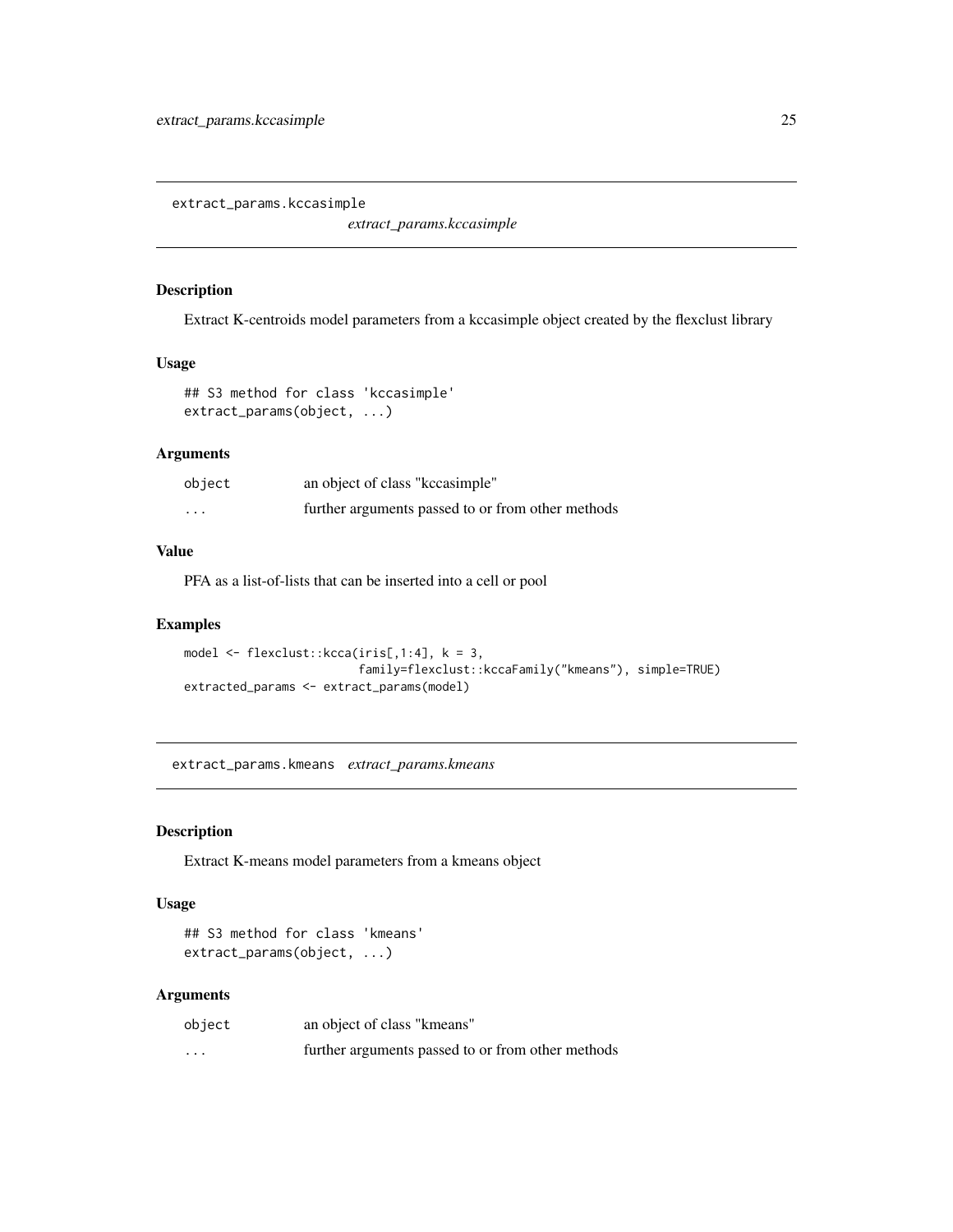### Value

PFA as a list-of-lists that can be inserted into a cell or pool

# Source

kcca.R

# Examples

```
model <- kmeans(x=iris[, 1:2], centers=3)
extracted_params <- extract_params(model)
```
<span id="page-25-1"></span>extract\_params.knn3 *extract\_params.knn3*

# Description

Extract K-nearest neighbor model parameters from a knn3 object created by the caret library

# Usage

## S3 method for class 'knn3' extract\_params(object, ...)

#### Arguments

| object  | an object of class "knn3"                         |
|---------|---------------------------------------------------|
| $\cdot$ | further arguments passed to or from other methods |

### Value

PFA as a list-of-lists that can be inserted into a cell or pool

# Source

pfa\_utils.R

```
iris2 <- iris
colnames(iris2) <- gsub('\\.', '_', colnames(iris2))
model <- caret::knn3(Species ~ ., iris2)
extracted_params <- extract_params(model)
```
<span id="page-25-0"></span>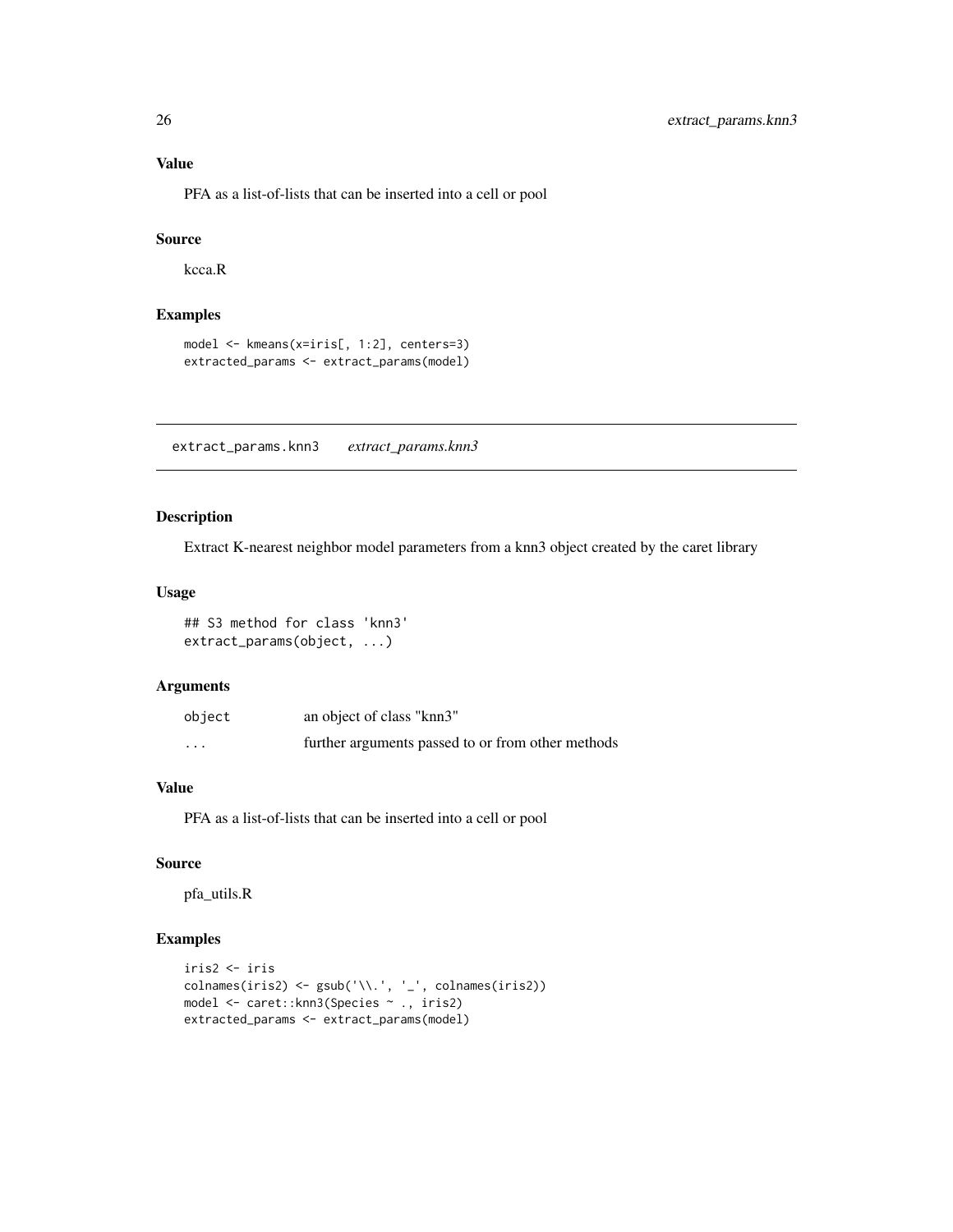<span id="page-26-0"></span>extract\_params.knnreg *extract\_params.knnreg*

# Description

Extract K-nearest neighbor model parameters from a knnreg object created by the caret library

#### Usage

```
## S3 method for class 'knnreg'
extract_params(object, ...)
```
# Arguments

| object   | an object of class "knoneg"                       |
|----------|---------------------------------------------------|
| $\cdots$ | further arguments passed to or from other methods |

# Value

PFA as a list-of-lists that can be inserted into a cell or pool

# Examples

```
model <- caret::knnreg(mpg ~ cyl + hp + am + gear + carb, data = mtcars)
extracted_params <- extract_params(model)
```
<span id="page-26-1"></span>extract\_params.lda *extract\_params.lda*

#### Description

Extract linear discriminant model parameters from a model created by the lda() function

### Usage

```
## S3 method for class 'lda'
extract_params(object, ...)
```
#### Arguments

| object   | an object of class "Ida"                          |
|----------|---------------------------------------------------|
| $\cdots$ | further arguments passed to or from other methods |

# Value

PFA as a list-of-lists that can be inserted into a cell or pool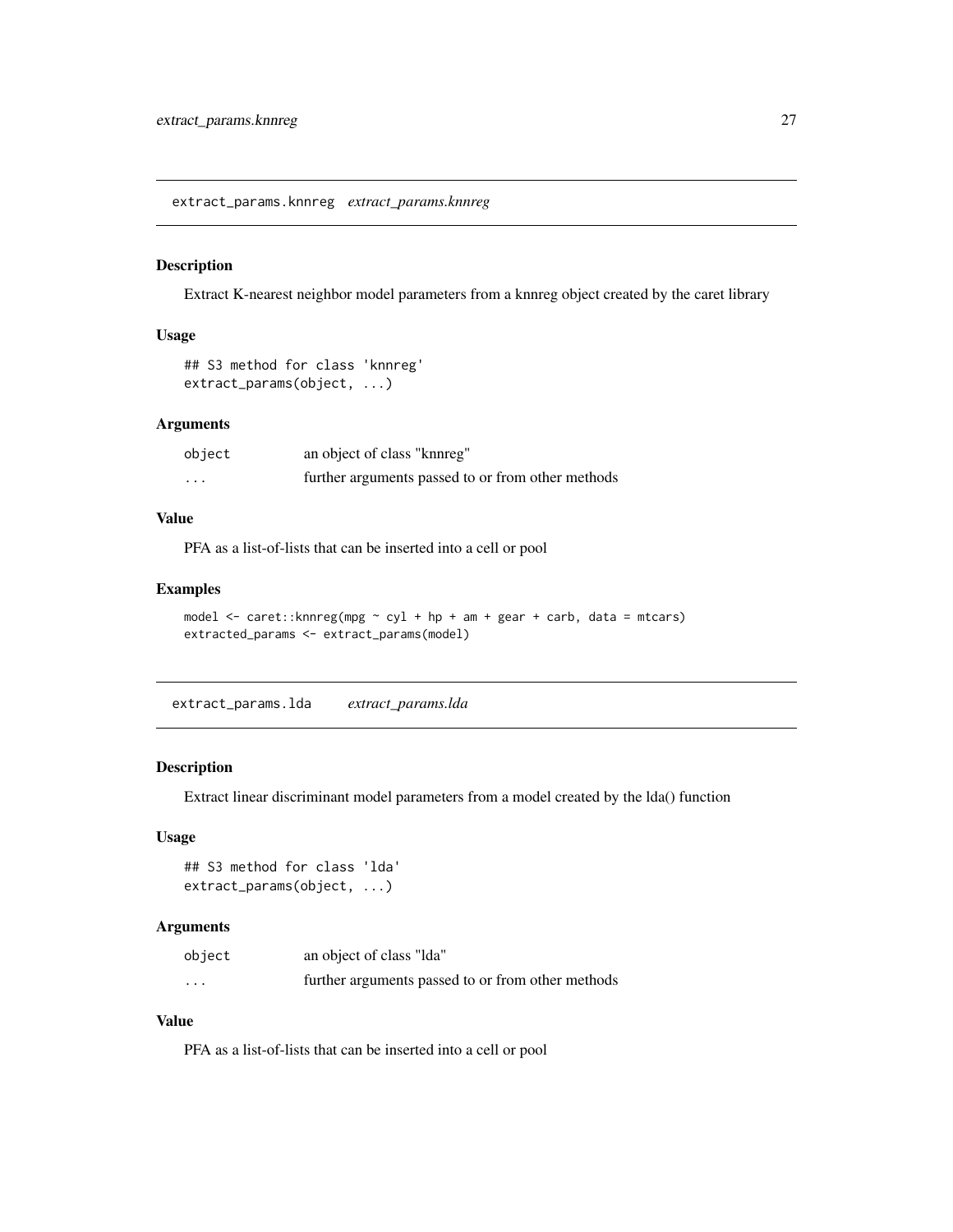# Examples

```
model <- MASS::lda(Species ~ ., data=iris)
model_params <- extract_params(model)
```
extract\_params.naiveBayes

*extract\_params.naiveBayes*

# Description

Extracts a parameters from an ensemble made by the naiveBayes function

# Usage

```
## S3 method for class 'naiveBayes'
extract_params(object, threshold = 0.001, eps = 0, ...)
```
# Arguments

| object    | an object of class "naiveBayes"                                                                                                     |
|-----------|-------------------------------------------------------------------------------------------------------------------------------------|
| threshold | a value replacing cells with probabilities within eps range.                                                                        |
| eps       | a numeric for specifying an epsilon-range to apply laplace smoothing (to replace<br>zero or close-zero probabilities by the shold.) |
| $\cdots$  | further arguments passed to or from other methods                                                                                   |

# Value

a list that is extracted from the naiveBayes object

```
model <- e1071::naiveBayes(Species ~ ., data=iris)
model_params <- extract_params(model)
```
<span id="page-27-0"></span>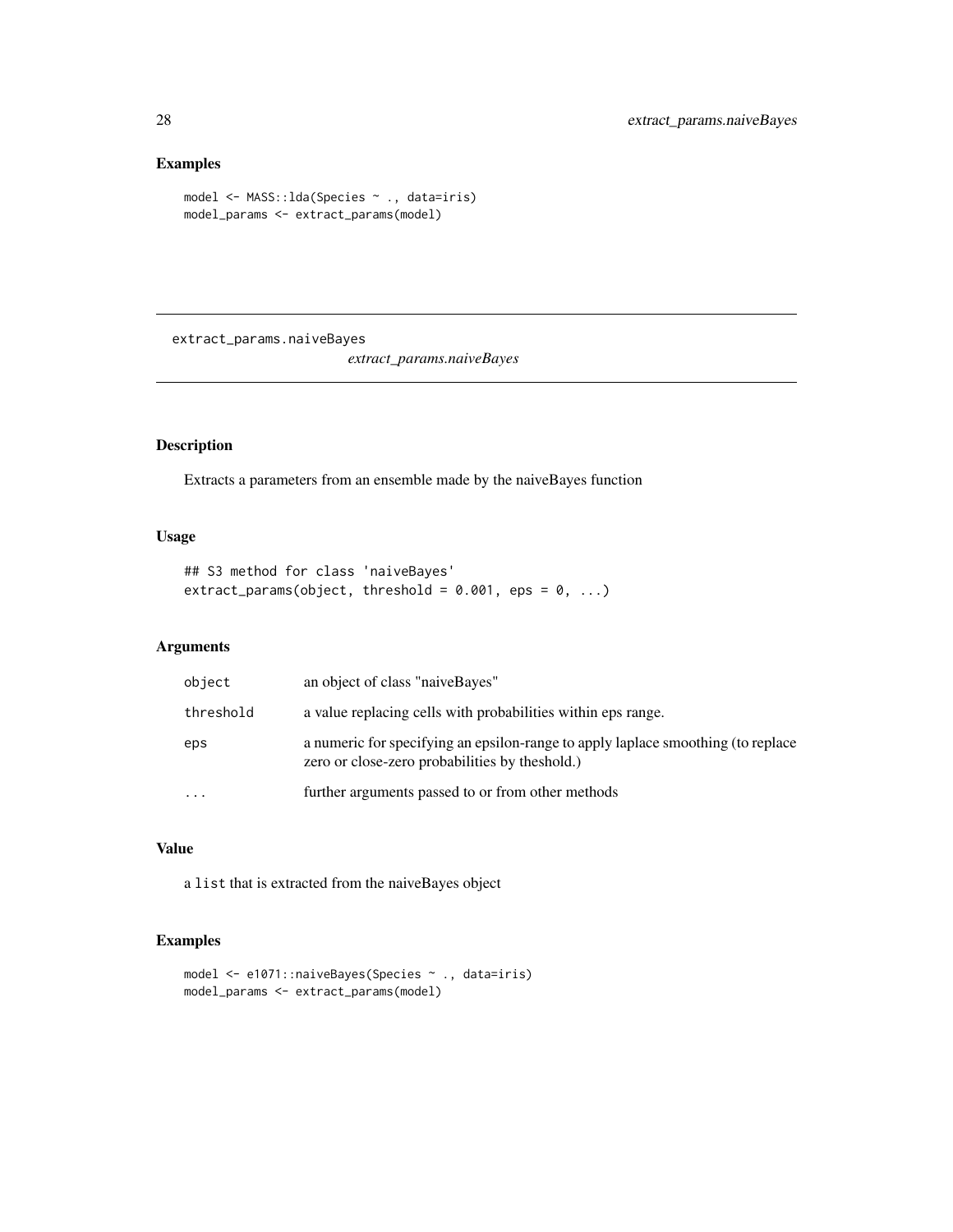<span id="page-28-0"></span>extract\_params.randomForest

*extract\_params.randomForest*

### Description

Extracts parameters from a forest made by the randomForest function

# Usage

```
## S3 method for class 'randomForest'
extract_params(object, which_tree = 1, ...)
```
# Arguments

| object                  | an object of class "randomForest"                 |
|-------------------------|---------------------------------------------------|
| which tree              | the number of the tree to extract                 |
| $\cdot$ $\cdot$ $\cdot$ | further arguments passed to or from other methods |

#### Value

a list that is extracted from the randomForest object

### Examples

```
dat \leq data.frame(X1 = runif(100),
                  X2 = rnorm(100)dat Y \leftarrow factor((rexp(100, 5) + 5 * data)x1 - 4 * data)x2) > 0model <- randomForest::randomForest(Y ~ X1 + X2, data=dat, ntree=10)
my_tree <- extract_params(model, 1)
```
extract\_params.rpart *extract\_params.rpart*

# Description

Extracts parameters from a tree made by the rpart() function

### Usage

```
## S3 method for class 'rpart'
extract_params(object, ...)
```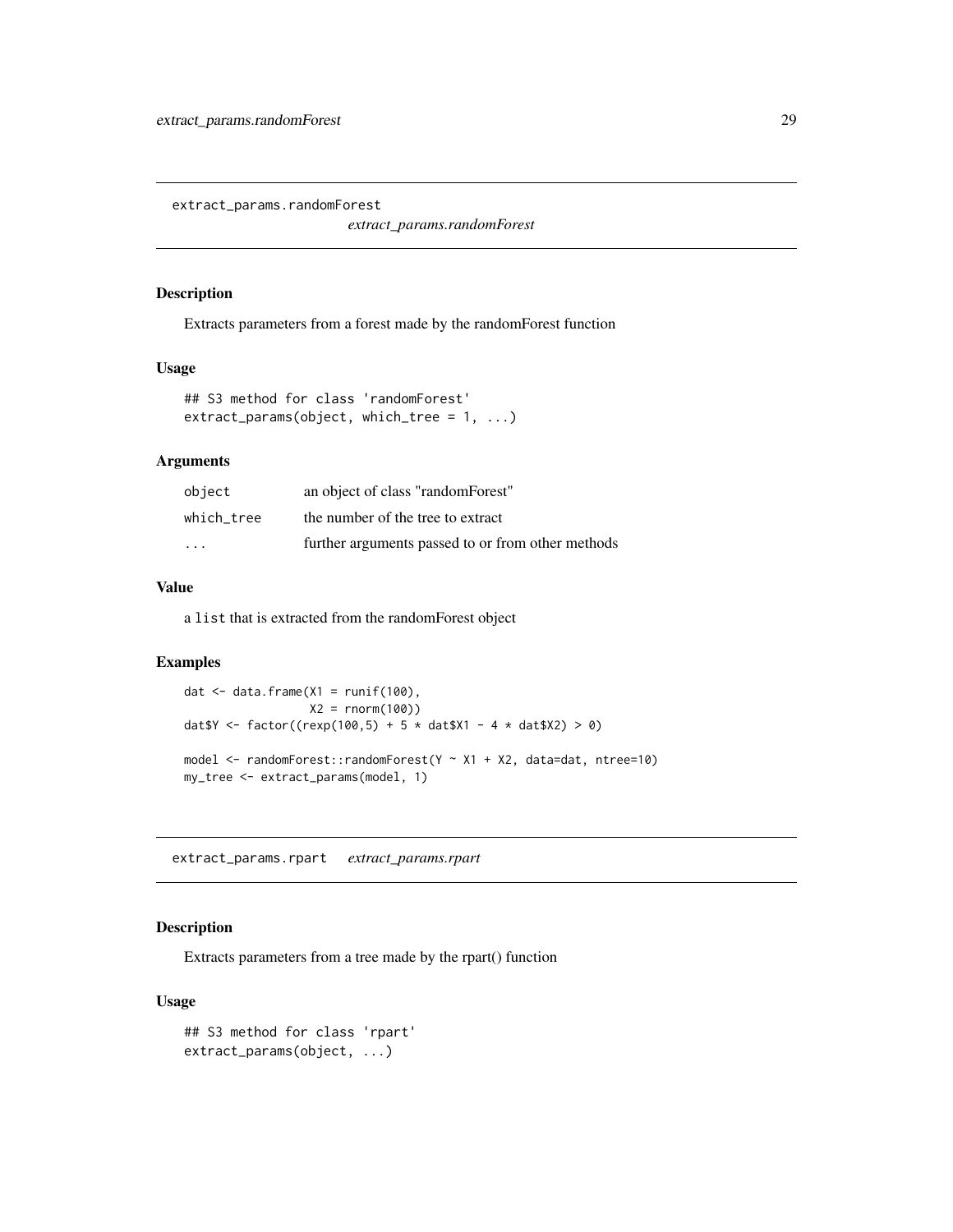### <span id="page-29-0"></span>Arguments

| object | an object of class "rpart"                        |
|--------|---------------------------------------------------|
| .      | further arguments passed to or from other methods |

### Value

a list that is extracted from the rpart object

### Examples

```
model <- rpart::rpart(Kyphosis ~ Age + as.factor(Number), data = rpart::kyphosis)
my_tree <- extract_params(model)
```
gen\_unique\_eng\_name *gen\_unique\_eng\_name*

### Description

Convenience or internal function for generating engine names; each call results in a new name.

#### Usage

```
gen_unique_eng_name()
```
#### Value

name in the form "Engine\_###"

### Examples

gen\_unique\_eng\_name()

<span id="page-29-1"></span>gen\_unique\_enum\_name *gen\_unique\_enum\_name*

# Description

Convenience or internal function for generating enum names; each call results in a new name.

# Usage

```
gen_unique_enum_name()
```
#### Value

name in the form "Enum\_###"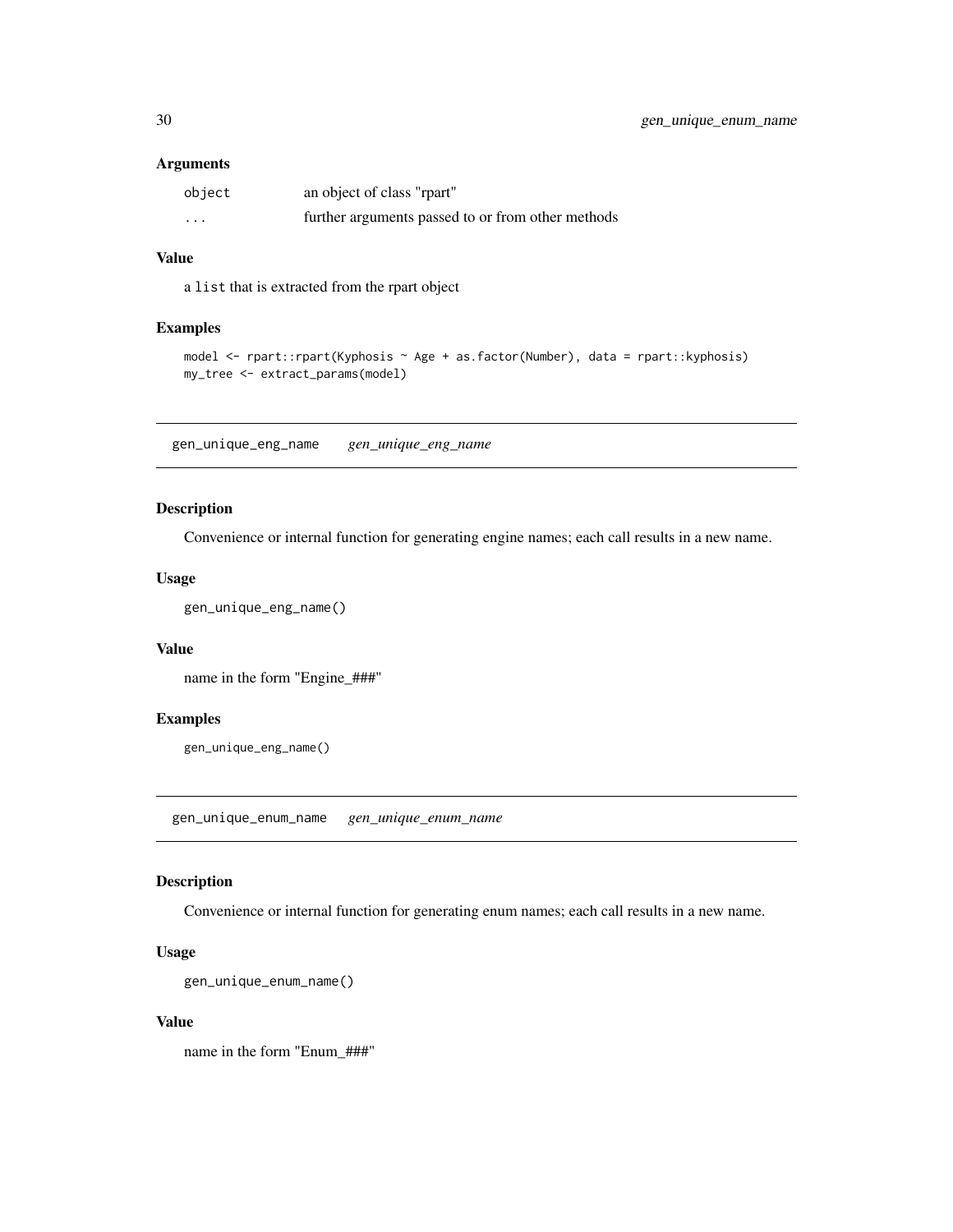# <span id="page-30-0"></span>Examples

gen\_unique\_enum\_name()

<span id="page-30-1"></span>gen\_unique\_fixed\_name *gen\_unique\_fixed\_name*

# Description

Convenience or internal function for generating fixed names; each call results in a new name.

# Usage

```
gen_unique_fixed_name()
```
### Value

name in the form "Fixed\_###"

# Examples

gen\_unique\_fixed\_name()

gen\_unique\_rec\_name *gen\_unique\_rec\_name*

# Description

Convenience or internal function for generating record names; each call results in a new name.

# Usage

```
gen_unique_rec_name()
```
#### Value

name in the form "Record\_###"

# Examples

gen\_unique\_rec\_name()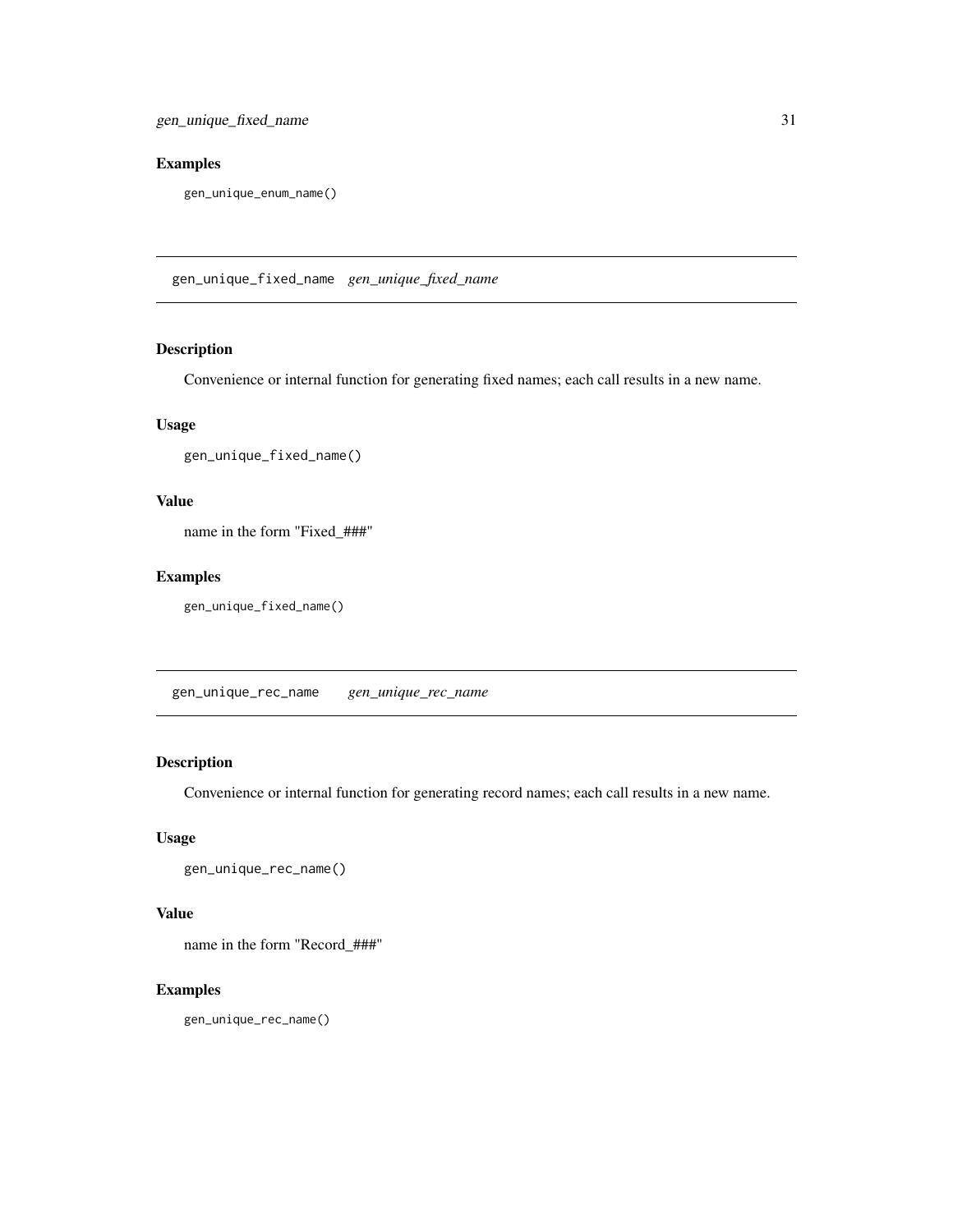<span id="page-31-0"></span>gen\_unique\_symb\_name *gen\_unique\_symb\_name*

### Description

Convenience or internal function for generating symbol names; each call results in a new name.

### Usage

gen\_unique\_symb\_name(symbols)

# Arguments

symbols Symbols

# Value

name in the form "tmp\_###"

#### Examples

gen\_unique\_symb\_name()

| json_array | <i>Json_array</i> |  |
|------------|-------------------|--|
|            |                   |  |

# Description

Convenience function for making a (possibly empty) unnamed list, which converts to a JSON array.

#### Usage

```
json_array(...)
```
# Arguments

... optional contents of the unnamed list

# Value

an unnamed list

```
json_array()
json_array(1, TRUE, "THREE")
```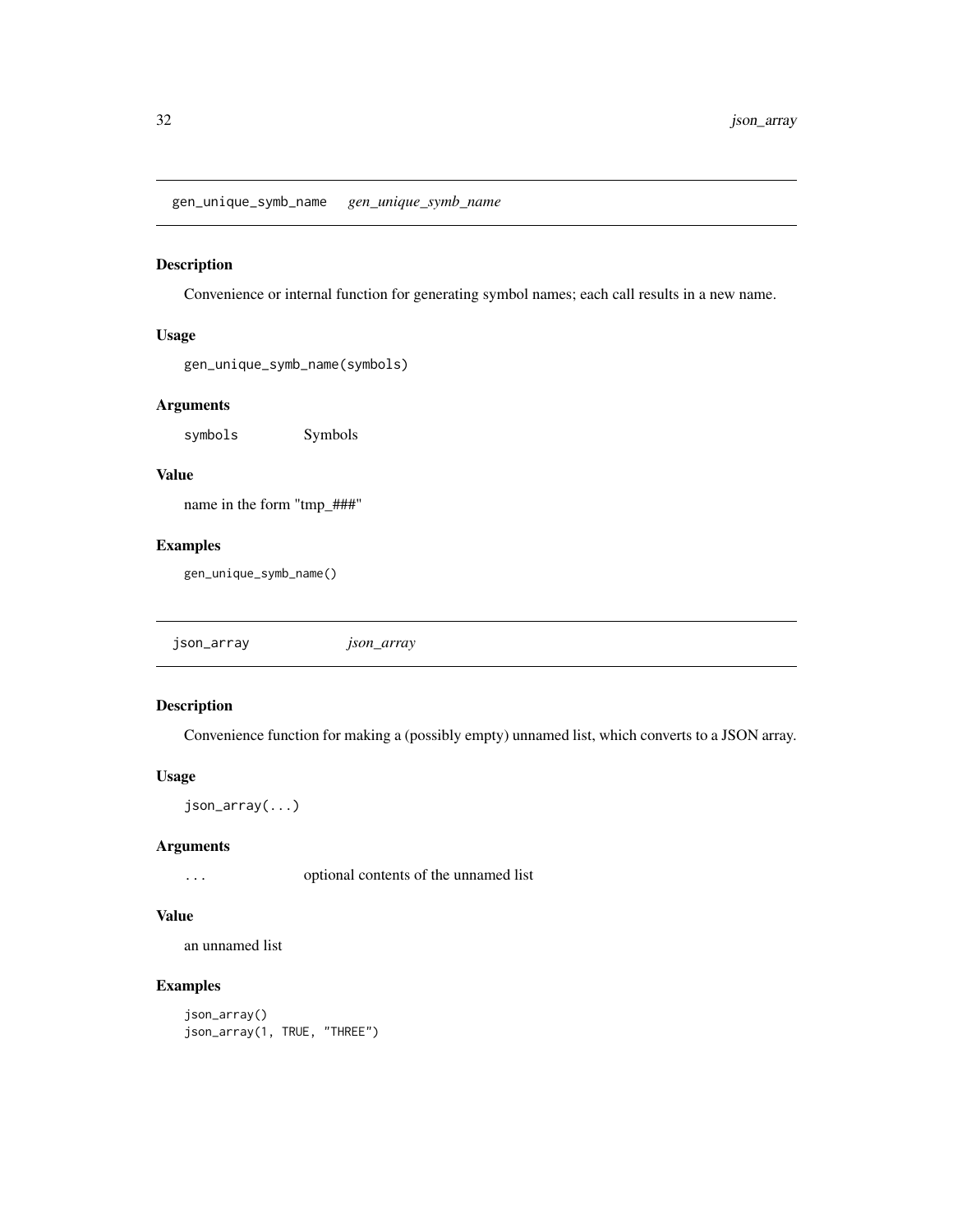<span id="page-32-0"></span>json\_map *json\_map*

#### Description

Convenience function for making a (possibly empty) named list, which converts to a JSON object.

#### Usage

json\_map(...)

#### Arguments

... optional contents of the named list (as key-value pairs)

#### Value

a named list

# Examples

json\_map() json\_map(one = 1, two = TRUE, three = "THREE")

pfa *Generate PFA Document from Object*

# Description

pfa is a generic function for generating valid PFA documents from the results of various model fitting functions. The function invokes particular methods which depend on the class of the first argument.

#### Usage

```
pfa(object, name = NULL, version = NULL, doc = NULL, metadata = NULL,
  randseed = NULL, options = NULL, ...)
```

| object   | a model object for which a PFA document is desired                              |
|----------|---------------------------------------------------------------------------------|
| name     | a character which is an optional name for the scoring engine                    |
| version  | an integer which is sequential version number for the model                     |
| doc      | a character which is documentation string for archival purposes                 |
| metadata | a list of strings that is computer-readable documentation for archival purposes |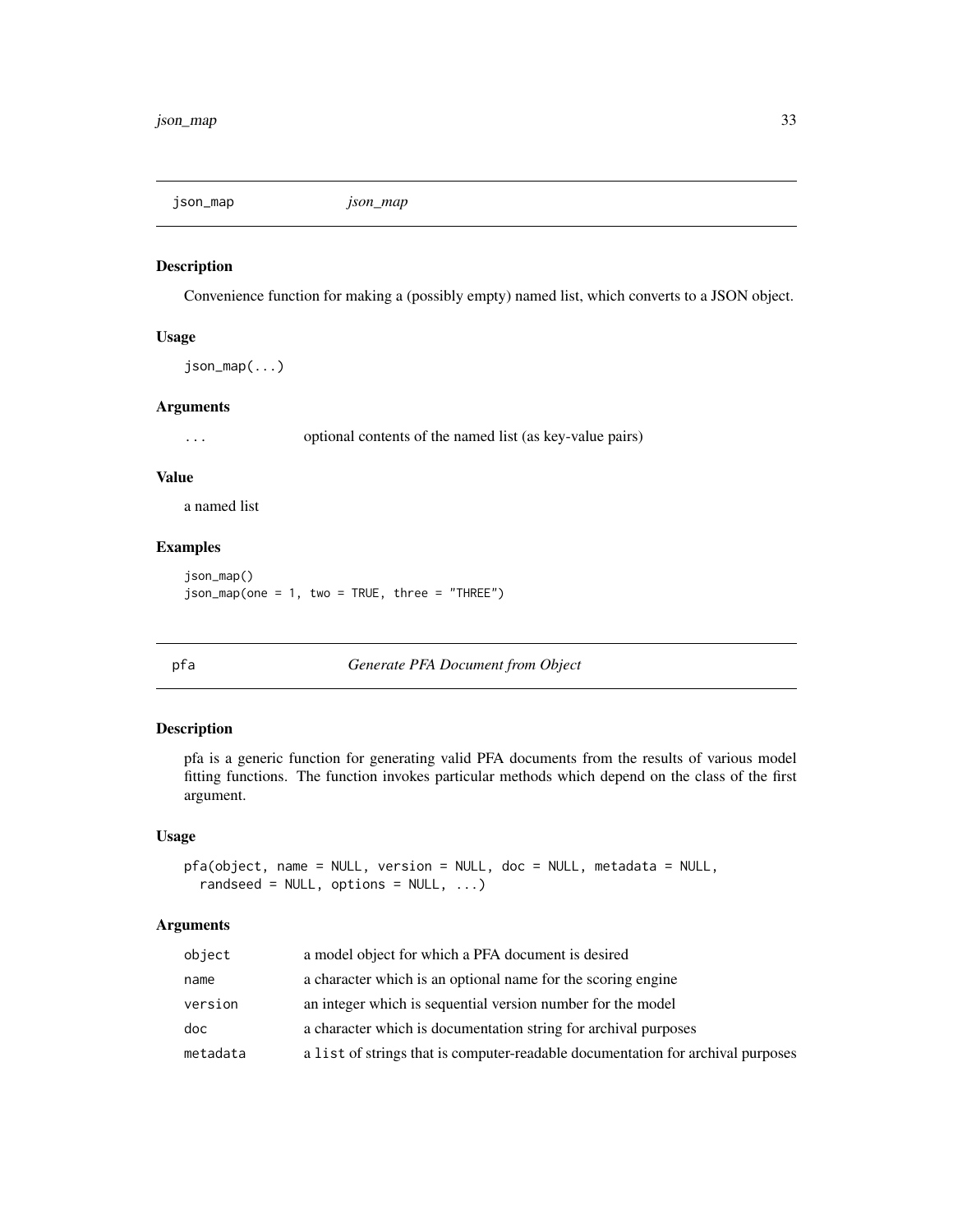<span id="page-33-0"></span>

| randseed  | a integer which is a global seed used to generate all random numbers. Multiple<br>scoring engines derived from the same PFA file have different seeds generated<br>from the global one              |
|-----------|-----------------------------------------------------------------------------------------------------------------------------------------------------------------------------------------------------|
| options   | a list with value types depending on option name Initialization or runtime op-<br>tions to customize implementation (e.g. optimization switches). May be over-<br>ridden or ignored by PFA consumer |
| $\ddotsc$ | additional arguments affecting the PFA produced                                                                                                                                                     |

### Value

a list of lists that compose a valid PFA document

#### See Also

[pfa.lm](#page-52-1) [pfa.glm](#page-39-1)

# Examples

# all the "pfa" methods found methods("pfa")

pfa.Arima *PFA Formatting of ARIMA Models*

# Description

This function takes an ARIMA model created using the arima(), Arima(), or auto.arima() functions and returns a list-of-lists representing in valid PFA document that could be used for scoring.

### Usage

```
## S3 method for class 'Arima'
pfa(object, name = NULL, version = NULL, doc = NULL,
 metadata = NULL, randseed = NULL, options = NULL, cycle_reset = TRUE,
  ...)
```

| object   | an object of class "Arima"                                                                                                                                                             |
|----------|----------------------------------------------------------------------------------------------------------------------------------------------------------------------------------------|
| name     | a character which is an optional name for the scoring engine                                                                                                                           |
| version  | an integer which is sequential version number for the model                                                                                                                            |
| doc      | a character which is documentation string for archival purposes                                                                                                                        |
| metadata | a list of strings that is computer-readable documentation for archival purposes                                                                                                        |
| randseed | a integer which is a global seed used to generate all random numbers. Multiple<br>scoring engines derived from the same PFA file have different seeds generated<br>from the global one |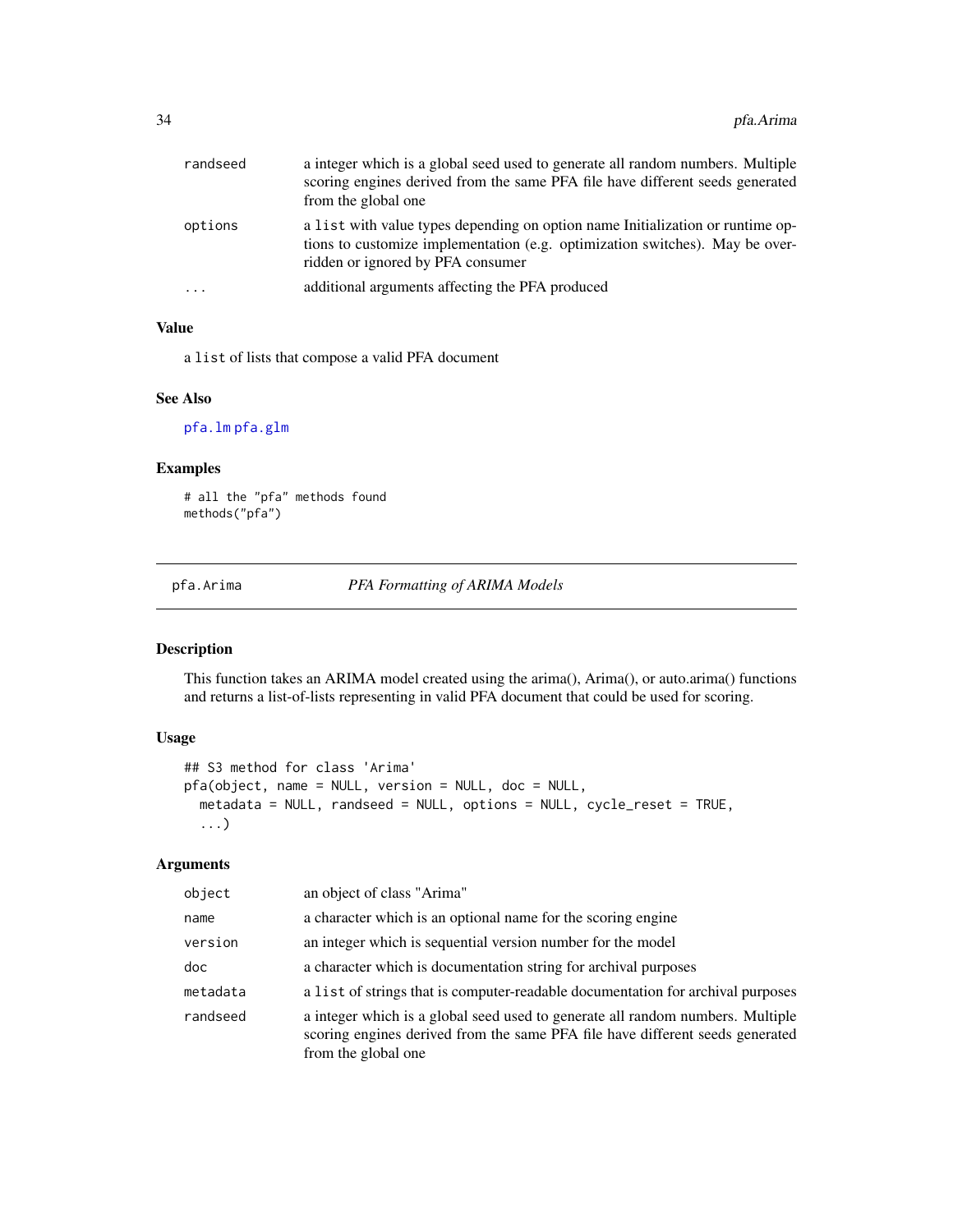# <span id="page-34-0"></span>pfa.cv.glmnet 35

| options     | a list with value types depending on option name Initialization or runtime op-<br>tions to customize implementation (e.g. optimization switches). May be over-<br>ridden or ignored by PFA consumer                                                                                                                                    |
|-------------|----------------------------------------------------------------------------------------------------------------------------------------------------------------------------------------------------------------------------------------------------------------------------------------------------------------------------------------|
| cycle_reset | a logical indicating whether to reset the state back to the last point of the trained<br>model before forecasting or to continue cycling forward through trend and sea-<br>sonality with every new call to the engine. The default is TRUE so that repeated<br>calls yield the same forecast as repeated calls to predict or forecast. |
| $\cdot$     | additional arguments affecting the PFA produced                                                                                                                                                                                                                                                                                        |

### Value

a list of lists that compose valid PFA document

#### Source

pfa\_config.R avro\_typemap.R avro.R pfa\_cellpool.R pfa\_expr.R pfa\_utils.R

### See Also

[Arima](#page-0-0) [auto.arima](#page-0-0) [arima](#page-0-0) [extract\\_params.Arima](#page-17-1)

#### Examples

```
model <- forecast::Arima(USAccDeaths, order=c(2,2,2), seasonal=c(0,2,2))
model_as_pfa <- pfa(model)
```

```
# with regressors
n < - 100ext_dat <- data.frame(x1=rnorm(n), x2=rnorm(n))
x \le - stats::arima.sim(n=n, model=list(ar=0.4)) + 2 + 0.8*ext_dat[,1] + 1.5*ext_dat[,2]
model \le stats:: arima(x, order=c(1,0,0), xreg = ext_dat)
model_as_pfa <- pfa(model)
```
pfa.cv.glmnet *PFA Formatting of Fitted glmnet objects*

#### Description

This function takes a generalized linear model fit using cv.glmnet and returns a list-of-lists representing a valid PFA document that could be used for scoring

### Usage

```
## S3 method for class 'cv.glmnet'
pfa(object, name = NULL, version = NULL, doc = NULL,
 metadata = NULL, randseed = NULL, options = NULL,
 lambda = object[["lambda.1se"]], pred_type = c("response", "prob"),
  cutoffs = NULL, ...)
```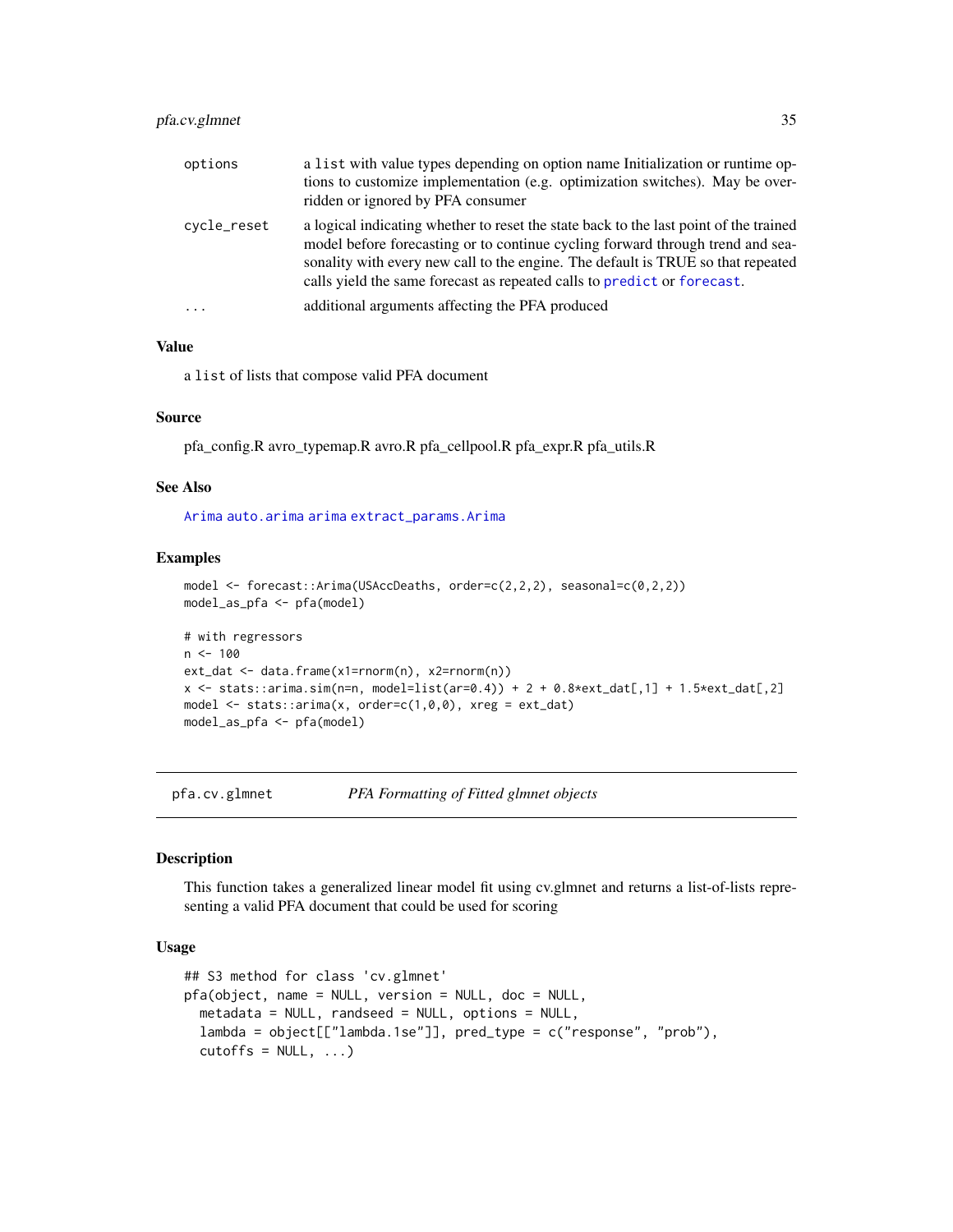# <span id="page-35-0"></span>Arguments

| object    | an object of class "cv.glmnet"                                                                                                                                                                                                                                                                                      |
|-----------|---------------------------------------------------------------------------------------------------------------------------------------------------------------------------------------------------------------------------------------------------------------------------------------------------------------------|
| name      | a character which is an optional name for the scoring engine                                                                                                                                                                                                                                                        |
| version   | an integer which is sequential version number for the model                                                                                                                                                                                                                                                         |
| doc       | a character which is documentation string for archival purposes                                                                                                                                                                                                                                                     |
| metadata  | a list of strings that is computer-readable documentation for archival purposes                                                                                                                                                                                                                                     |
| randseed  | a integer which is a global seed used to generate all random numbers. Multiple<br>scoring engines derived from the same PFA file have different seeds generated<br>from the global one                                                                                                                              |
| options   | a list with value types depending on option name Initialization or runtime op-<br>tions to customize implementation (e.g. optimization switches). May be over-<br>ridden or ignored by PFA consumer                                                                                                                 |
| lambda    | a numeric value of the penalty parameter lambda at which coefficients are re-<br>quired                                                                                                                                                                                                                             |
| pred_type | a string with value "response" for returning a prediction on the same scale as<br>what was provided during modeling, or value "prob", which for classification<br>problems returns the probability of each class.                                                                                                   |
| cutoffs   | (Classification only) A named numeric vector of length equal to number of<br>classes. The "winning" class for an observation is the one with the maximum<br>ratio of predicted probability to its cutoff. The default cutoffs assume the same<br>cutoff for each class that is 1/k where k is the number of classes |
| $\cdots$  | additional arguments affecting the PFA produced                                                                                                                                                                                                                                                                     |

#### Value

a list of lists that compose valid PFA document

# Source

pfa\_config.R avro\_typemap.R avro.R pfa\_cellpool.R pfa\_expr.R

# See Also

[glmnet](#page-0-0) [extract\\_params.glmnet](#page-21-1)

```
X <- matrix(c(rnorm(100), runif(100)), nrow=100, ncol=2)
Y <- factor(3 - 5 * X[,1] + 3 * X[,2] + rnorm(100, 0, 3) > 0)
model <- glmnet::cv.glmnet(X, Y, family = 'binomial')
model_as_pfa <- pfa(model)
```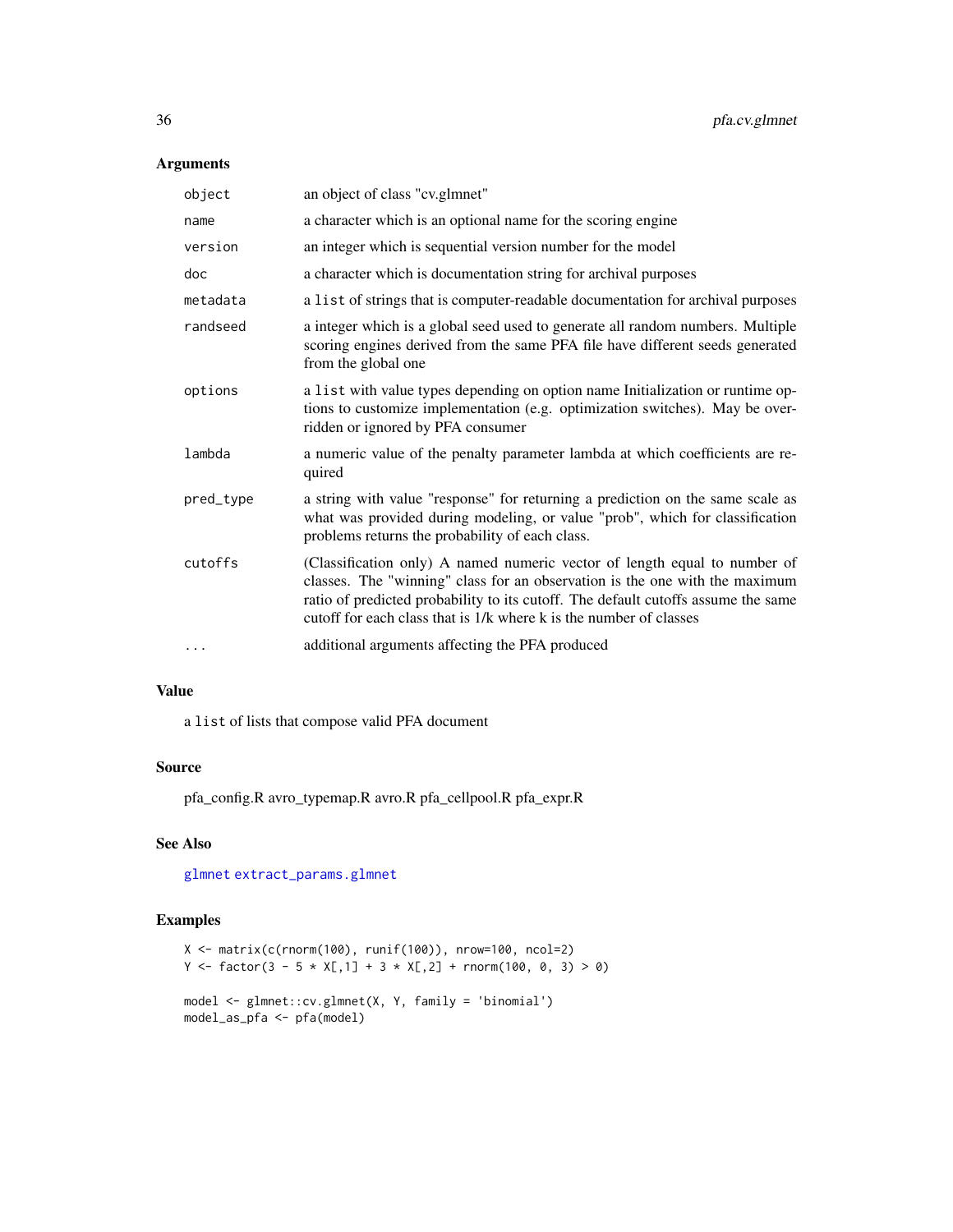#### <span id="page-36-1"></span><span id="page-36-0"></span>Description

This function takes an Exponential smoothing state space model created using the ets() function from the forecast package and returns a list-of-lists representing in valid PFA document that could be used for scoring.

#### Usage

```
## S3 method for class 'ets'
pfa(object, name = NULL, version = NULL, doc = NULL,
  metadata = NULL, randseed = NULL, options = NULL, cycle_reset = TRUE,
  ...)
```
### Arguments

| object      | an object of class "ets"                                                                                                                                                                                                                                                                                                    |
|-------------|-----------------------------------------------------------------------------------------------------------------------------------------------------------------------------------------------------------------------------------------------------------------------------------------------------------------------------|
| name        | a character which is an optional name for the scoring engine                                                                                                                                                                                                                                                                |
| version     | an integer which is sequential version number for the model                                                                                                                                                                                                                                                                 |
| doc         | a character which is documentation string for archival purposes                                                                                                                                                                                                                                                             |
| metadata    | a list of strings that is computer-readable documentation for archival purposes                                                                                                                                                                                                                                             |
| randseed    | a integer which is a global seed used to generate all random numbers. Multiple<br>scoring engines derived from the same PFA file have different seeds generated<br>from the global one                                                                                                                                      |
| options     | a list with value types depending on option name Initialization or runtime op-<br>tions to customize implementation (e.g. optimization switches). May be over-<br>ridden or ignored by PFA consumer                                                                                                                         |
| cycle_reset | a logical indicating whether to reset the state back to the last point of the trained<br>model before forecasting or to continue cycling forward through trend and sea-<br>sonality with every new call to the engine. The default is TRUE so that repeated<br>calls yield the same forecast as repeated calls to forecast. |
| .           | additional arguments affecting the PFA produced                                                                                                                                                                                                                                                                             |
|             |                                                                                                                                                                                                                                                                                                                             |

# Value

a list of lists that compose valid PFA document

#### Source

pfa\_config.R avro\_typemap.R avro.R pfa\_cellpool.R pfa\_expr.R pfa\_utils.R

#### See Also

[ets](#page-0-0) [extract\\_params.ets](#page-18-1)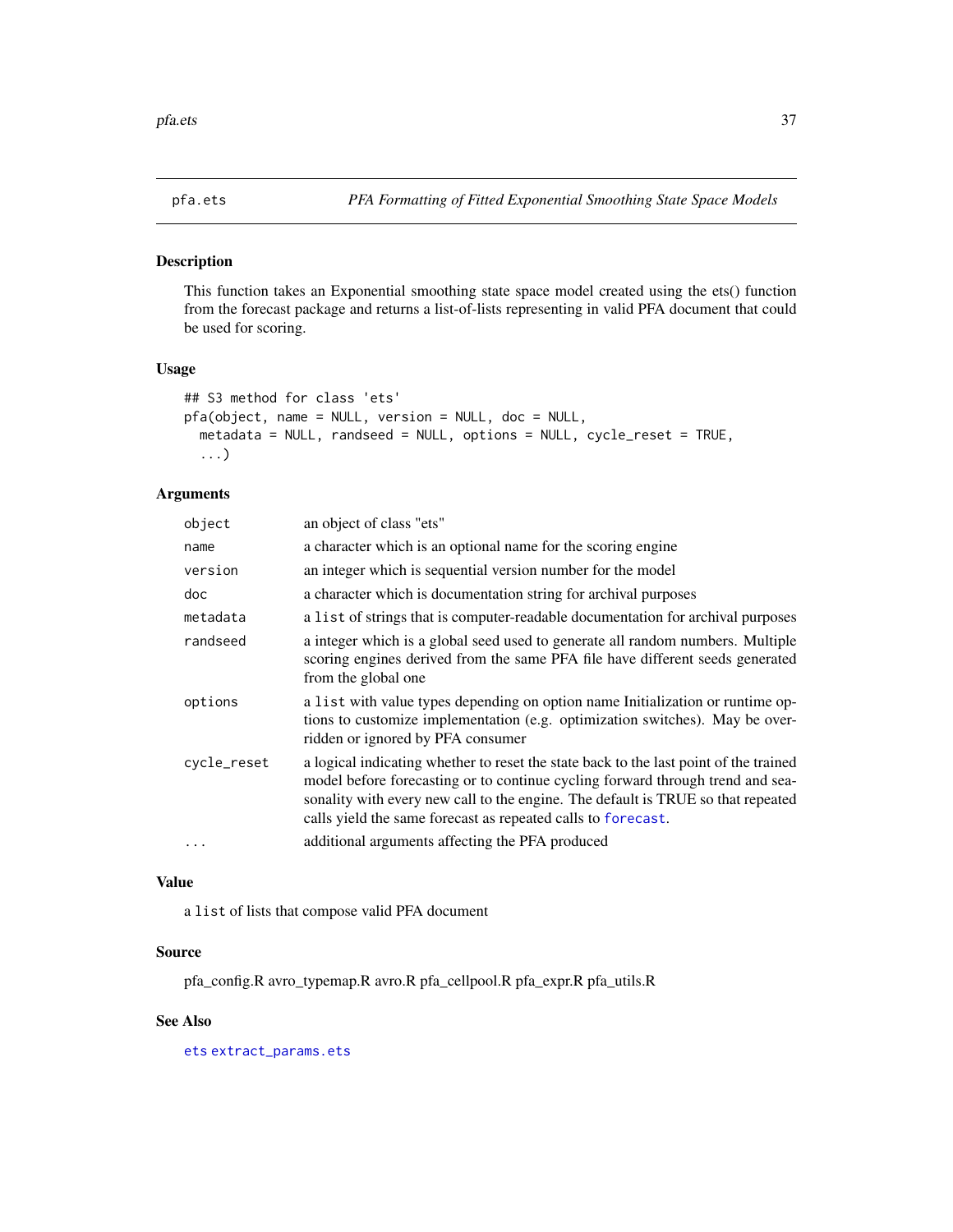# Examples

```
model <- forecast::ets(USAccDeaths, model="ZZZ")
model_as_pfa <- pfa(model)
```
pfa.forecast *PFA Formatting of Time Series Models Fit using Forecast Package*

# Description

This function takes model with class "forecast" created using the forecast package and returns a list-of-lists representing in valid PFA document that could be used for scoring.

# Usage

```
## S3 method for class 'forecast'
pfa(object, name = NULL, version = NULL, doc = NULL,
 metadata = NULL, randseed = NULL, options = NULL, ...)
```
# Arguments

| object            | an object of class "forecast"                                                                                                                                                                       |
|-------------------|-----------------------------------------------------------------------------------------------------------------------------------------------------------------------------------------------------|
| name              | a character which is an optional name for the scoring engine                                                                                                                                        |
| version           | an integer which is sequential version number for the model                                                                                                                                         |
| doc               | a character which is documentation string for archival purposes                                                                                                                                     |
| metadata          | a list of strings that is computer-readable documentation for archival purposes                                                                                                                     |
| randseed          | a integer which is a global seed used to generate all random numbers. Multiple<br>scoring engines derived from the same PFA file have different seeds generated<br>from the global one              |
| options           | a list with value types depending on option name Initialization or runtime op-<br>tions to customize implementation (e.g. optimization switches). May be over-<br>ridden or ignored by PFA consumer |
| $\cdot\cdot\cdot$ | additional arguments affecting the PFA produced                                                                                                                                                     |
|                   |                                                                                                                                                                                                     |

### Value

a list of lists that compose valid PFA document

### Source

pfa\_config.R avro\_typemap.R avro.R pfa\_cellpool.R pfa\_expr.R pfa\_utils.R

#### See Also

[holt](#page-0-0) [ses](#page-0-0) [hw](#page-0-0) [pfa.ets](#page-36-1)

<span id="page-37-0"></span>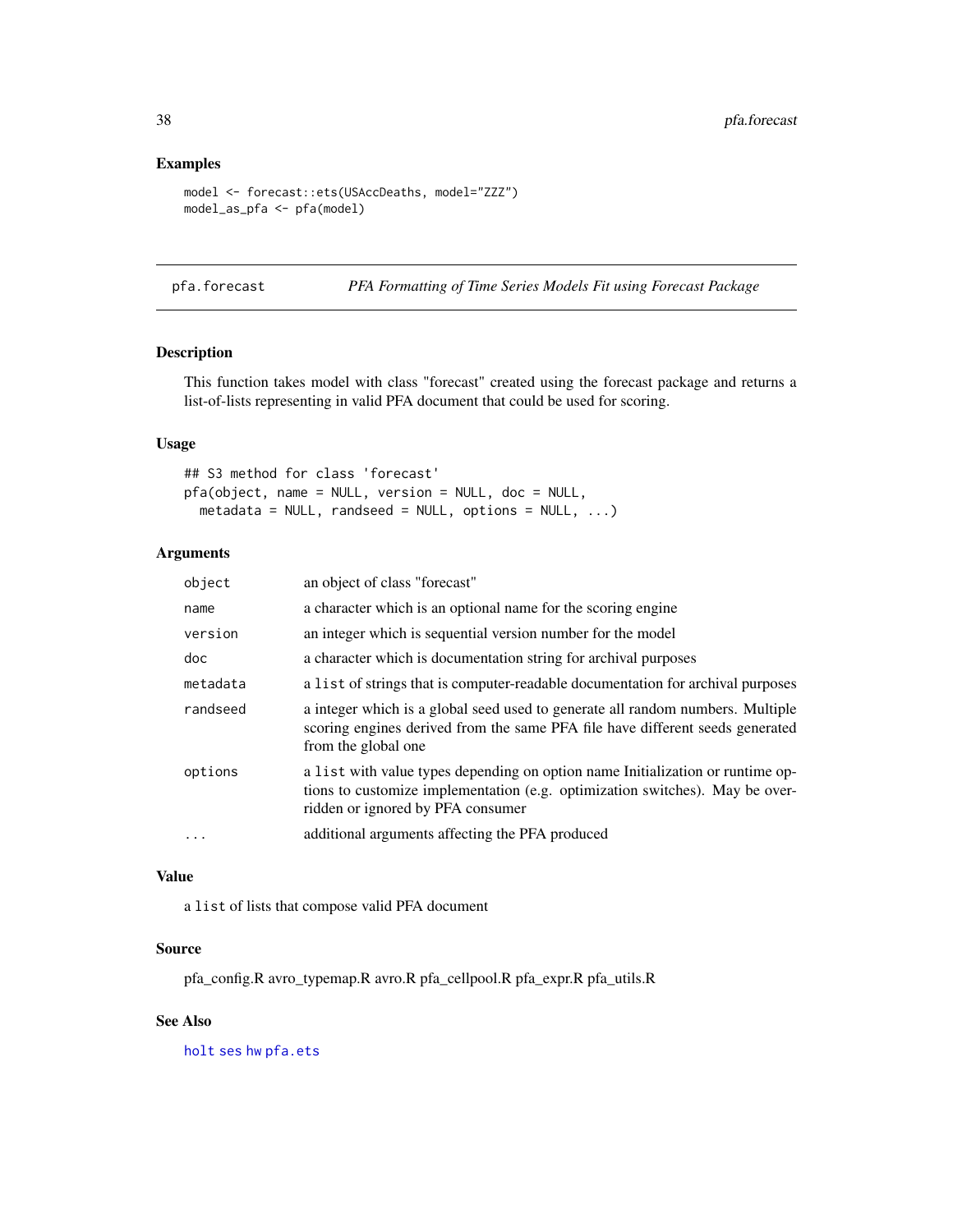#### <span id="page-38-0"></span>pfa.gbm 39

# Examples

```
model1 <- forecast::holt(airmiles)
model1_as_pfa <- pfa(model1)
model2 <- forecast::hw(USAccDeaths,h=48)
model2_as_pfa <- pfa(model2)
model3 <- forecast::ses(LakeHuron)
model3_as_pfa <- pfa(model3)
```
pfa.gbm *PFA Formatting of Fitted GBMs*

# Description

This function takes a gradient boosted machine (gbm) fit using gbm and returns a list-of-lists representing in valid PFA document that could be used for scoring

# Usage

```
## S3 method for class 'gbm'
pfa(object, name = NULL, version = NULL, doc = NULL,
 metadata = NULL, randseed = NULL, options = NULL,
 pred_type = c("response", "prob"), cutoffs = NULL, n.trees = NULL, ...)
```

| object    | an object of class "gbm"                                                                                                                                                                                                                                                                                            |
|-----------|---------------------------------------------------------------------------------------------------------------------------------------------------------------------------------------------------------------------------------------------------------------------------------------------------------------------|
| name      | a character which is an optional name for the scoring engine                                                                                                                                                                                                                                                        |
| version   | an integer which is sequential version number for the model                                                                                                                                                                                                                                                         |
| doc       | a character which is documentation string for archival purposes                                                                                                                                                                                                                                                     |
| metadata  | a list of strings that is computer-readable documentation for archival purposes                                                                                                                                                                                                                                     |
| randseed  | a integer which is a global seed used to generate all random numbers. Multiple<br>scoring engines derived from the same PFA file have different seeds generated<br>from the global one                                                                                                                              |
| options   | a list with value types depending on option name Initialization or runtime op-<br>tions to customize implementation (e.g. optimization switches). May be over-<br>ridden or ignored by PFA consumer                                                                                                                 |
| pred_type | a string with value "response" for returning a prediction on the same scale as<br>what was provided during modeling, or value "prob", which for classification<br>problems returns the probability of each class.                                                                                                   |
| cutoffs   | (Classification only) A named numeric vector of length equal to number of<br>classes. The "winning" class for an observation is the one with the maximum<br>ratio of predicted probability to its cutoff. The default cutoffs assume the same<br>cutoff for each class that is 1/k where k is the number of classes |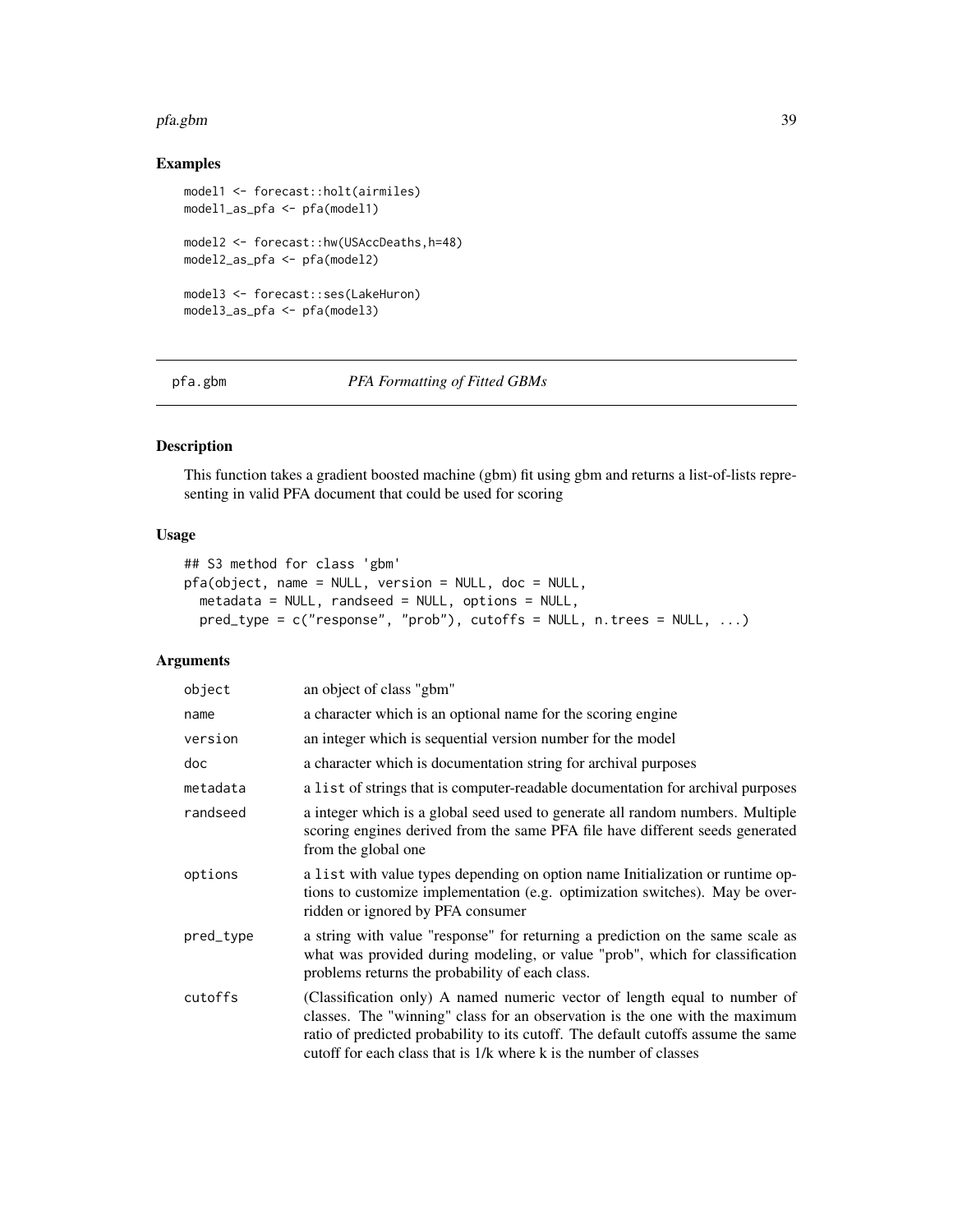<span id="page-39-0"></span>

| n.trees                 | an integer or vector of integers specifying the number of trees to use in building<br>the model. If a vector is provided, then only the indices of thos trees will be |
|-------------------------|-----------------------------------------------------------------------------------------------------------------------------------------------------------------------|
|                         | used. If a single integer is provided then all trees up until and including that<br>index will be used.                                                               |
| $\cdot$ $\cdot$ $\cdot$ | additional arguments affecting the PFA produced                                                                                                                       |

#### Value

a list of lists that compose valid PFA document

#### Source

pfa\_config.R avro\_typemap.R avro.R pfa\_cellpool.R pfa\_expr.R pfa\_utils.R

### See Also

[gbm](#page-0-0)

# Examples

```
dat \leq data.frame(X1 = runif(100),
                     X2 = rnorm(100)dat Y \leftarrow ((r \exp(100, 5) + 5 * d \text{at} \text{N1} - 4 * d \text{at} \text{N2}) > 0)bernoulli_model <- gbm::gbm(Y ~ X1 + X2,
                                 data = dat,distribution = 'bernoulli')
model_as_pfa <- pfa(bernoulli_model)
```
#### <span id="page-39-1"></span>pfa.glm *PFA Formatting of Fitted GLMs*

# Description

This function takes a generalized linear model fit using glm and returns a list-of-lists representing in valid PFA document that could be used for scoring

### Usage

```
## S3 method for class 'glm'
pfa(object, name = NULL, version = NULL, doc = NULL,
 metadata = NULL, randseed = NULL, options = NULL,
 pred_type = c("response", "prob"), cutoffs = NULL, ...)
```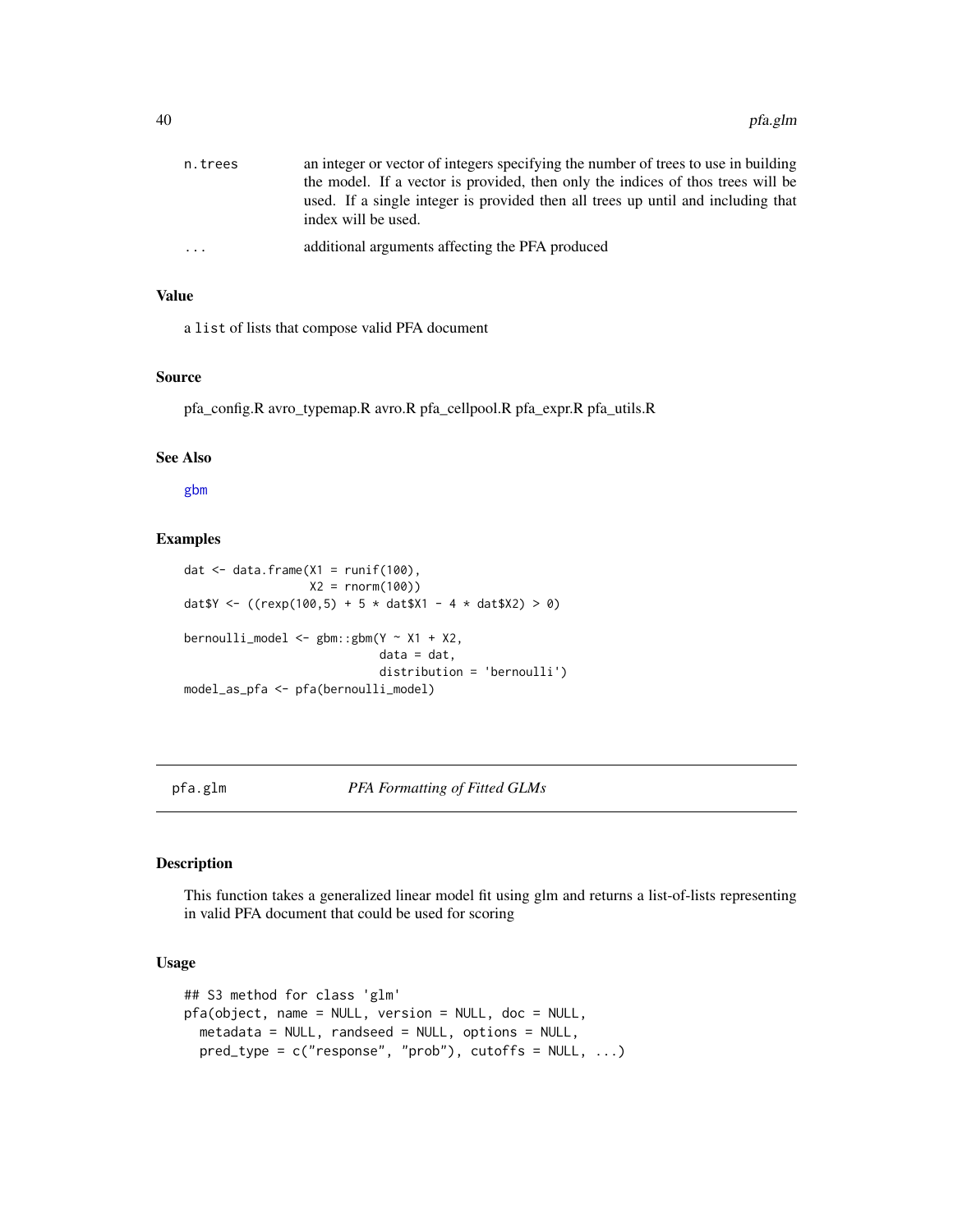#### <span id="page-40-0"></span>pfa.glm 41

# Arguments

| object    | an object of class "glm"                                                                                                                                                                                                                                                                                            |
|-----------|---------------------------------------------------------------------------------------------------------------------------------------------------------------------------------------------------------------------------------------------------------------------------------------------------------------------|
| name      | a character which is an optional name for the scoring engine                                                                                                                                                                                                                                                        |
| version   | an integer which is sequential version number for the model                                                                                                                                                                                                                                                         |
| doc       | a character which is documentation string for archival purposes                                                                                                                                                                                                                                                     |
| metadata  | a list of strings that is computer-readable documentation for archival purposes                                                                                                                                                                                                                                     |
| randseed  | a integer which is a global seed used to generate all random numbers. Multiple<br>scoring engines derived from the same PFA file have different seeds generated<br>from the global one                                                                                                                              |
| options   | a list with value types depending on option name Initialization or runtime op-<br>tions to customize implementation (e.g. optimization switches). May be over-<br>ridden or ignored by PFA consumer                                                                                                                 |
| pred_type | a string with value "response" for returning a prediction on the same scale as<br>what was provided during modeling, or value "prob", which for classification<br>problems returns the probability of each class.                                                                                                   |
| cutoffs   | (Classification only) A named numeric vector of length equal to number of<br>classes. The "winning" class for an observation is the one with the maximum<br>ratio of predicted probability to its cutoff. The default cutoffs assume the same<br>cutoff for each class that is 1/k where k is the number of classes |
|           | additional arguments affecting the PFA produced                                                                                                                                                                                                                                                                     |

# Value

a list of lists that compose valid PFA document

# Source

pfa\_config.R avro\_typemap.R avro.R pfa\_cellpool.R pfa\_expr.R pfa\_utils.R

# See Also

[glm](#page-0-0) [extract\\_params.glm](#page-20-1)

```
X1 <- rnorm(100)
X2 <- runif(100)
Y \le -3 - 5 \times X1 + 3 \times X2 + \text{rnorm}(100, 0, 3)Y \leftarrow Y > 0glm_model <- glm(Y ~ X1 + X2, family = binomial(logit))
model_as_pfa <- pfa(glm_model)
```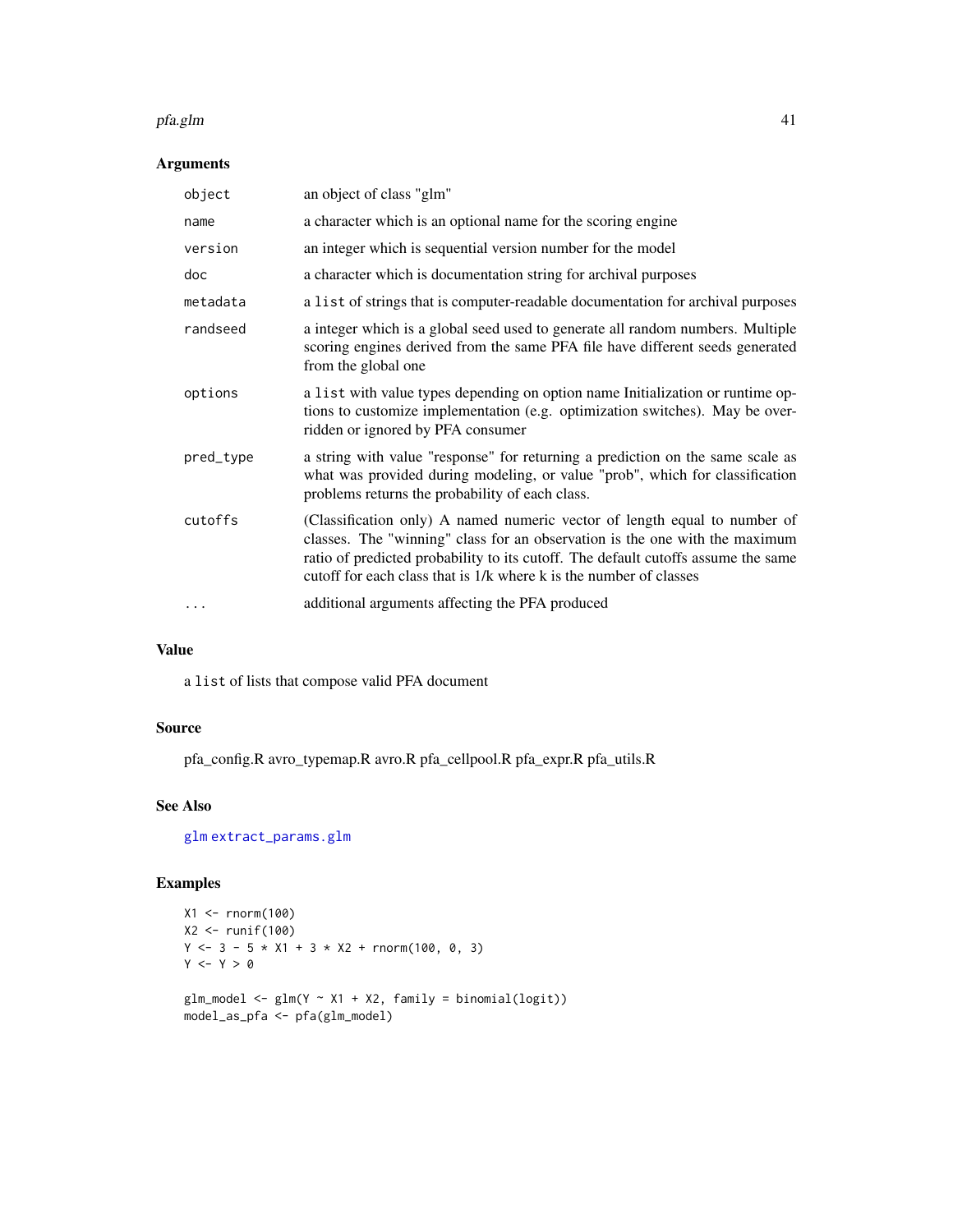# Description

This function takes a generalized linear model fit using glmnet and returns a list-of-lists representing a valid PFA document that could be used for scoring

# Usage

```
## S3 method for class 'glmnet'
pfa(object, name = NULL, version = NULL, doc = NULL,
 metadata = NULL, randseed = NULL, options = NULL, lambda = NULL,
 pred_type = c("response", "prob"), cutoffs = NULL, ...)
```
# Arguments

| object    | an object of class "glmnet"                                                                                                                                                                                                                                                                                         |
|-----------|---------------------------------------------------------------------------------------------------------------------------------------------------------------------------------------------------------------------------------------------------------------------------------------------------------------------|
| name      | a character which is an optional name for the scoring engine                                                                                                                                                                                                                                                        |
| version   | an integer which is sequential version number for the model                                                                                                                                                                                                                                                         |
| doc       | a character which is documentation string for archival purposes                                                                                                                                                                                                                                                     |
| metadata  | a list of strings that is computer-readable documentation for archival purposes                                                                                                                                                                                                                                     |
| randseed  | a integer which is a global seed used to generate all random numbers. Multiple<br>scoring engines derived from the same PFA file have different seeds generated<br>from the global one                                                                                                                              |
| options   | a list with value types depending on option name Initialization or runtime op-<br>tions to customize implementation (e.g. optimization switches). May be over-<br>ridden or ignored by PFA consumer                                                                                                                 |
| lambda    | a numeric value of the penalty parameter lambda at which coefficients are re-<br>quired                                                                                                                                                                                                                             |
| pred_type | a string with value "response" for returning a prediction on the same scale as<br>what was provided during modeling, or value "prob", which for classification<br>problems returns the probability of each class.                                                                                                   |
| cutoffs   | (Classification only) A named numeric vector of length equal to number of<br>classes. The "winning" class for an observation is the one with the maximum<br>ratio of predicted probability to its cutoff. The default cutoffs assume the same<br>cutoff for each class that is 1/k where k is the number of classes |
| .         | additional arguments affecting the PFA produced                                                                                                                                                                                                                                                                     |

# Value

a list of lists that compose valid PFA document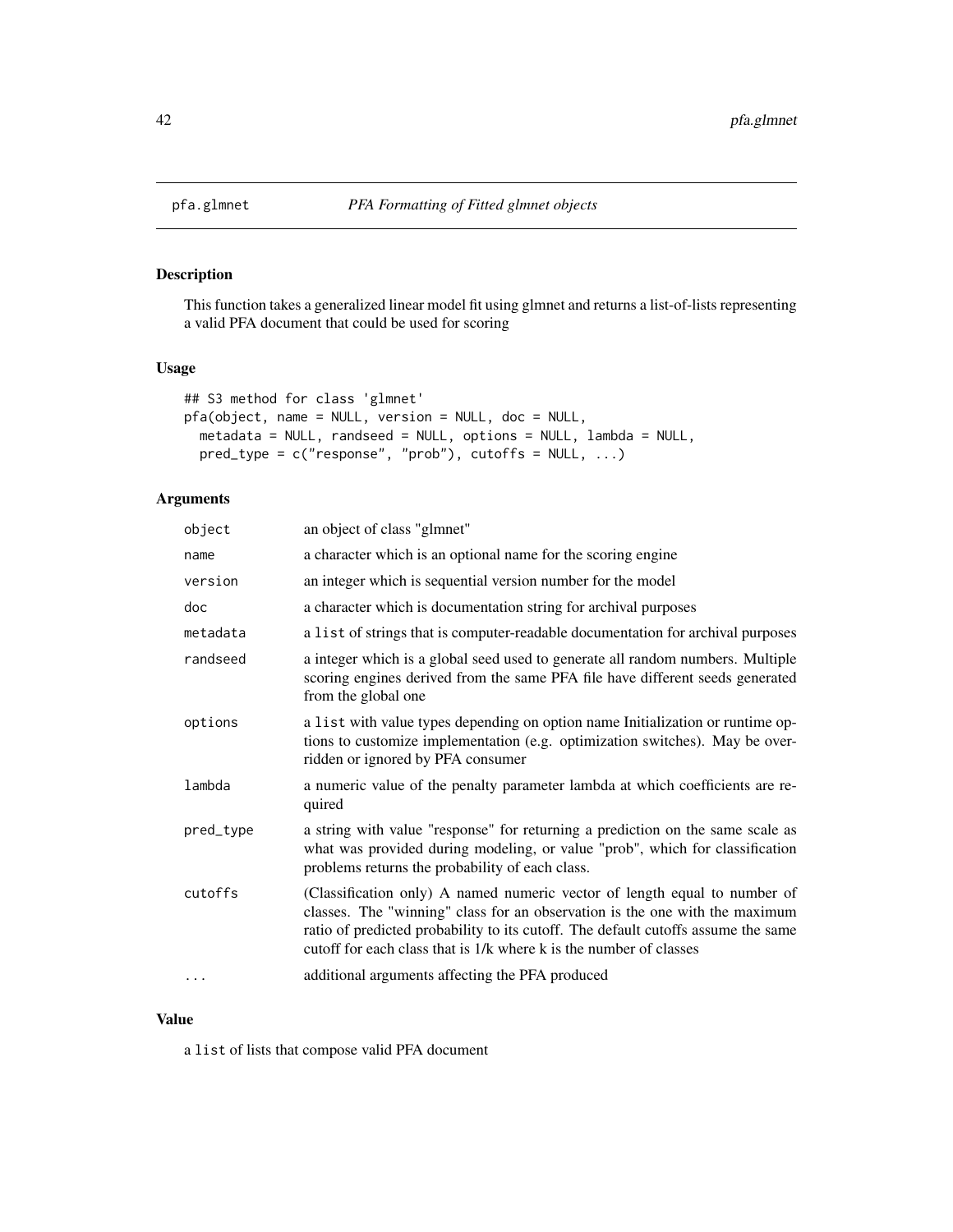# <span id="page-42-0"></span>pfa.HoltWinters 43

# Source

pfa\_config.R avro\_typemap.R avro.R pfa\_cellpool.R pfa\_expr.R pfa\_utils.R

### See Also

[glmnet](#page-0-0) [extract\\_params.glmnet](#page-21-1)

# Examples

```
X \leftarrow \text{matrix}(c(\text{rnorm}(100), \text{runif}(100)), \text{nrow=}100, \text{ncol=}2)Y <- factor(3 - 5 * X[,1] + 3 * X[,2] + rnorm(100, 0, 3) > 0)
model <- glmnet::glmnet(X, Y, family = 'binomial')
model_as_pfa <- pfa(model)
```
pfa.HoltWinters *PFA Formatting of Fitted Holt Winters Models*

### Description

This function takes a Holt Winters model fit using HoltWinters() and returns a list-of-lists representing in valid PFA document that could be used for scoring

#### Usage

```
## S3 method for class 'HoltWinters'
pfa(object, name = NULL, version = NULL, doc = NULL,
  metadata = NULL, randseed = NULL, options = NULL, \ldots)
```

| object   | an object of class "HoltWinters"                                                                                                                                                                    |
|----------|-----------------------------------------------------------------------------------------------------------------------------------------------------------------------------------------------------|
| name     | a character which is an optional name for the scoring engine                                                                                                                                        |
| version  | an integer which is sequential version number for the model                                                                                                                                         |
| doc      | a character which is documentation string for archival purposes                                                                                                                                     |
| metadata | a list of strings that is computer-readable documentation for archival purposes                                                                                                                     |
| randseed | a integer which is a global seed used to generate all random numbers. Multiple<br>scoring engines derived from the same PFA file have different seeds generated<br>from the global one              |
| options  | a list with value types depending on option name Initialization or runtime op-<br>tions to customize implementation (e.g. optimization switches). May be over-<br>ridden or ignored by PFA consumer |
| $\cdots$ | additional arguments affecting the PFA produced                                                                                                                                                     |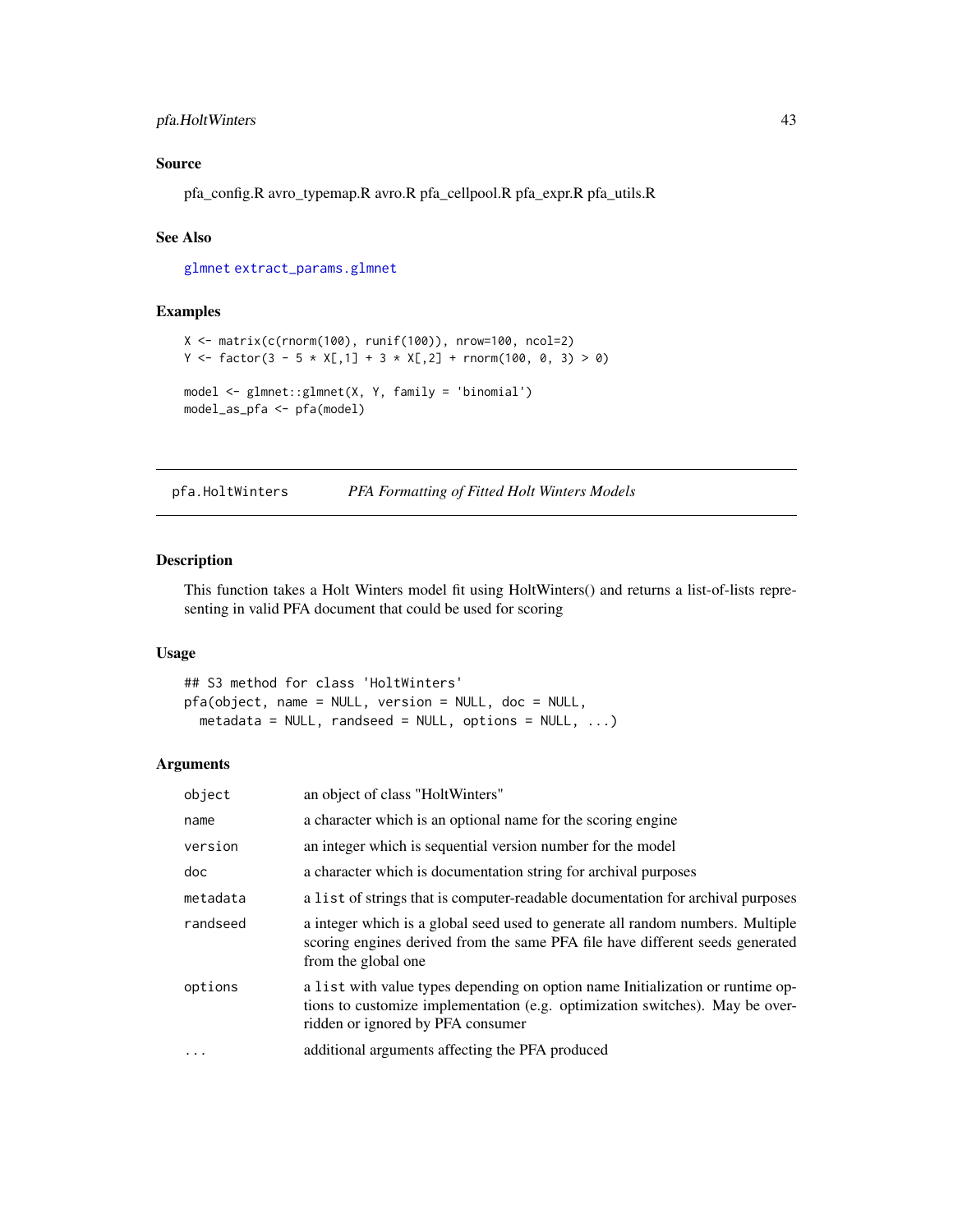# <span id="page-43-0"></span>Value

a list of lists that compose valid PFA document

#### Source

pfa\_config.R avro\_typemap.R avro.R pfa\_cellpool.R pfa\_expr.R pfa\_utils.R

#### See Also

[HoltWinters](#page-0-0) [extract\\_params.HoltWinters](#page-22-1)

#### Examples

model <- HoltWinters(co2) model\_as\_pfa <- pfa(model)

pfa.ipredknn *PFA Formatting of Fitted knns*

# Description

This function takes a k-nearest neighbor fit using ipredknn and returns a list-of-lists representing in valid PFA document that could be used for scoring

### Usage

```
## S3 method for class 'ipredknn'
pfa(object, name = NULL, version = NULL, doc = NULL,
 metadata = NULL, randseed = NULL, options = NULL,
 pred_type = c("response", "prob"), cutoffs = NULL,
 distance_measure = c("euclidean", "manhattan", "angle", "jaccard",
  "ejaccard"), ...)
```

| object   | an object of class "ipredknn"                                                                                                                                                                       |
|----------|-----------------------------------------------------------------------------------------------------------------------------------------------------------------------------------------------------|
| name     | a character which is an optional name for the scoring engine                                                                                                                                        |
| version  | an integer which is sequential version number for the model                                                                                                                                         |
| doc      | a character which is documentation string for archival purposes                                                                                                                                     |
| metadata | a list of strings that is computer-readable documentation for archival purposes                                                                                                                     |
| randseed | a integer which is a global seed used to generate all random numbers. Multiple<br>scoring engines derived from the same PFA file have different seeds generated<br>from the global one              |
| options  | a list with value types depending on option name Initialization or runtime op-<br>tions to customize implementation (e.g. optimization switches). May be over-<br>ridden or ignored by PFA consumer |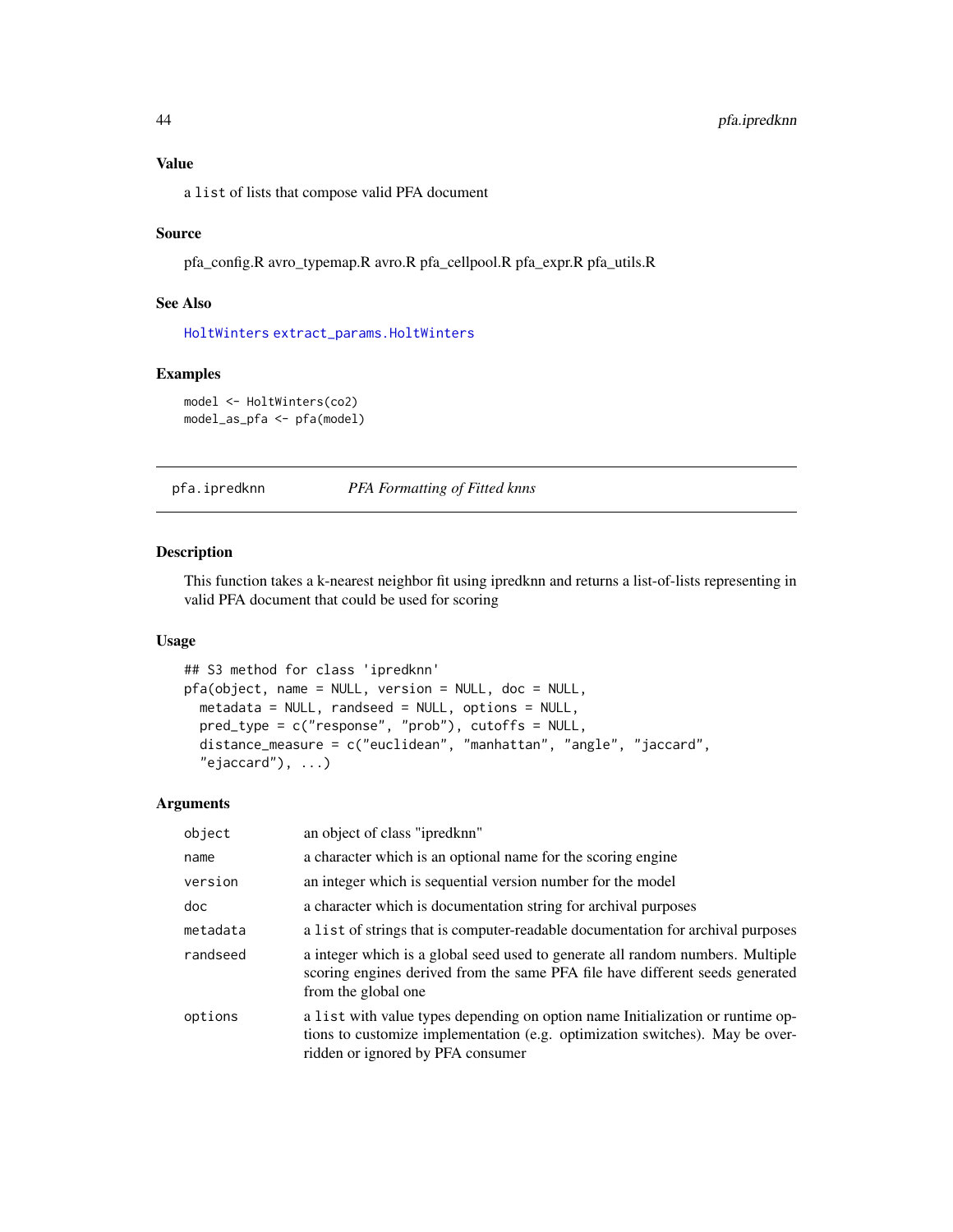#### <span id="page-44-0"></span>pfa.kcca 45

| pred_type        | a string with value "response" for returning a prediction on the same scale as<br>what was provided during modeling, or value "prob", which for classification<br>problems returns the probability of each class.                                                                                                    |  |
|------------------|----------------------------------------------------------------------------------------------------------------------------------------------------------------------------------------------------------------------------------------------------------------------------------------------------------------------|--|
| cutoffs          | (Classification only) A named numeric vector of length equal to number of<br>classes. The "winning" class for an observation is the one with the maximum<br>ratio of predicted probability to its cutoff. The default cutoffs assume the same<br>cutoff for each class that is 1/k where k is the number of classes. |  |
| distance_measure |                                                                                                                                                                                                                                                                                                                      |  |
|                  | a string representing the type of distance calculation in order to determine the<br>nearest neighbours.                                                                                                                                                                                                              |  |
| $\cdot$          | additional arguments affecting the PFA produced                                                                                                                                                                                                                                                                      |  |
|                  |                                                                                                                                                                                                                                                                                                                      |  |

# Value

a list of lists that compose valid PFA document

### Source

pfa\_config.R avro\_typemap.R avro.R pfa\_cellpool.R pfa\_expr.R pfa\_utils.R

#### See Also

[ipredknn](#page-0-0) [extract\\_params.knn3](#page-25-1)

#### Examples

```
iris2 <- iris
colnames(iris2) <- gsub('\\.', '_', colnames(iris2))
model <- ipred::ipredknn(Species ~ ., iris2)
model_as_pfa <- pfa(model)
```
<span id="page-44-1"></span>pfa.kcca *PFA Formatting of Fitted K-Centroid Models*

# Description

This function takes a K-centroids model fit using kcca and returns a list-of-lists representing in valid PFA document that could be used for scoring

#### Usage

```
## S3 method for class 'kcca'
pfa(object, name = NULL, version = NULL, doc = NULL,
 metadata = NULL, randseed = NULL, options = NULL,
 cluster_names = NULL, ...)
```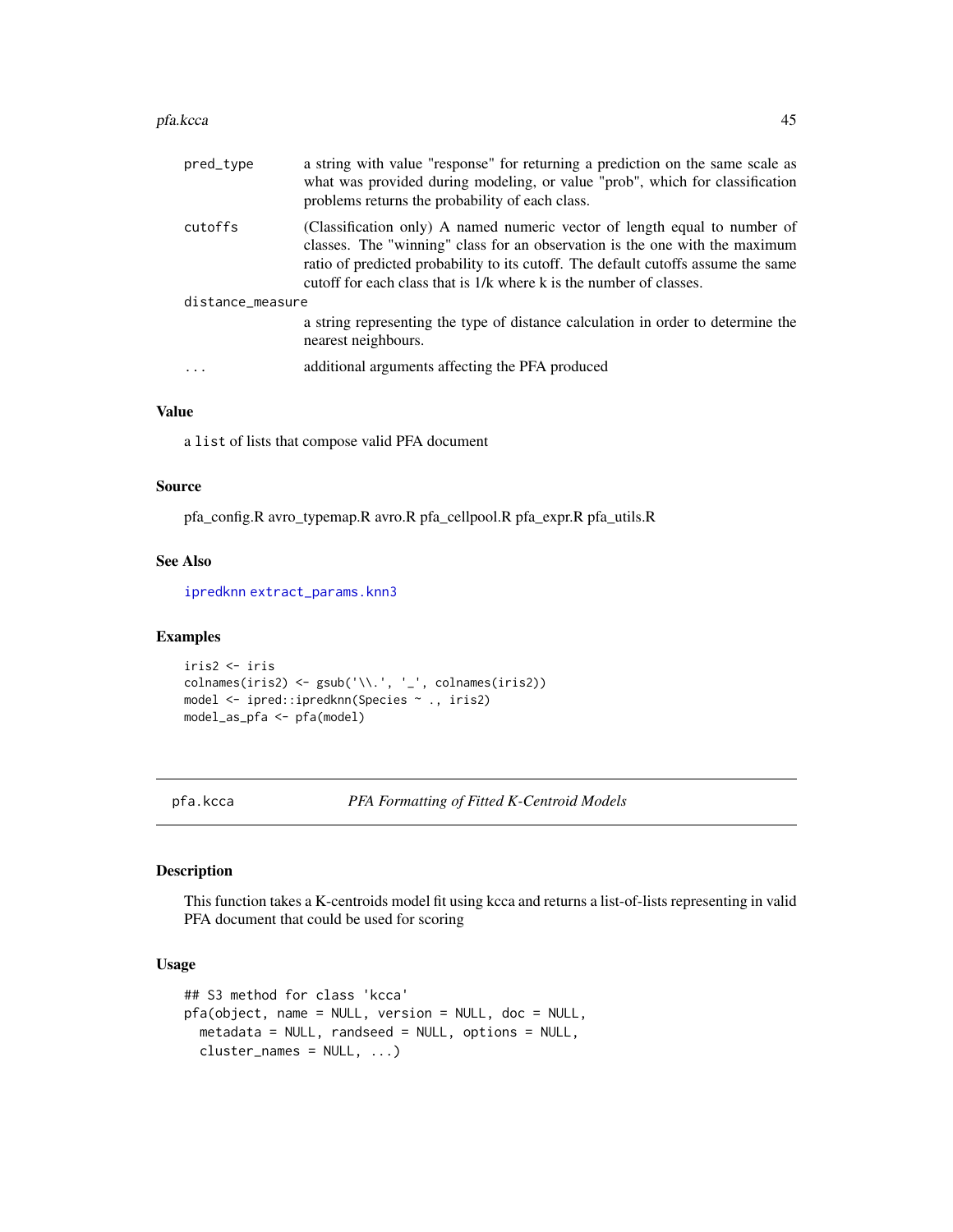# <span id="page-45-0"></span>Arguments

| object        | an object of class "kcca"                                                                                                                                                                                         |
|---------------|-------------------------------------------------------------------------------------------------------------------------------------------------------------------------------------------------------------------|
| name          | a character which is an optional name for the scoring engine                                                                                                                                                      |
| version       | an integer which is sequential version number for the model                                                                                                                                                       |
| doc           | a character which is documentation string for archival purposes                                                                                                                                                   |
| metadata      | a list of strings that is computer-readable documentation for archival purposes                                                                                                                                   |
| randseed      | a integer which is a global seed used to generate all random numbers. Multiple<br>scoring engines derived from the same PFA file have different seeds generated<br>from the global one                            |
| options       | a list with value types depending on option name Initialization or runtime op-<br>tions to customize implementation (e.g. optimization switches). May be over-<br>ridden or ignored by PFA consumer               |
| cluster_names | a character vector of length k to name the values relating to each cluster instead<br>of just an integer. If not specified, then the predicted cluster will be the string<br>representation of the cluster index. |
| .             | additional arguments affecting the PFA produced                                                                                                                                                                   |
|               |                                                                                                                                                                                                                   |

# Value

a list of lists that compose valid PFA document

# Source

pfa\_config.R avro\_typemap.R avro.R pfa\_cellpool.R pfa\_expr.R pfa\_utils.R

# See Also

[kcca](#page-0-0) [extract\\_params.kcca](#page-23-1)

# Examples

```
model <- flexclust::kcca(iris[,1:4], k = 3, family=flexclust::kccaFamily("kmeans"))
model_as_pfa <- pfa(model)
```
pfa.kccasimple *PFA Formatting of Fitted K-Centroid Models*

# Description

This function takes a K-centroids model fit using kccasimple and returns a list-of-lists representing in valid PFA document that could be used for scoring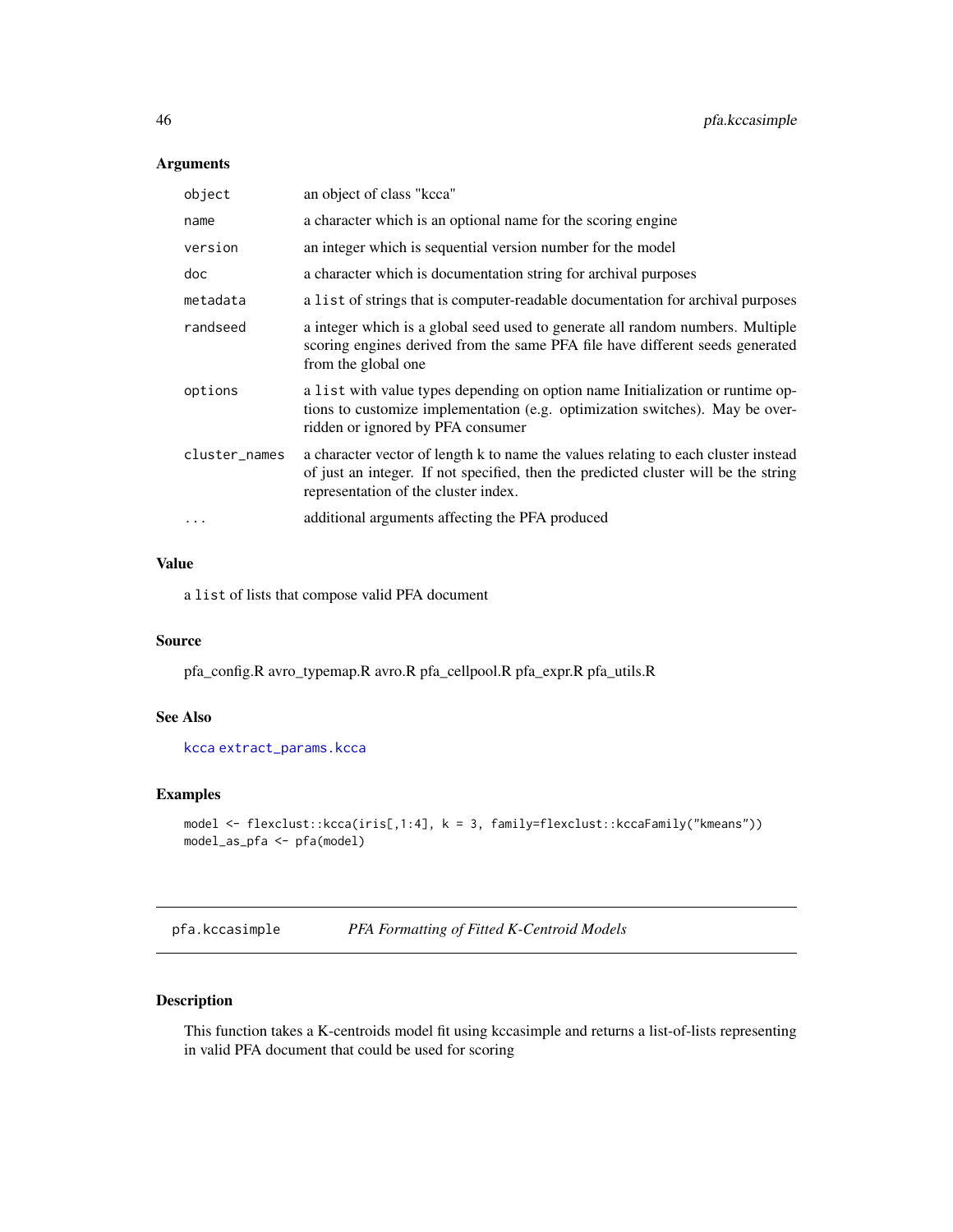# <span id="page-46-0"></span>pfa.kccasimple 47

# Usage

```
## S3 method for class 'kccasimple'
pfa(object, name = NULL, version = NULL, doc = NULL,
 metadata = NULL, randseed = NULL, options = NULL,
 cluster_names = NULL, ...)
```
# Arguments

| object        | an object of class "kecasimple"                                                                                                                                                                                   |
|---------------|-------------------------------------------------------------------------------------------------------------------------------------------------------------------------------------------------------------------|
| name          | a character which is an optional name for the scoring engine                                                                                                                                                      |
| version       | an integer which is sequential version number for the model                                                                                                                                                       |
| doc           | a character which is documentation string for archival purposes                                                                                                                                                   |
| metadata      | a list of strings that is computer-readable documentation for archival purposes                                                                                                                                   |
| randseed      | a integer which is a global seed used to generate all random numbers. Multiple<br>scoring engines derived from the same PFA file have different seeds generated<br>from the global one                            |
| options       | a list with value types depending on option name Initialization or runtime op-<br>tions to customize implementation (e.g. optimization switches). May be over-<br>ridden or ignored by PFA consumer               |
| cluster_names | a character vector of length k to name the values relating to each cluster instead<br>of just an integer. If not specified, then the predicted cluster will be the string<br>representation of the cluster index. |
| $\cdots$      | additional arguments affecting the PFA produced                                                                                                                                                                   |
|               |                                                                                                                                                                                                                   |

# Value

a list of lists that compose valid PFA document

# Source

pfa\_config.R avro\_typemap.R avro.R pfa\_cellpool.R pfa\_expr.R pfa\_utils.R

# See Also

[kcca](#page-0-0) [extract\\_params.kccasimple](#page-24-1)

```
model \leq flexclust::kcca(iris[,1:4], k = 3,family=flexclust::kccaFamily("kmeans"), simple=TRUE)
model_as_pfa <- pfa(model)
```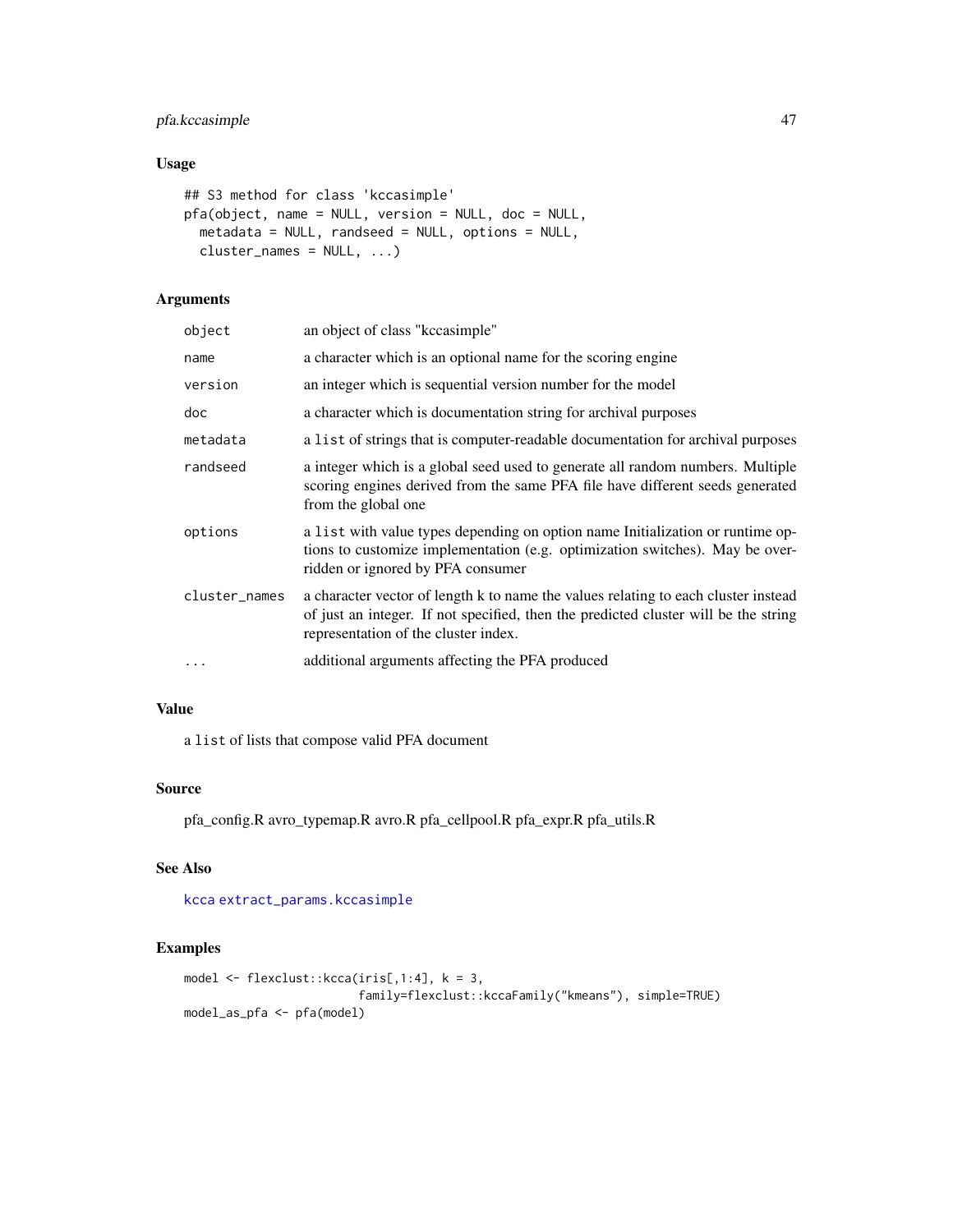<span id="page-47-0"></span>

#### Description

This function takes a K-means model fit using kmeans and returns a list-of-lists representing in valid PFA document that could be used for scoring

#### Usage

```
## S3 method for class 'kmeans'
pfa(object, name = NULL, version = NULL, doc = NULL,
 metadata = NULL, randseed = NULL, options = NULL,
 cluster\_names = NULL, ...
```
# Arguments

| object        | an object of class "kmeans"                                                                                                                                                                                       |
|---------------|-------------------------------------------------------------------------------------------------------------------------------------------------------------------------------------------------------------------|
| name          | a character which is an optional name for the scoring engine                                                                                                                                                      |
| version       | an integer which is sequential version number for the model                                                                                                                                                       |
| doc.          | a character which is documentation string for archival purposes                                                                                                                                                   |
| metadata      | a list of strings that is computer-readable documentation for archival purposes                                                                                                                                   |
| randseed      | a integer which is a global seed used to generate all random numbers. Multiple<br>scoring engines derived from the same PFA file have different seeds generated<br>from the global one                            |
| options       | a list with value types depending on option name Initialization or runtime op-<br>tions to customize implementation (e.g. optimization switches). May be over-<br>ridden or ignored by PFA consumer               |
| cluster_names | a character vector of length k to name the values relating to each cluster instead<br>of just an integer. If not specified, then the predicted cluster will be the string<br>representation of the cluster index. |
| $\ddots$      | additional arguments affecting the PFA produced                                                                                                                                                                   |

### Value

a list of lists that compose valid PFA document

# Source

pfa\_config.R avro\_typemap.R avro.R pfa\_cellpool.R pfa\_expr.R pfa\_utils.R kcca.R

# See Also

[kmeans](#page-0-0) [pfa.kcca](#page-44-1)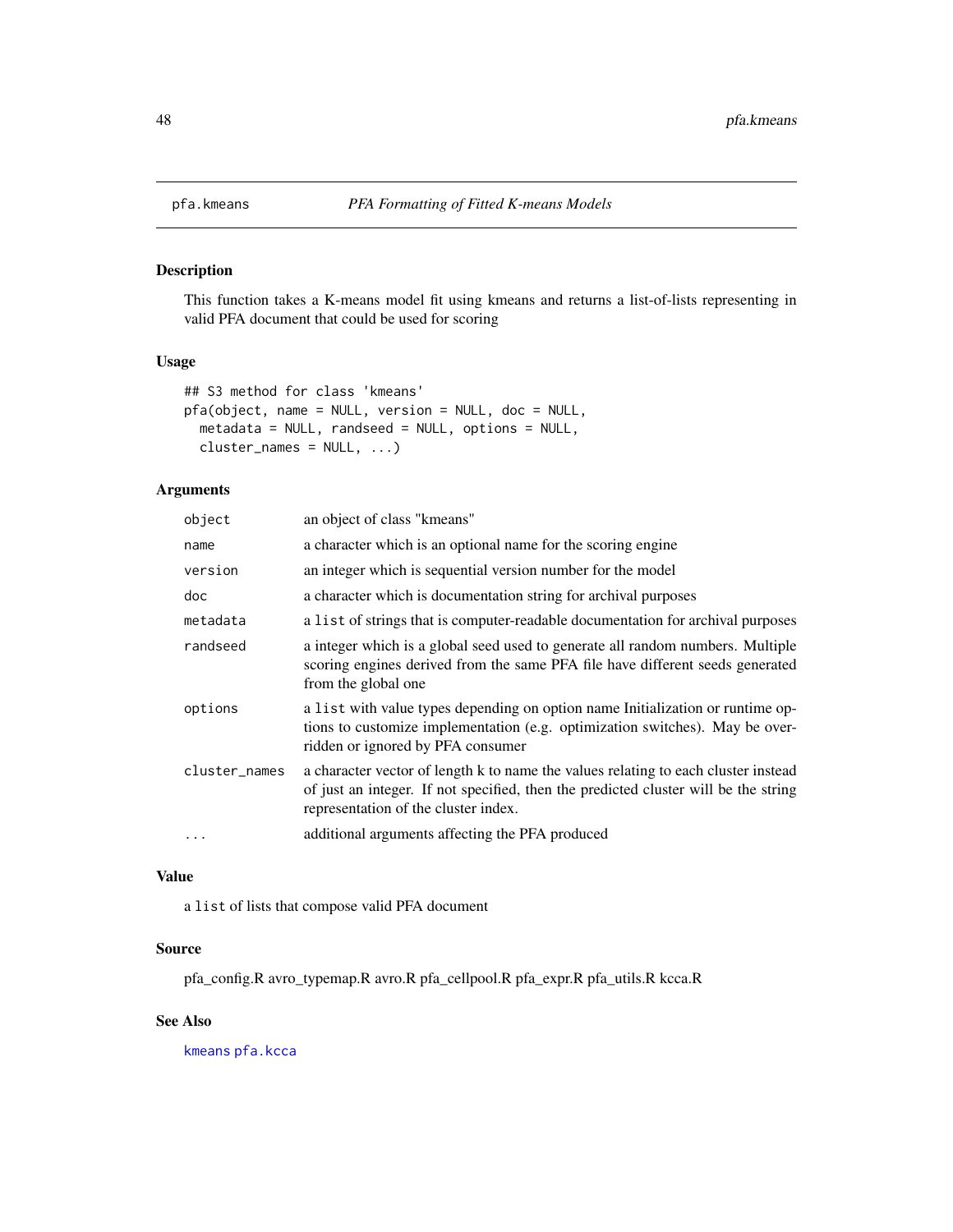#### <span id="page-48-0"></span>pfa.knn3 49

# Examples

```
model <- kmeans(x=iris[, 1:2], centers=3)
model_as_pfa <- pfa(model)
```
# pfa.knn3 *PFA Formatting of Fitted knns*

# Description

This function takes a k-nearest neighbor fit using knn3 and returns a list-of-lists representing in valid PFA document that could be used for scoring

### Usage

```
## S3 method for class 'knn3'
pfa(object, name = NULL, version = NULL, doc = NULL,
 metadata = NULL, randseed = NULL, options = NULL,
 pred_type = c("response", "prob"), cutoffs = NULL,
 distance_measure = c("euclidean", "manhattan", "angle", "jaccard",
  "ejaccard"), ...)
```

| object           | an object of class "knn3"                                                                                                                                                                                                                                                                                            |  |
|------------------|----------------------------------------------------------------------------------------------------------------------------------------------------------------------------------------------------------------------------------------------------------------------------------------------------------------------|--|
| name             | a character which is an optional name for the scoring engine                                                                                                                                                                                                                                                         |  |
| version          | an integer which is sequential version number for the model                                                                                                                                                                                                                                                          |  |
| doc              | a character which is documentation string for archival purposes                                                                                                                                                                                                                                                      |  |
| metadata         | a list of strings that is computer-readable documentation for archival purposes                                                                                                                                                                                                                                      |  |
| randseed         | a integer which is a global seed used to generate all random numbers. Multiple<br>scoring engines derived from the same PFA file have different seeds generated<br>from the global one                                                                                                                               |  |
| options          | a list with value types depending on option name Initialization or runtime op-<br>tions to customize implementation (e.g. optimization switches). May be over-<br>ridden or ignored by PFA consumer                                                                                                                  |  |
| pred_type        | a string with value "response" for returning a prediction on the same scale as<br>what was provided during modeling, or value "prob", which for classification<br>problems returns the probability of each class.                                                                                                    |  |
| cutoffs          | (Classification only) A named numeric vector of length equal to number of<br>classes. The "winning" class for an observation is the one with the maximum<br>ratio of predicted probability to its cutoff. The default cutoffs assume the same<br>cutoff for each class that is 1/k where k is the number of classes. |  |
| distance_measure |                                                                                                                                                                                                                                                                                                                      |  |
|                  | a string representing the type of distance calculation in order to determine the<br>nearest neighbours.                                                                                                                                                                                                              |  |
| $\cdots$         | additional arguments affecting the PFA produced                                                                                                                                                                                                                                                                      |  |
|                  |                                                                                                                                                                                                                                                                                                                      |  |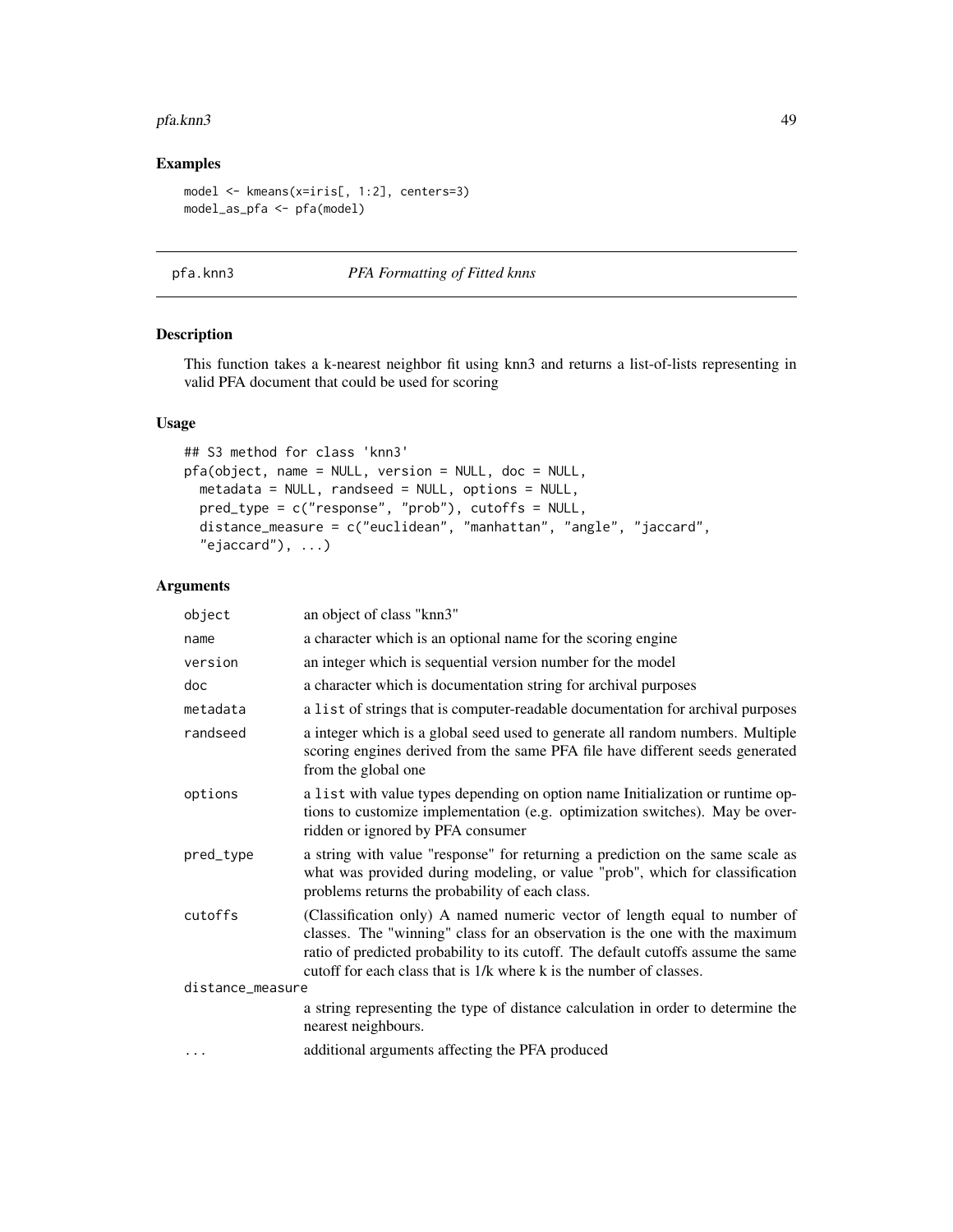<span id="page-49-0"></span>a list of lists that compose valid PFA document

# Source

pfa\_config.R avro\_typemap.R avro.R pfa\_cellpool.R pfa\_expr.R pfa\_utils.R

# See Also

[knn3](#page-0-0) [extract\\_params.knn3](#page-25-1)

# Examples

```
iris2 <- iris
\text{colnames}(iris2) \leq \text{gsub}('\\'.', '-'', \text{colnames}(iris2))model <- caret::knn3(Species ~ ., iris2)
model_as_pfa <- pfa(model)
```
pfa.knnreg *PFA Formatting of Fitted knns*

#### Description

This function takes a k-nearest neighbor fit using knnreg and returns a list-of-lists representing in valid PFA document that could be used for scoring

# Usage

```
## S3 method for class 'knnreg'
pfa(object, name = NULL, version = NULL, doc = NULL,
 metadata = NULL, randseed = NULL, options = NULL,
 pred_type = c("response", "prob"), cutoffs = NULL,
 distance_measure = c("euclidean", "manhattan", "angle", "jaccard",
  "ejaccard"), ...)
```

| object   | an object of class "knnreg"                                                                                                                                                            |
|----------|----------------------------------------------------------------------------------------------------------------------------------------------------------------------------------------|
| name     | a character which is an optional name for the scoring engine                                                                                                                           |
| version  | an integer which is sequential version number for the model                                                                                                                            |
| doc      | a character which is documentation string for archival purposes                                                                                                                        |
| metadata | a list of strings that is computer-readable documentation for archival purposes                                                                                                        |
| randseed | a integer which is a global seed used to generate all random numbers. Multiple<br>scoring engines derived from the same PFA file have different seeds generated<br>from the global one |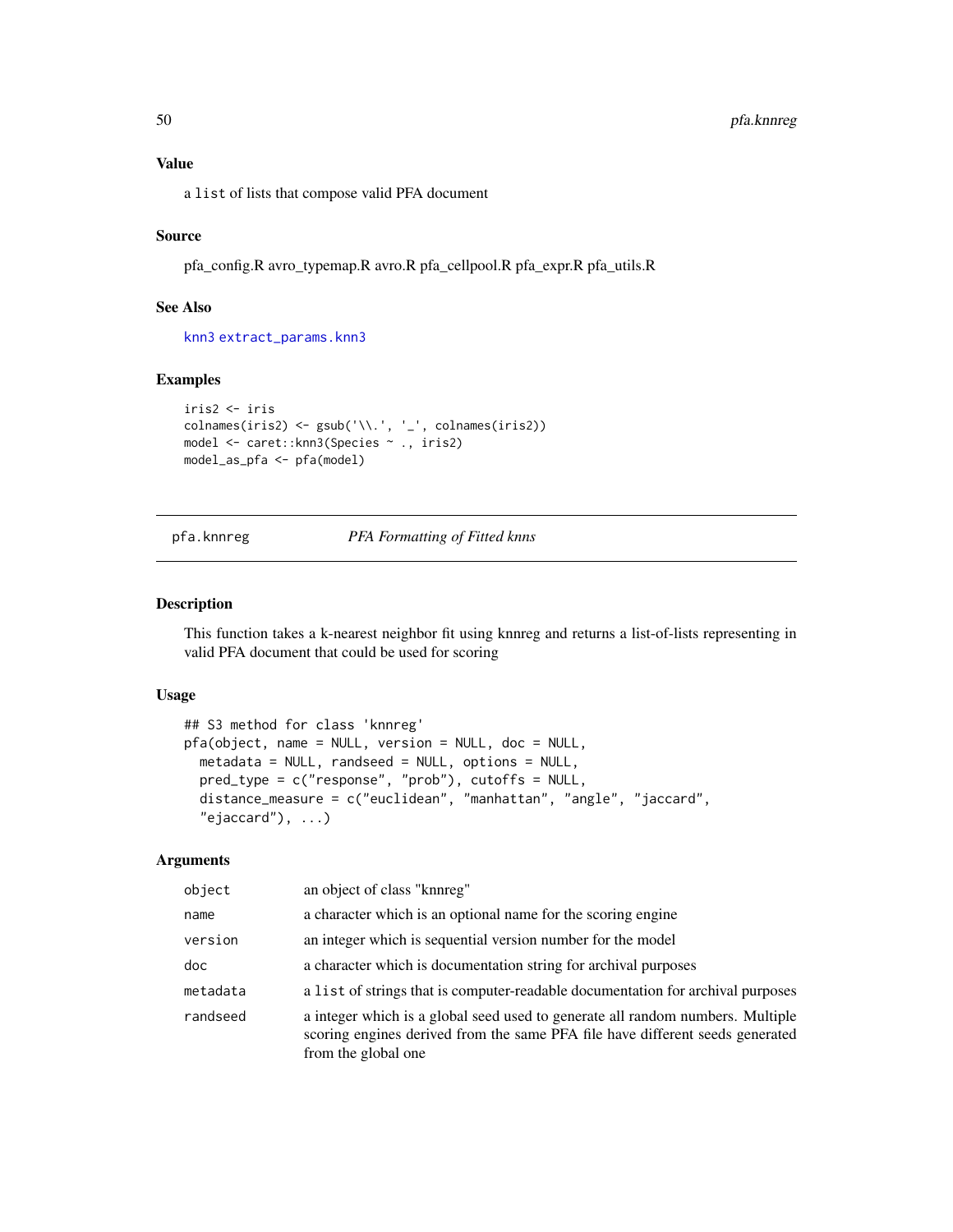#### <span id="page-50-0"></span>pfa.lda 51

| options          | a list with value types depending on option name Initialization or runtime op-<br>tions to customize implementation (e.g. optimization switches). May be over-<br>ridden or ignored by PFA consumer                                                                                                                  |
|------------------|----------------------------------------------------------------------------------------------------------------------------------------------------------------------------------------------------------------------------------------------------------------------------------------------------------------------|
| pred_type        | a string with value "response" for returning a prediction on the same scale as<br>what was provided during modeling, or value "prob", which for classification<br>problems returns the probability of each class.                                                                                                    |
| cutoffs          | (Classification only) A named numeric vector of length equal to number of<br>classes. The "winning" class for an observation is the one with the maximum<br>ratio of predicted probability to its cutoff. The default cutoffs assume the same<br>cutoff for each class that is 1/k where k is the number of classes. |
| distance_measure |                                                                                                                                                                                                                                                                                                                      |
|                  | a string representing the type of distance calculation in order to determine the<br>nearest neighbours.                                                                                                                                                                                                              |
|                  | additional arguments affecting the PFA produced                                                                                                                                                                                                                                                                      |

## Value

a list of lists that compose valid PFA document

#### Source

pfa\_config.R avro\_typemap.R avro.R pfa\_cellpool.R pfa\_expr.R pfa\_utils.R

#### See Also

[knnreg](#page-0-0) [extract\\_params.knn3](#page-25-1)

### Examples

```
model <- caret::knnreg(mpg ~ cyl + hp + am + gear + carb, data = mtcars)
model_as_pfa <- pfa(model)
```
pfa.lda *PFA Formatting of Fitted Linear Discriminant Models*

#### Description

This function takes a linear discriminant model fit using lda and returns a list-of-lists representing in valid PFA document that could be used for scoring

### Usage

```
## S3 method for class 'lda'
pfa(object, name = NULL, version = NULL, doc = NULL,
 metadata = NULL, randseed = NULL, options = NULL,
 prior = object$prior, dimen = length(object$svd), method = c("plug-in"),
 pred_type = c("response", "prob"), cutoffs = NULL, ...)
```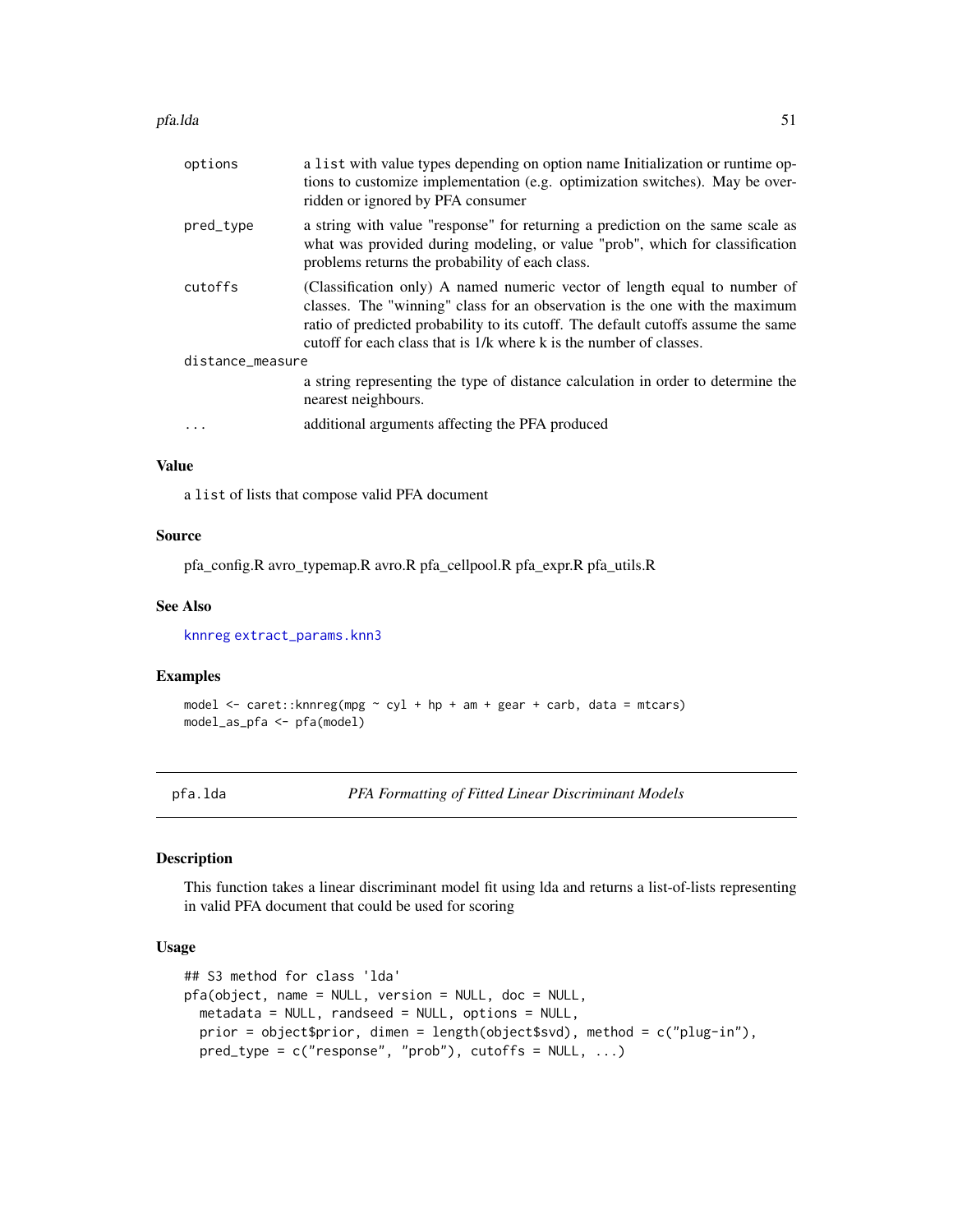# <span id="page-51-0"></span>Arguments

| object    | an object of class "Ida"                                                                                                                                                                                                                                                                                            |
|-----------|---------------------------------------------------------------------------------------------------------------------------------------------------------------------------------------------------------------------------------------------------------------------------------------------------------------------|
| name      | a character which is an optional name for the scoring engine                                                                                                                                                                                                                                                        |
| version   | an integer which is sequential version number for the model                                                                                                                                                                                                                                                         |
| doc       | a character which is documentation string for archival purposes                                                                                                                                                                                                                                                     |
| metadata  | a list of strings that is computer-readable documentation for archival purposes                                                                                                                                                                                                                                     |
| randseed  | a integer which is a global seed used to generate all random numbers. Multiple<br>scoring engines derived from the same PFA file have different seeds generated<br>from the global one                                                                                                                              |
| options   | a list with value types depending on option name Initialization or runtime op-<br>tions to customize implementation (e.g. optimization switches). May be over-<br>ridden or ignored by PFA consumer                                                                                                                 |
| prior     | a named vector specifying the prior probabilities of class membership. If un-<br>specified, the class proportions for the training set are used.                                                                                                                                                                    |
| dimen     | an integer specifying the dimension of the space to be used. If this is less than<br>$min(p$ input variables, number of classes - 1) then the first N number of dimen-<br>sions will be used in the calculation                                                                                                     |
| method    | a character string indicating the prediction method. Currently, only the plug-in<br>method is supported.                                                                                                                                                                                                            |
| pred_type | a string with value "response" for returning a prediction on the same scale as<br>what was provided during modeling, or value "prob", which for classification<br>problems returns the probability of each class.                                                                                                   |
| cutoffs   | (Classification only) A named numeric vector of length equal to number of<br>classes. The "winning" class for an observation is the one with the maximum<br>ratio of predicted probability to its cutoff. The default cutoffs assume the same<br>cutoff for each class that is 1/k where k is the number of classes |
| $\cdots$  | additional arguments affecting the PFA produced                                                                                                                                                                                                                                                                     |

# Value

a list of lists that compose valid PFA document

# Source

pfa\_config.R avro\_typemap.R avro.R pfa\_cellpool.R pfa\_expr.R pfa\_utils.R

### See Also

[lda](#page-0-0) [extract\\_params.lda](#page-26-1)

```
model <- MASS::lda(Species ~ ., data=iris)
model_as_pfa <- pfa(model)
```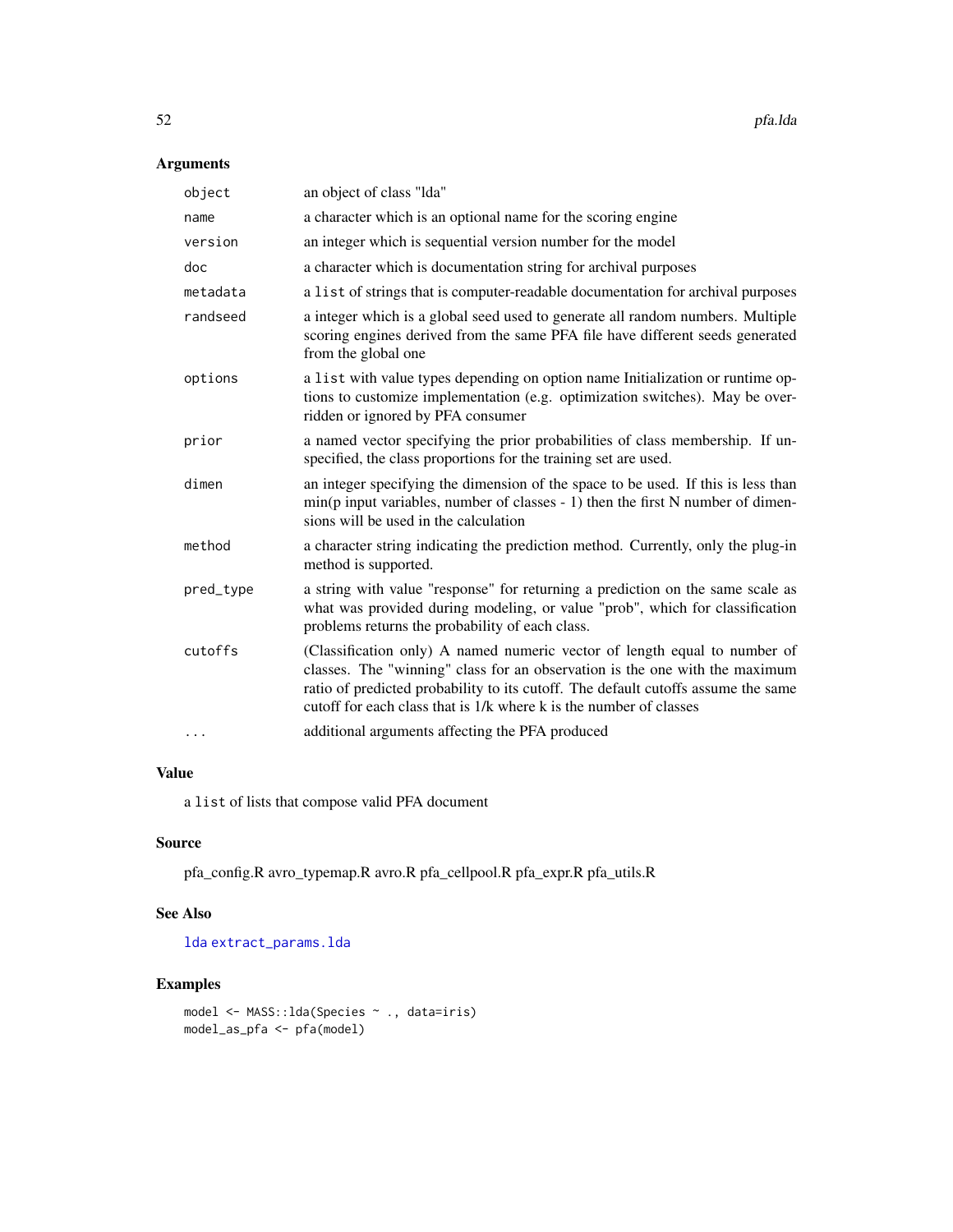<span id="page-52-1"></span><span id="page-52-0"></span>

# Description

This function takes a linear model fit using lm and returns a list-of-lists representing in valid PFA document that could be used for scoring

### Usage

```
## S3 method for class 'lm'
pfa(object, name = NULL, version = NULL, doc = NULL,
 metadata = NULL, randseed = NULL, options = NULL, \dots)
```
# Arguments

| object   | an object of class "lm"                                                                                                                                                                             |
|----------|-----------------------------------------------------------------------------------------------------------------------------------------------------------------------------------------------------|
| name     | a character which is an optional name for the scoring engine                                                                                                                                        |
| version  | an integer which is sequential version number for the model                                                                                                                                         |
| doc      | a character which is documentation string for archival purposes                                                                                                                                     |
| metadata | a list of strings that is computer-readable documentation for archival purposes                                                                                                                     |
| randseed | a integer which is a global seed used to generate all random numbers. Multiple<br>scoring engines derived from the same PFA file have different seeds generated<br>from the global one              |
| options  | a list with value types depending on option name Initialization or runtime op-<br>tions to customize implementation (e.g. optimization switches). May be over-<br>ridden or ignored by PFA consumer |
| $\cdot$  | additional arguments affecting the PFA produced                                                                                                                                                     |
|          |                                                                                                                                                                                                     |

# Value

a list of lists that compose valid PFA document

#### Source

pfa.config.R avro.typemap.R avro.R

# See Also

[lm](#page-0-0) [pfa.glm](#page-39-1)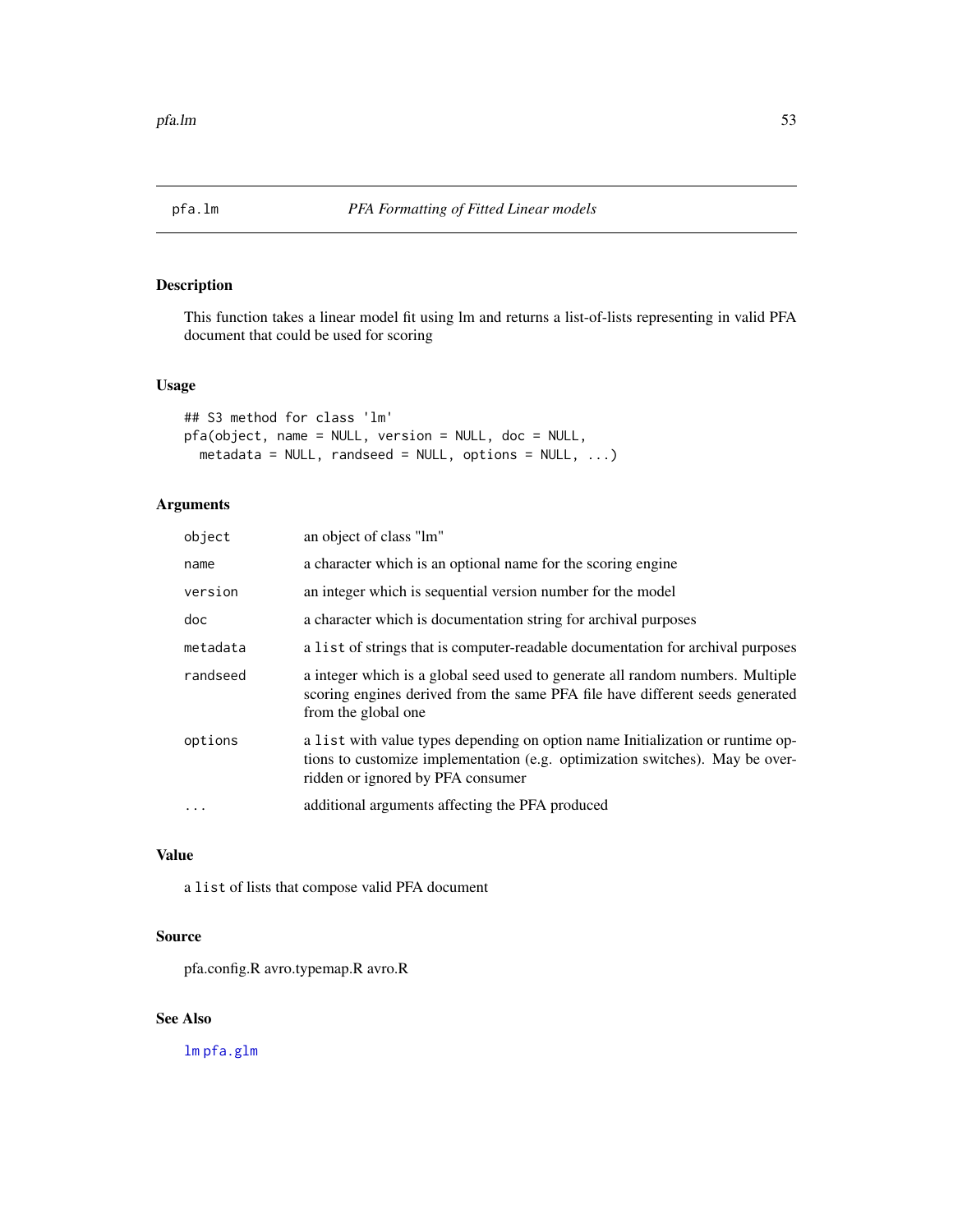# Examples

```
X1 <- rnorm(100)
X2 <- runif(100)
Y \le -3 - 5 \times X1 + 3 \times X2 + \text{rnorm}(100, 0, 3)model \leq -\ln(Y \sim X1 + X2)model_as_pfa <- pfa(model)
```
pfa.naiveBayes *PFA Formatting of Fitted naiveBayess*

### Description

This function takes a Naive Bayes model fit using naiveBayes() and returns a list-of-lists representing in valid PFA document that could be used for scoring

### Usage

```
## S3 method for class 'naiveBayes'
pfa(object, name = NULL, version = NULL, doc = NULL,
 metadata = NULL, randseed = NULL, options = NULL, threshold = 0.001,
 eps = 0, pred_type = c("response", "prob"), cutoffs = NULL, ...)
```

| object    | an object of class "naiveBayes"                                                                                                                                                                                                                                                                 |
|-----------|-------------------------------------------------------------------------------------------------------------------------------------------------------------------------------------------------------------------------------------------------------------------------------------------------|
| name      | a character which is an optional name for the scoring engine                                                                                                                                                                                                                                    |
| version   | an integer which is sequential version number for the model                                                                                                                                                                                                                                     |
| doc       | a character which is documentation string for archival purposes                                                                                                                                                                                                                                 |
| metadata  | a list of strings that is computer-readable documentation for archival purposes                                                                                                                                                                                                                 |
| randseed  | a integer which is a global seed used to generate all random numbers. Multiple<br>scoring engines derived from the same PFA file have different seeds generated<br>from the global one                                                                                                          |
| options   | a list with value types depending on option name Initialization or runtime op-<br>tions to customize implementation (e.g. optimization switches). May be over-<br>ridden or ignored by PFA consumer                                                                                             |
| threshold | a value replacing cells with probabilities within eps range.                                                                                                                                                                                                                                    |
| eps       | a numeric for specifying an epsilon-range to apply laplace smoothing (to replace<br>zero or close-zero probabilities by the shold.)                                                                                                                                                             |
| pred_type | a string with value "response" for returning the predicted class or the value<br>"prob", which for returns the predicted probability of each class.                                                                                                                                             |
| cutoffs   | A named numeric vector of length equal to number of classes. The "winning"<br>class for an observation is the one with the maximum ratio of predicted proba-<br>bility to its cutoff. The default cutoffs assume the same cutoff for each class that<br>is 1/k where k is the number of classes |
| .         | additional arguments affecting the PFA produced                                                                                                                                                                                                                                                 |

<span id="page-53-0"></span>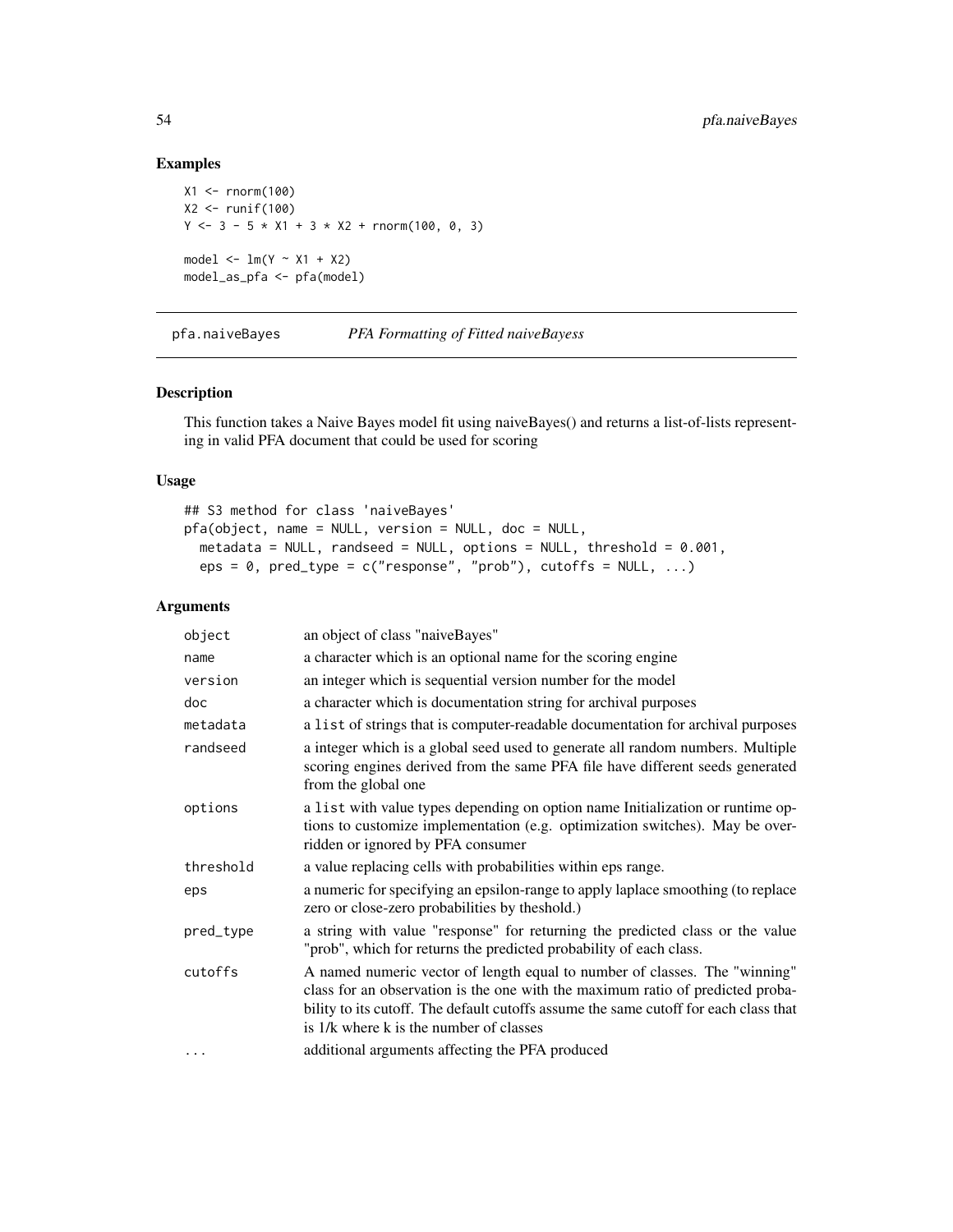# <span id="page-54-0"></span>pfa.randomForest 55

# Value

a list of lists that compose valid PFA document

### Source

pfa\_config.R avro\_typemap.R avro.R pfa\_cellpool.R pfa\_expr.R pfa\_utils.R

# See Also

[naiveBayes](#page-0-0)

### Examples

```
model <- e1071::naiveBayes(Species ~ ., data=iris)
model_as_pfa <- pfa(model)
```
pfa.randomForest *PFA Formatting of Fitted Random Forest Models*

### Description

This function takes a random forest model fit using randomForest() and returns a list-of-lists representing in valid PFA document that could be used for scoring

## Usage

```
## S3 method for class 'randomForest'
pfa(object, name = NULL, version = NULL,
 doc = NULL, metadata = NULL, randseed = NULL, options = NULL,
 pred_type = c("response", "prob"), cutoffs = NULL, n.trees = NULL, ...)
```

| object   | an object of class "randomForest"                                                                                                                                                                   |
|----------|-----------------------------------------------------------------------------------------------------------------------------------------------------------------------------------------------------|
| name     | a character which is an optional name for the scoring engine                                                                                                                                        |
| version  | an integer which is sequential version number for the model                                                                                                                                         |
| doc      | a character which is documentation string for archival purposes                                                                                                                                     |
| metadata | a list of strings that is computer-readable documentation for archival purposes                                                                                                                     |
| randseed | a integer which is a global seed used to generate all random numbers. Multiple<br>scoring engines derived from the same PFA file have different seeds generated<br>from the global one              |
| options  | a list with value types depending on option name Initialization or runtime op-<br>tions to customize implementation (e.g. optimization switches). May be over-<br>ridden or ignored by PFA consumer |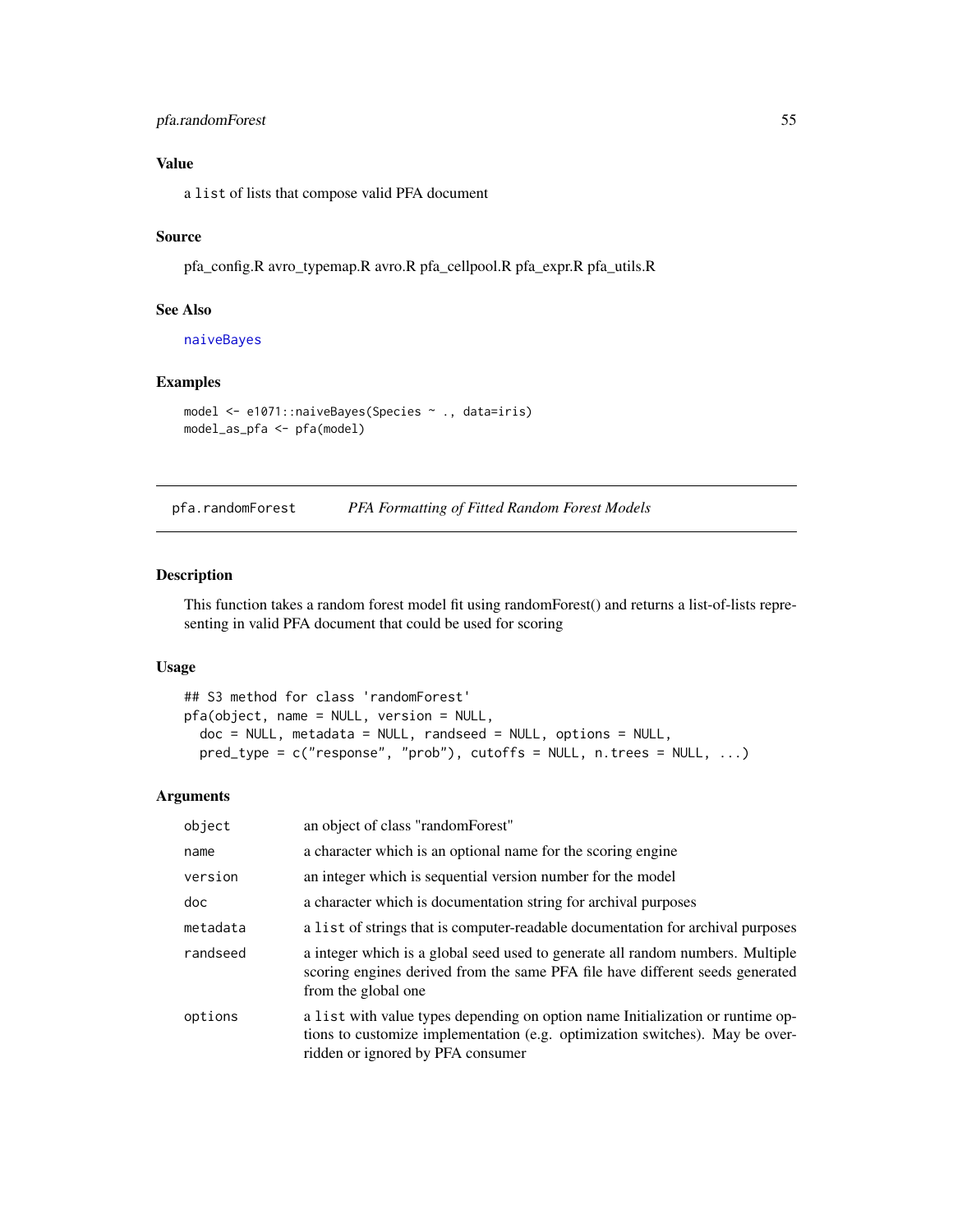<span id="page-55-0"></span>

| pred_type | a string with value "response" for returning a prediction on the same scale as<br>what was provided during modeling, or value "prob", which for classification<br>problems returns the probability of each class.                                                                                                   |
|-----------|---------------------------------------------------------------------------------------------------------------------------------------------------------------------------------------------------------------------------------------------------------------------------------------------------------------------|
| cutoffs   | (Classification only) A named numeric vector of length equal to number of<br>classes. The "winning" class for an observation is the one with the maximum<br>ratio of predicted probability to its cutoff. The default cutoffs assume the same<br>cutoff for each class that is 1/k where k is the number of classes |
| n.trees   | an integer or vector of integers specifying the number of trees to use in building<br>the model. If a vector is provided, then only the indices of thos trees will be<br>used. If a single integer is provided then all trees up until and including that<br>index will be used.                                    |
| $\ddotsc$ | additional arguments affecting the PFA produced                                                                                                                                                                                                                                                                     |

# Value

a list of lists that compose valid PFA document

#### Source

pfa\_config.R avro\_typemap.R avro\_R pfa\_cellpool.R pfa\_expr.R pfa\_utils.R

### See Also

[randomForest](#page-0-0)

### Examples

```
dat \leq data.frame(X1 = runif(100),
                    X2 = rnorm(100)dat \frac{3}{2} <- factor((rexp(100,5) + 5 * dat \frac{3}{2} - 4 * dat \frac{3}{2} > 0)
model <- randomForest::randomForest(Y ~ X1 + X2, data=dat, ntree=10)
model_as_pfa <- pfa(model)
```
pfa.rpart *PFA Formatting of Fitted rpart Tree Models*

#### Description

This function takes an tree model fit using the rpart package and returns a list-of-lists representing in valid PFA document that could be used for scoring

### Usage

```
## S3 method for class 'rpart'
pfa(object, name = NULL, version = NULL, doc = NULL,
 metadata = NULL, randseed = NULL, options = NULL,
 pred_type = c("response", "prob"), cutoffs = NULL, ...)
```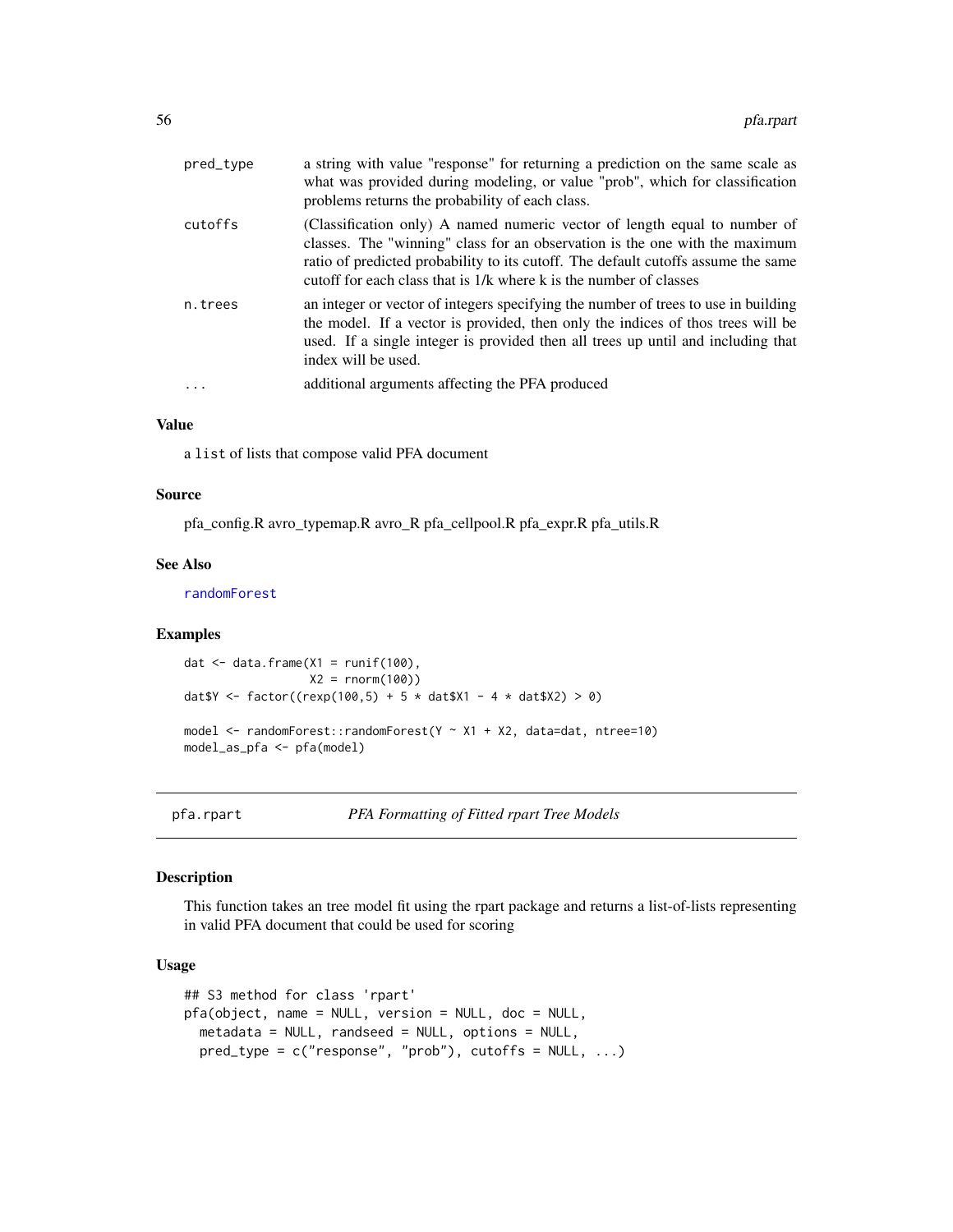#### <span id="page-56-0"></span>pfa.rpart 57

# Arguments

| object    | an object of class "rpart"                                                                                                                                                                                                                                                                                          |
|-----------|---------------------------------------------------------------------------------------------------------------------------------------------------------------------------------------------------------------------------------------------------------------------------------------------------------------------|
| name      | a character which is an optional name for the scoring engine                                                                                                                                                                                                                                                        |
| version   | an integer which is sequential version number for the model                                                                                                                                                                                                                                                         |
| doc       | a character which is documentation string for archival purposes                                                                                                                                                                                                                                                     |
| metadata  | a list of strings that is computer-readable documentation for archival purposes                                                                                                                                                                                                                                     |
| randseed  | a integer which is a global seed used to generate all random numbers. Multiple<br>scoring engines derived from the same PFA file have different seeds generated<br>from the global one                                                                                                                              |
| options   | a list with value types depending on option name Initialization or runtime op-<br>tions to customize implementation (e.g. optimization switches). May be over-<br>ridden or ignored by PFA consumer                                                                                                                 |
| pred_type | a string with value "response" for returning a prediction on the same scale as<br>what was provided during modeling, or value "prob", which for classification<br>problems returns the probability of each class.                                                                                                   |
| cutoffs   | (Classification only) A named numeric vector of length equal to number of<br>classes. The "winning" class for an observation is the one with the maximum<br>ratio of predicted probability to its cutoff. The default cutoffs assume the same<br>cutoff for each class that is 1/k where k is the number of classes |
| $\cdots$  | additional arguments affecting the PFA produced                                                                                                                                                                                                                                                                     |

# Value

a list of lists that compose valid PFA document

# Source

pfa\_config.R avro\_typemap.R avro.R pfa\_cellpool.R pfa\_expr.R pfa\_utils.R

# See Also

[rpart](#page-0-0)

```
model <- rpart::rpart(Species ~ ., data=iris)
model_as_pfa <- pfa(model)
```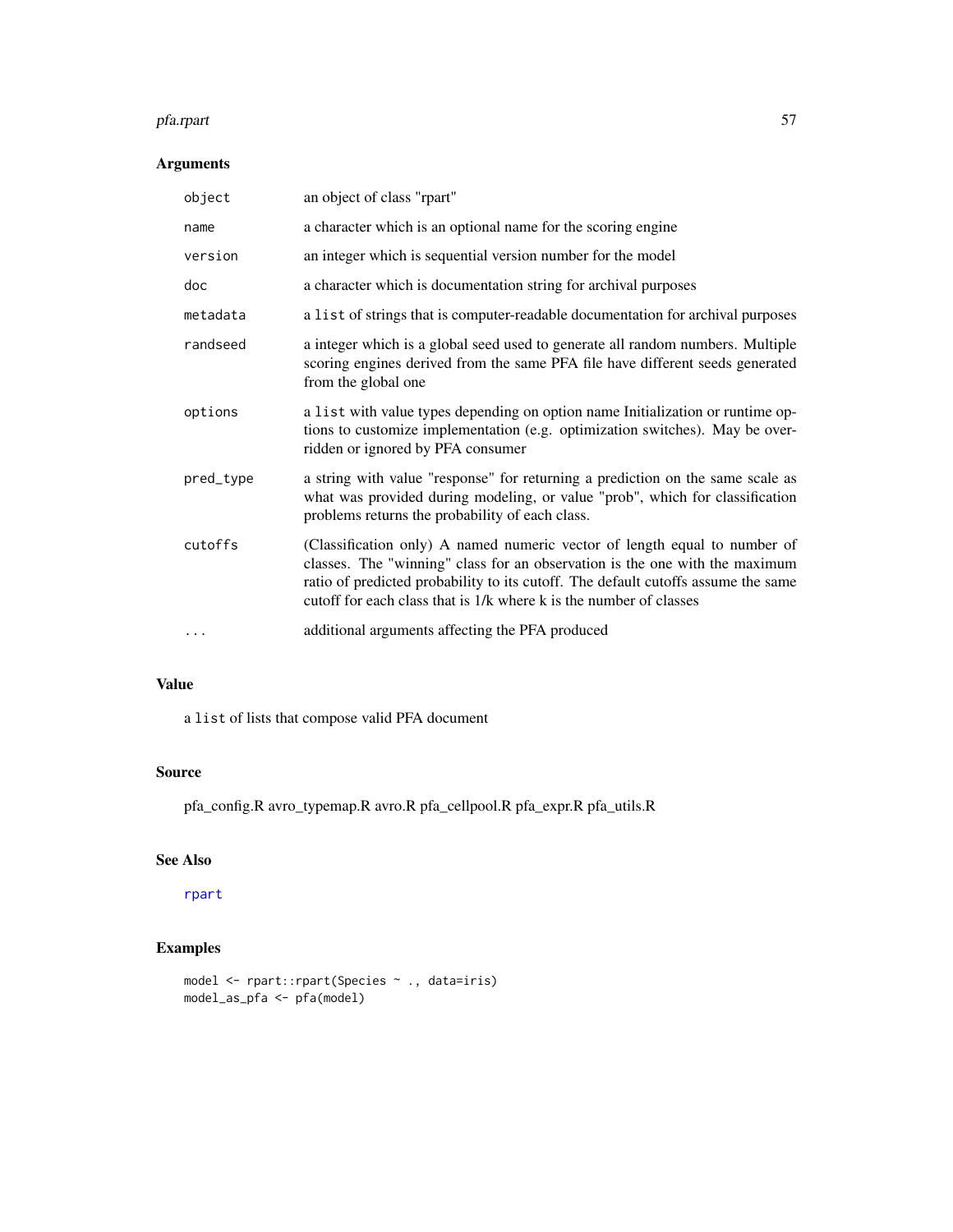<span id="page-57-0"></span>pfa\_cell *pfa\_cell*

# Description

Creates a list of lists representing a PFA cell.

#### Usage

```
pfa_cell(type, init, source = "embedded", shared = FALSE,
  rollback = FALSE)
```
# Arguments

| type     | cell type, which is an Avro schema as list of lists (created by avro_* functions)                                       |
|----------|-------------------------------------------------------------------------------------------------------------------------|
| init     | cell initial value, which is a list of lists, usually converted from a model                                            |
| source   | if "embedded", the init is the data structure, if "json", the init is a URL string<br>pointing to an external JSON file |
| shared   | if TRUE, the cell is shared across scoring engine instances                                                             |
| rollback | if TRUE, the cell's value would be rolled back if an uncaught exception is en-<br>countered                             |

#### Value

a list of lists that can be inserted into pfa\_config.

### Examples

```
pfa_cell(avro_double, 12)
```
pfa\_document *pfa\_document*

#### Description

Create a complete PFA document as a list-of-lists. Composing with the JSON function creates a PFA file on disk.

### Usage

```
pfa_document(input, output, action, cells = NULL, pools = NULL,
  fcns = NULL, validate = FALSE, name = NULL, method = NULL,
 begin = NULL, end = NULL, zero = NULL, merge = NULL,
 randseed = NULL, doc = NULL, version = NULL, metadata = NULL,
 options = NULL, env = parent.frame())
```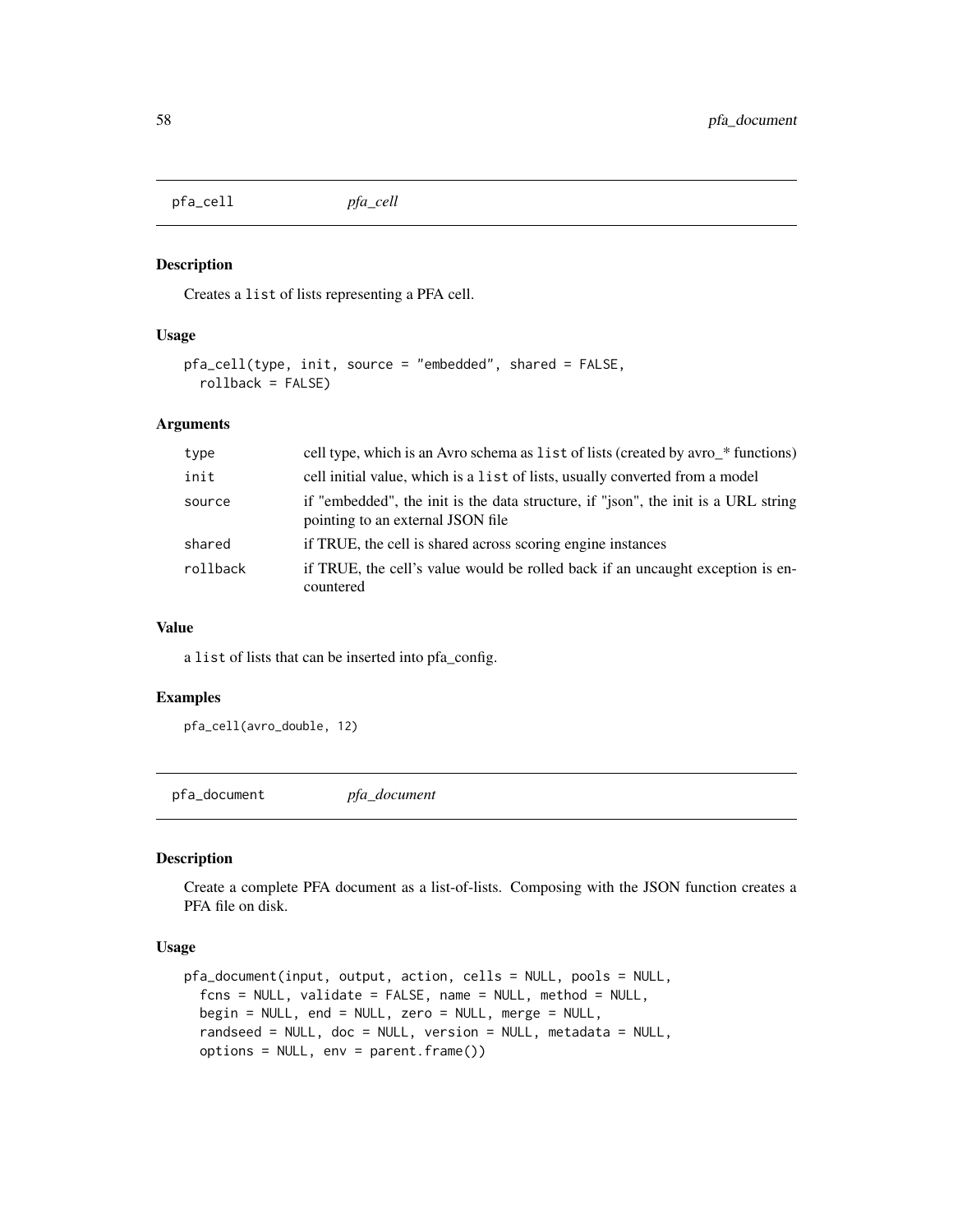# <span id="page-58-0"></span>pfa\_document 59

# Arguments

| input    | input schema, which is an Avro schema as list-of-lists (created by avro_* func-<br>tions)                                  |
|----------|----------------------------------------------------------------------------------------------------------------------------|
| output   | output schema, which is an Avro schema as list-of-lists (created by avro_* func-<br>tions)                                 |
| action   | R commands wrapped as an expression (see R's built-in expression function)                                                 |
| cells    | named list of cell specifications (see the pfa_cell function)                                                              |
| pools    | named list of pool specifications (see the pfa_cell function)                                                              |
| fcns     | named list of R commands, wrapped as expressions                                                                           |
| validate | a logical indicating whether the generated PFA document should be validated<br>using Titus-in-Aurelius function pfa_engine |
| name     | optional name for the scoring engine (string)                                                                              |
| method   | "map", "emit", "fold", or NULL (for "map")                                                                                 |
| begin    | R commands wrapped as an expression                                                                                        |
| end      | R commands wrapped as an expression                                                                                        |
| zero     | list-of-lists representing the initial value for a "fold"'s tally                                                          |
| merge    | R commands wrapped as an expression                                                                                        |
| randseed | optional random number seed (integer) for ensuring that the scoring engine is<br>deterministic                             |
| doc      | optional model documentation string                                                                                        |
| version  | optional model version number (integer)                                                                                    |
| metadata | optional named list of strings to store model metadata                                                                     |
| options  | optional list-of-lists to specify PFA options                                                                              |
| env      | environment for resolving unrecognized symbols as substitutions                                                            |

# Value

a list of lists representing a complete PFA document

# Source

pfa\_engine.R

# See Also

[pfa\\_engine](#page-59-1)

# Examples

pfa\_document(avro\_double, avro\_double, expression(input + 10))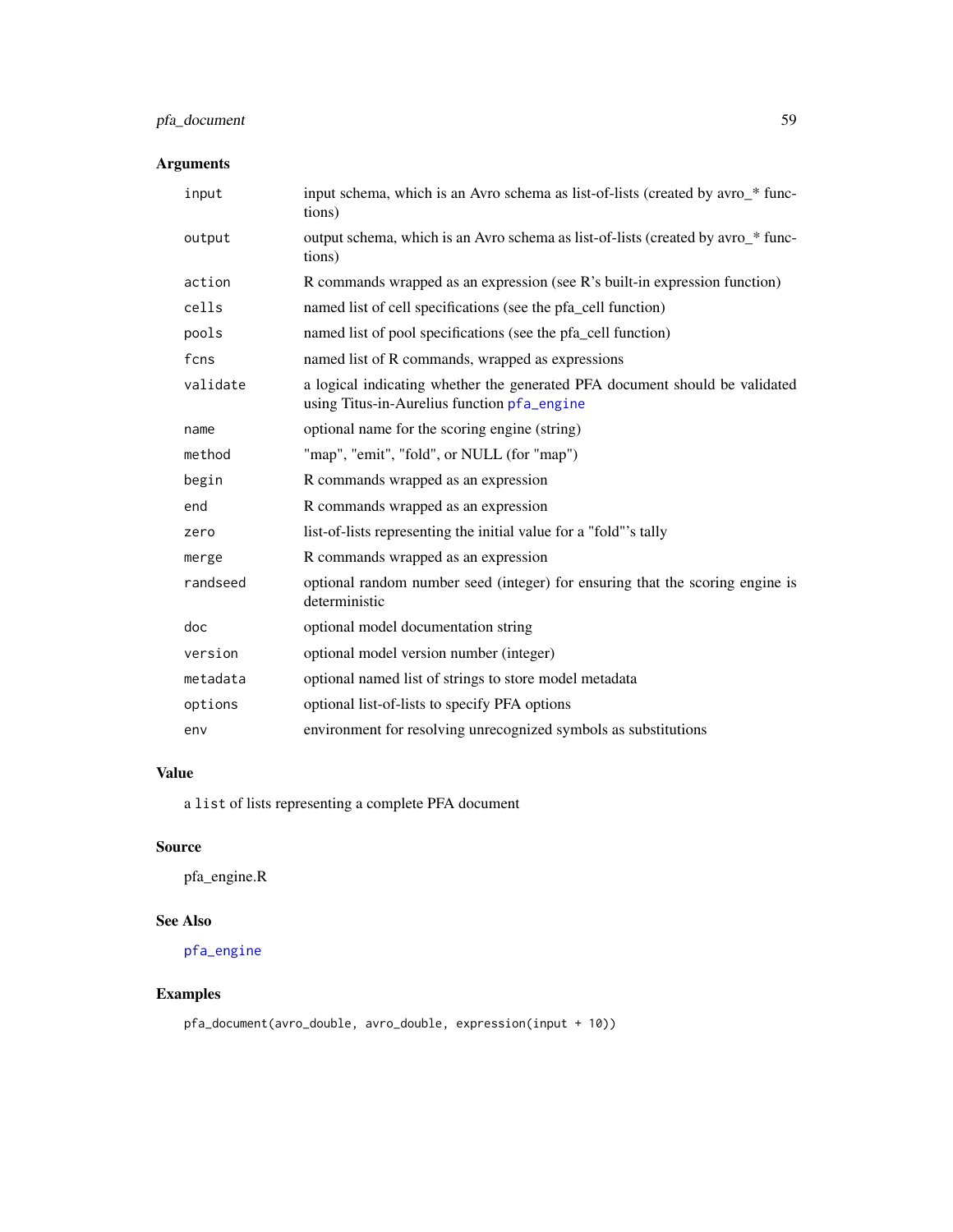<span id="page-59-1"></span><span id="page-59-0"></span>pfa\_engine *pfa\_engine*

#### Description

Create an executable PFA scoring engine in R by calling Titus through rPython. If this function is successful, then the PFA is valid (only way to check PFA validity in R).

# Usage

pfa\_engine(doc)

### Arguments

doc list of lists representing a complete PFA document

#### Source

json.R

# Examples

```
## Not run:
my_pfa_doc <- pfa_document(avro_double, avro_double, expression(input + 10))
pfa_engine(my_pfa_doc) # requres rPython and Titus to be installed
```
## End(Not run)

pfa\_expr *pfa\_expr*

#### Description

Convert a quoted R expression into a list of lists that can be inserted into PFA

#### Usage

```
pfa_expr(expr, symbols = list(), cells = list(), pools = list(),
  f \ncos = list(), env = parent.frame())
```

| expr    | quoted R expression (e.g. quote $(2 + 2)$ )                                   |
|---------|-------------------------------------------------------------------------------|
| symbols | list of symbol names that would be in scope when evaluating this expression   |
| cells   | list of cell names that would be in scope when evaluating this expression     |
| pools   | list of pool names that would be in scope when evaluating this expression     |
| fcns    | list of function names that would be in scope when evaluating this expression |
| env     | environment for resolving unrecognized symbols as substitutions               |
|         |                                                                               |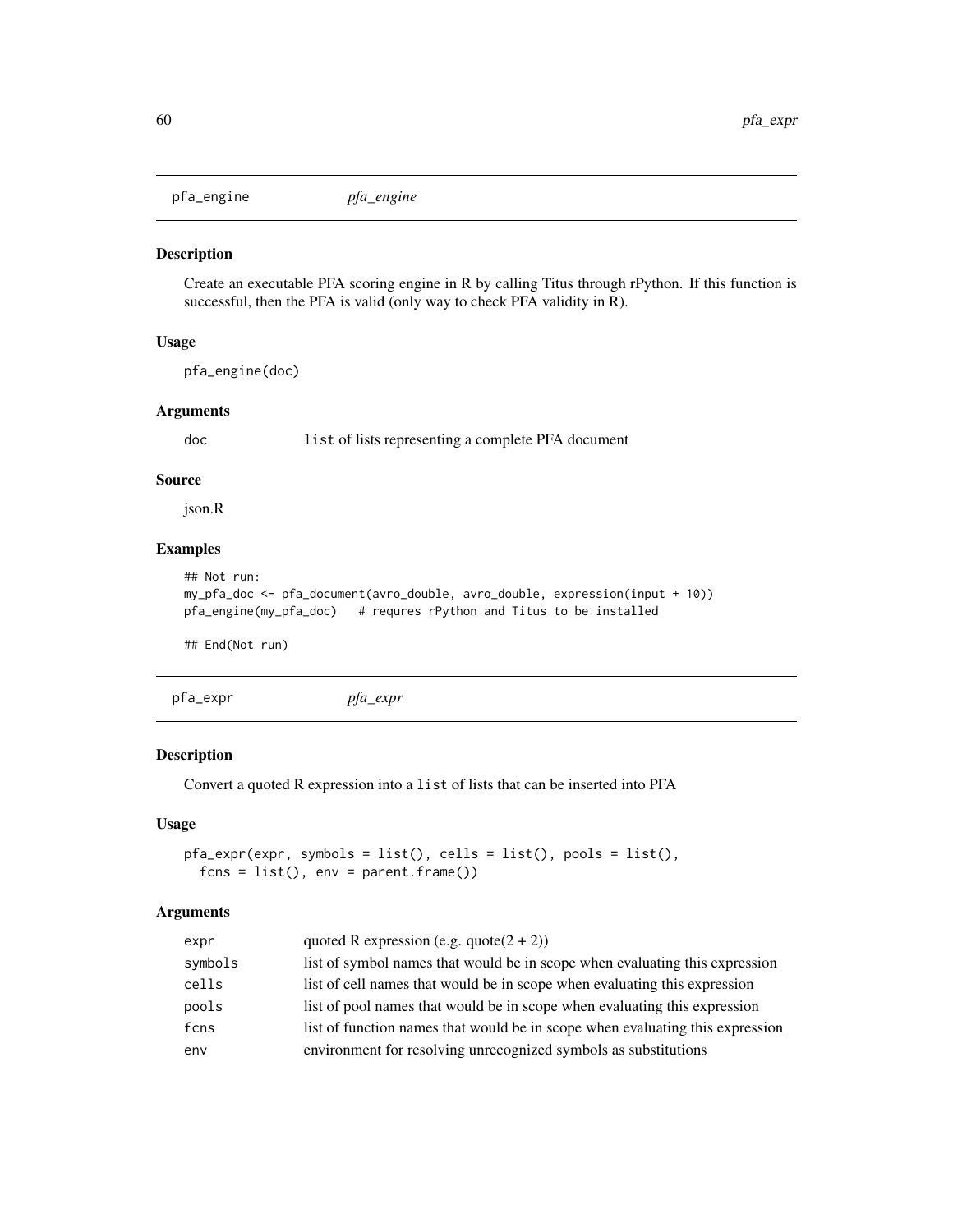#### <span id="page-60-0"></span>pfa\_pool 61

# Value

a list of lists representing a fragment of a PFA document

# Examples

```
pfa_expr(quote(2 + 2))
```
pfa\_pool *pfa\_pool*

# Description

Creates a list of lists representing a PFA pool.

# Usage

```
pfa_pool(type, init, source = "embedded", shared = FALSE,
  rollback = FALSE)
```
# Arguments

| type     | pool type, which is an Avro schema as list of lists (created by avro_* functions)                                       |
|----------|-------------------------------------------------------------------------------------------------------------------------|
| init     | pool initial value, which is a list of lists, usually converted from a model                                            |
| source   | if "embedded", the init is the data structure, if "json", the init is a URL string<br>pointing to an external JSON file |
| shared   | if TRUE, the pool is shared across scoring engine instances                                                             |
| rollback | if TRUE, the pool's value would be rolled back if an uncaught exception is<br>encountered                               |

### Value

a list of lists that can be inserted into pfa\_config.

```
pfa_pool(avro_double, json_map(one = 1.1, two = 2.2, three = 3.3))
```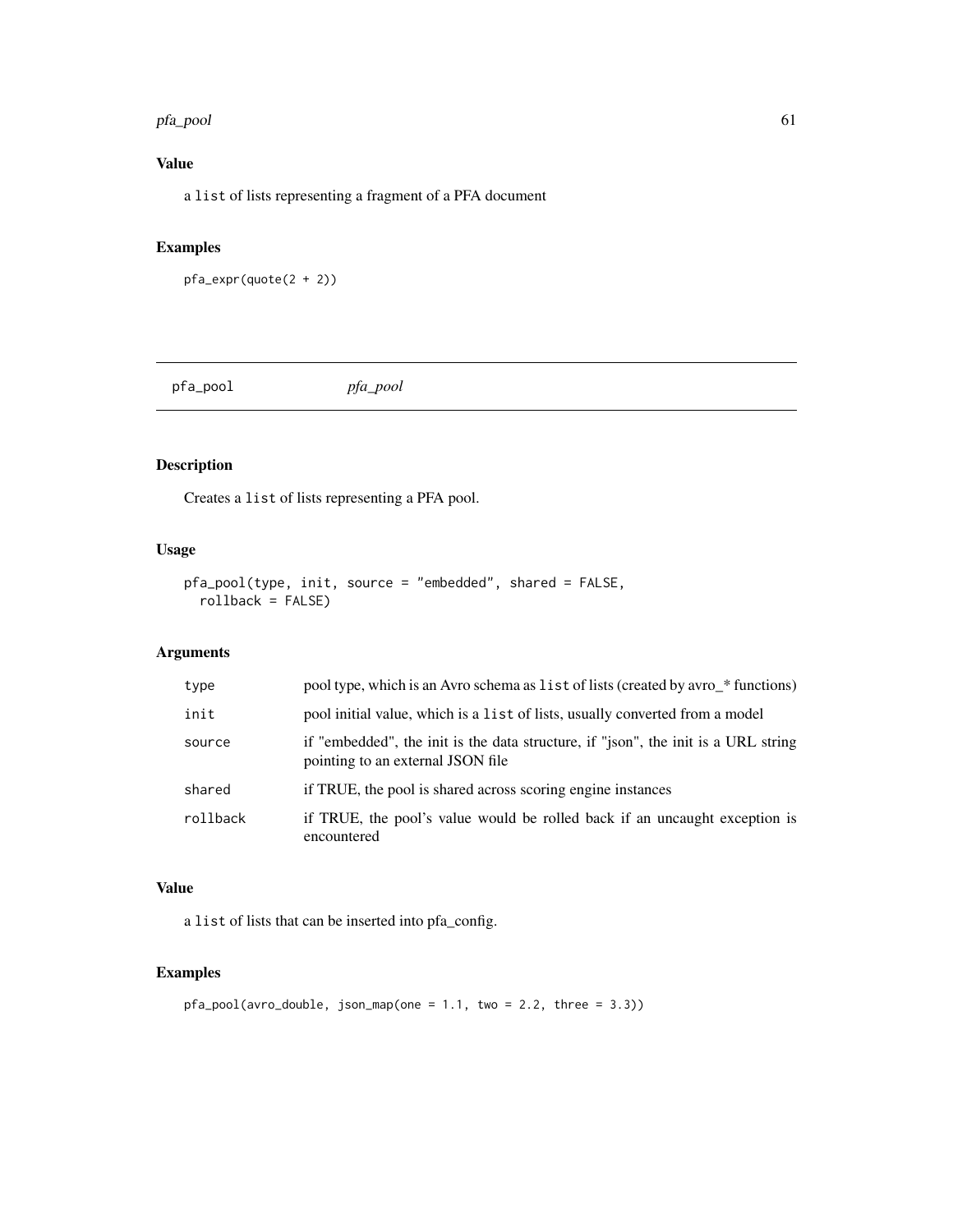<span id="page-61-0"></span>read\_pfa *read\_pfa*

#### Description

Convert a JSON string in memory or a JSON file on disk into a list-of-lists structure.

#### Usage

read\_pfa(x)

#### Arguments

x A string, file or url connection

# Value

a list of lists structure in which null -> NULL, true -> TRUE, false -> FALSE, numbers -> numeric, strings -> character, array -> list, object -> named list

# Examples

```
# literal JSON string (useful for small examples)
toy_model <- read_pfa('{"input":"double","output":"double","action":[{"+":["input",10]}]}')
# from a local path, must be wrapped in "file" command to create a connection
local_model <- read_pfa(file(system.file("extdata", "my-model.pfa", package = "aurelius")))
```

```
# from a url (split on two lines so not to exceed 100 char wide during install)
url_model <- read_pfa(url(paste0('https://raw.githubusercontent.com/ReportMort/hadrian',
                 '/feature/add-r-package-structure/aurelius/inst/extdata/my-model.pfa')))
```
write\_pfa *write\_pfa*

# Description

Convert a PFA list of lists into a JSON string in memory or a JSON file on disk.

#### Usage

```
write_pfa(doc, file = "", force = TRUE, auto_unbox = TRUE,
 pretty = FALSE, digits = 8, ...)
```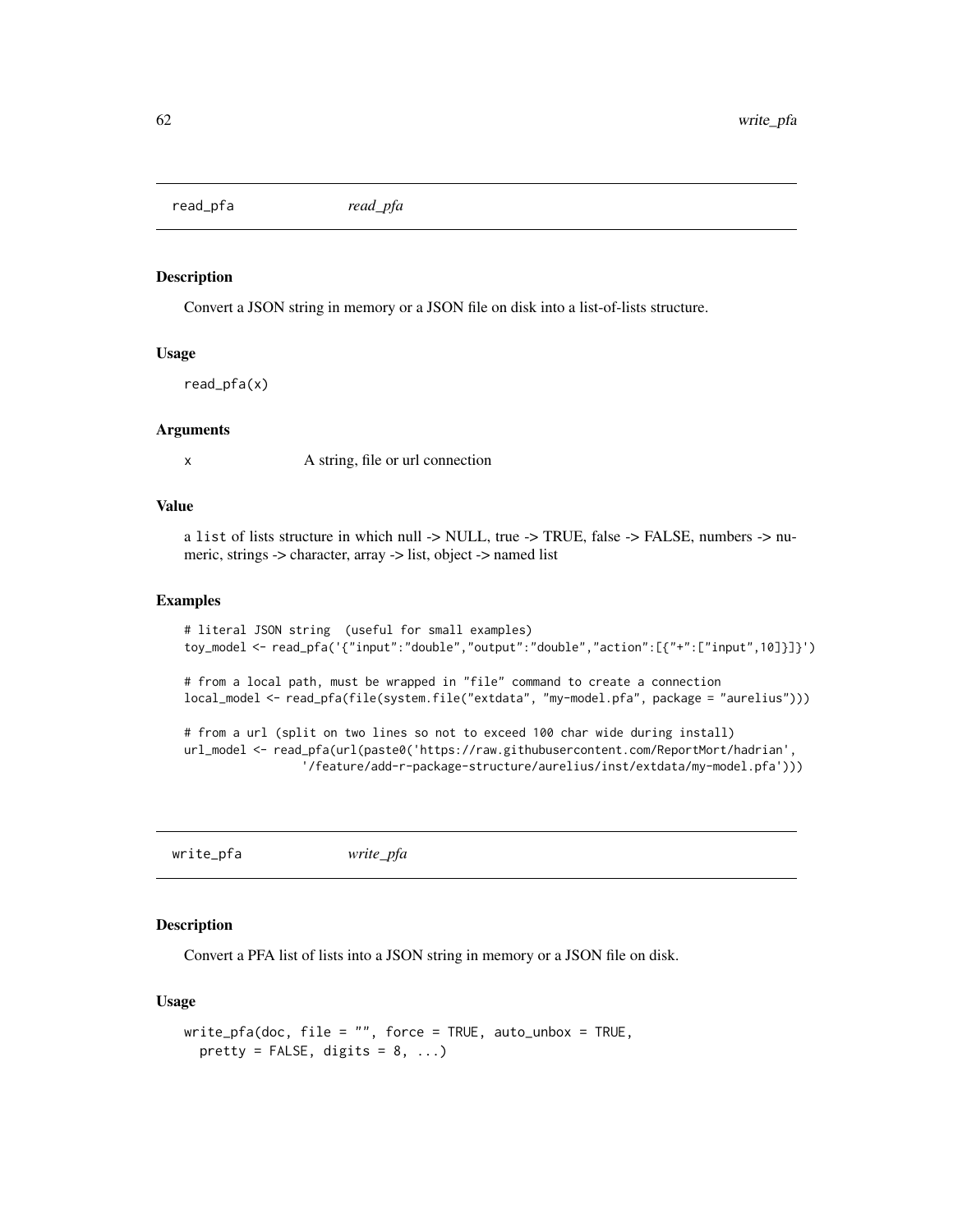#### write\_pfa 63

# Arguments

| doc        | The document to convert.                                                                                                      |
|------------|-------------------------------------------------------------------------------------------------------------------------------|
| file       | a string representing file path to write to. If " then the string of JSON is returned                                         |
| force      | a logical indicating to unclass/skip objects of classes with no defined JSON map-<br>ping                                     |
| auto_unbox | a logical indicating to automatically unbox all atomic vectors of length 1                                                    |
| pretty     | a logical indicating to add indentation white space to JSON output.                                                           |
| digits     | max number of decimal digits to print for numeric values. Use I() to specify<br>significant digits. Use NA for max precision. |
| $\ddotsc$  | additional arguments passed to to JSON                                                                                        |

# Examples

```
## Not run:
my_pfa_doc <- pfa_document(avro_double, avro_double, expression(input + 10))
write_pfa(my_pfa_doc)
write_pfa(my_pfa_doc, file = "my-model.pfa")
```
## End(Not run)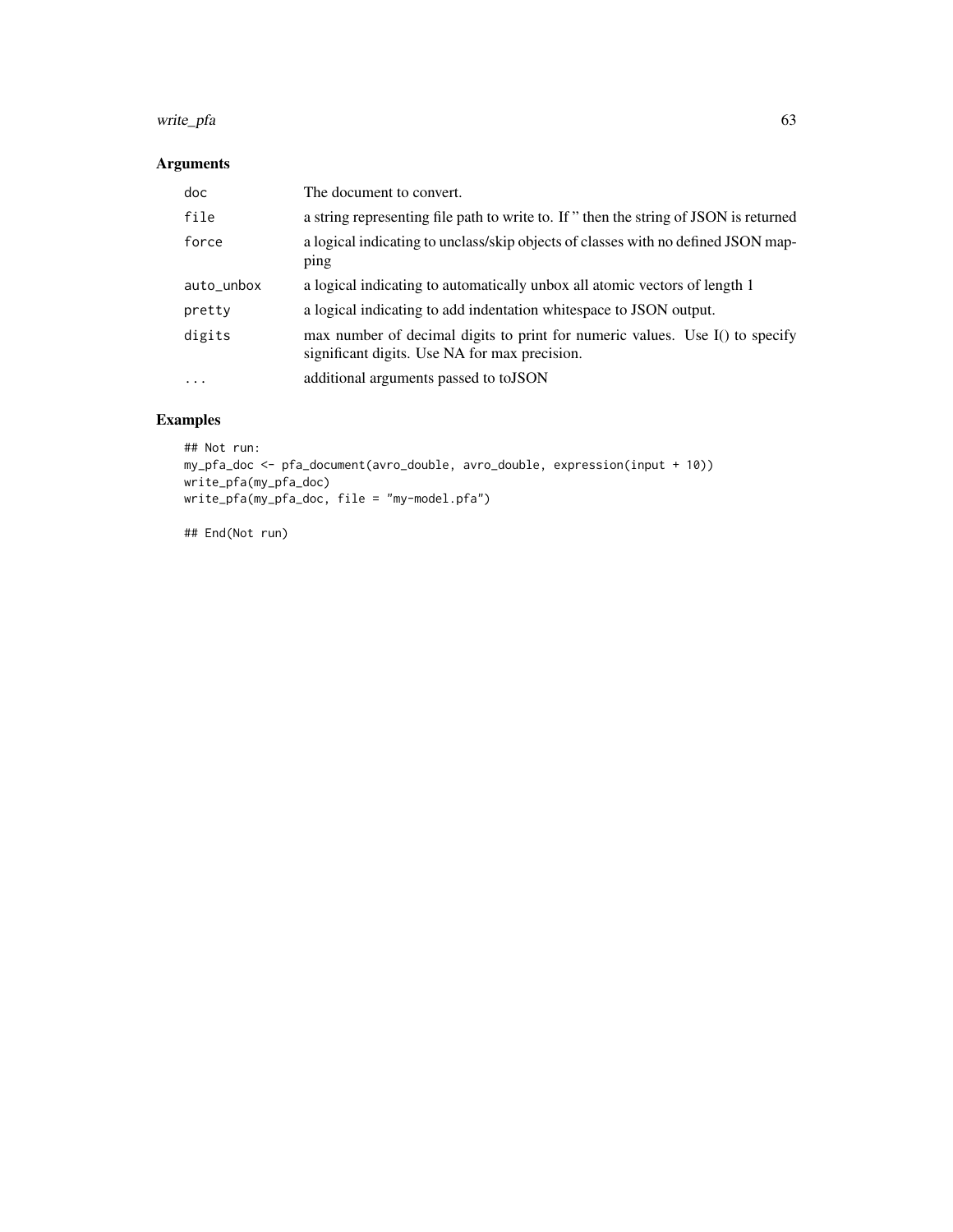# <span id="page-63-0"></span>**Index**

∗Topic datasets avro\_boolean, [5](#page-4-0) avro\_bytes, [5](#page-4-0) avro\_double, [6](#page-5-0) avro\_float, [7](#page-6-0) avro\_int, [9](#page-8-0) avro\_long, [9](#page-8-0) avro\_null, [10](#page-9-0) avro\_string, [11](#page-10-0) Arima, *[35](#page-34-0)* arima, *[35](#page-34-0)* aurelius, [4](#page-3-0) aurelius-package *(*aurelius*)*, [4](#page-3-0) auto.arima, *[35](#page-34-0)* avro\_array, [4](#page-3-0) avro\_boolean, [5](#page-4-0) avro\_bytes, [5](#page-4-0) avro\_double, [6](#page-5-0) avro\_enum, [6](#page-5-0) avro\_fixed, [7](#page-6-0) avro\_float, [7](#page-6-0) avro\_from\_df, [8](#page-7-0) avro\_fullname, [8](#page-7-0) avro\_int, [9](#page-8-0) avro\_long, [9](#page-8-0) avro\_map, [10](#page-9-0) avro\_null, [10](#page-9-0) avro\_record, [11](#page-10-0) avro\_string, [11](#page-10-0) avro\_type, [12](#page-11-0) avro\_typemap, [12](#page-11-0) avro\_union, [13](#page-12-0) build\_model, [13](#page-12-0) build\_model.gbm, [14](#page-13-0) build\_model.lda, [15](#page-14-0) build\_model.naiveBayes, [15](#page-14-0) build\_model.randomForest, [16](#page-15-0) build\_model.rpart, [17](#page-16-0)

#### ets, *[37](#page-36-0)*

```
extract_params, 17
extract_params.Arima, 18, 35
extract_params.cv.glmnet, 19
extract_params.ets, 19, 37
extract_params.forecast, 20
extract_params.gbm, 21
extract_params.glm, 21, 41
extract_params.glmnet, 22, 36, 43
extract_params.HoltWinters, 23, 44
extract_params.ipredknn, 23
extract_params.kcca, 24, 46
extract_params.kccasimple, 25, 47
extract_params.kmeans, 25
extract_params.knn3, 26, 45, 50, 51
extract_params.knnreg, 27
extract_params.lda, 27, 52
extract_params.naiveBayes, 28
extract_params.randomForest, 29
extract_params.rpart, 29
```
### forecast, *[35](#page-34-0)*, *[37](#page-36-0)*

```
gbm, 40
gen_unique_eng_name, 30
gen_unique_enum_name, 6, 30
gen_unique_fixed_name, 7, 31
gen_unique_rec_name, 31
gen_unique_symb_name, 32
glm, 41
glmnet, 36, 43
```

```
holt, 38
HoltWinters, 44
hw, 38
```
ipredknn, *[45](#page-44-0)*

json\_array, [32](#page-31-0) json\_map, [33](#page-32-0)